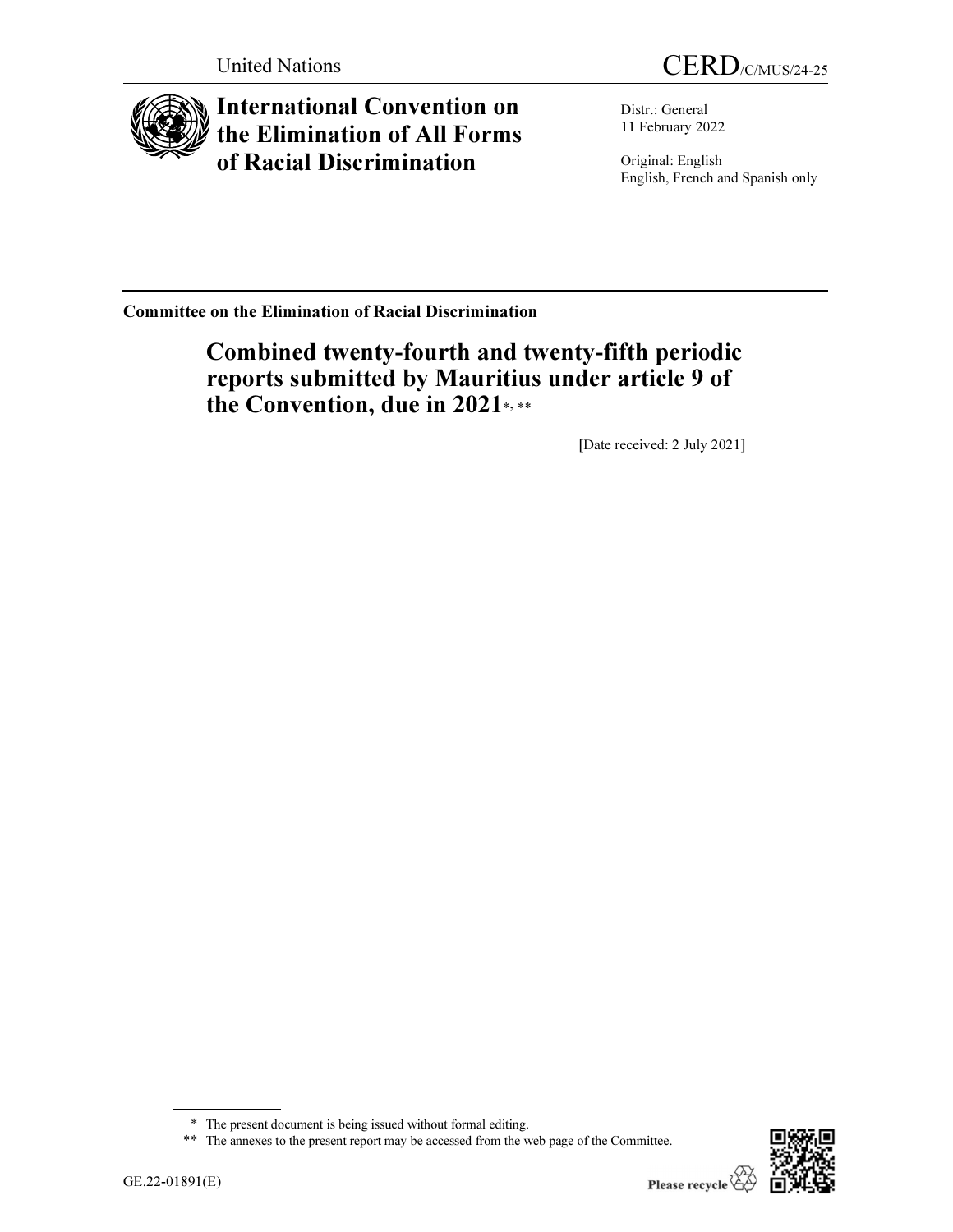# Introduction

1. The Republic of Mauritius (the State) is recognised for its melting pot of cultures. It ratified the International Convention on the Elimination of All Forms of Racial Discrimination (ICERD) in 1972 where it took the commitment to ensure that racial discrimination is not tolerated within its territory and measures are taken to combat all forms of such discrimination.

2. The Treaty-Specific Document of the 24th and 25th periodic reports of the State on the ICERD, which covers the period July 2017 to May 2021, focuses on the progress made by the State in the implementation of the provisions of the Convention since it was last reviewed on 14–15 August 2018 by the Committee on the Elimination of Racial Discrimination. The present combined periodic reports include the actions taken by the State to implement, as far as possible, the Concluding Observations made by the Committee following the consideration of the 20th–23rd periodic reports of Mauritius during the last review.

3. Following the receipt of the Concluding Observations and Recommendations, the Government of Mauritius set up an Inter-Ministerial Committee, in September 2018, under the Chair of the then Vice-Prime Minister, Minister of Local Government and Outer Islands and Minister of Gender Equality, Child Development and Family Welfare to look into the Concluding Observations made by the CERD Committee given that certain concerns and recommendations had far reaching implications on the social fabric of the Mauritian society.

4. The Ministerial Committee which was composed of seven Ministers including the Chair, examined the 26 recommendations and its proposal not to implement some recommendations of the CERD Committee was approved by Government. It pertains to:

Provision of disaggregated data by ethnicity (recommendations numbers 2, 6, 10 and 11(partly). (The Republic of Mauritius does not keep such data as it goes against National Unity. The State fosters Nation Building in a Rainbow Nation);

 (b) Inclusion of Creole language as ground of discrimination (recommendation number 4) (Language is a qualification prerequisite for certain jobs and opportunities and as such it would not be appropriate to include same as a ground of discrimination);

 (c) Racial discrimination against people of African descent (recommendation number 12) (The Republic of Mauritius is a land of immigrants. Everyone is equal in the Republic. Special measures are implemented for all vulnerable groups irrespective of their race or ethnicity);

 (d) Ratification of international human rights treaties the International Convention on the Protection of the Rights of All Migrant Workers and Members of Their Families and the Protection of Persons from Enforced Disappearance (recommendation number 17);

Individual communications (recommendation number 21). (There are adequate avenues of redress in our legal system against violation of human rights); and

 (f) Ratification of the amendment to article 8 (6) of the Convention (recommendation number 22).

5. Consequently, in this present report, the State of Mauritius will not address the specific issues mentioned above.

6. It is to be recalled that the State of Mauritius, in accordance with article 9 (1) of the Convention and rule 65 of its rules of procedure, had provided, within one year of the adoption of the concluding observations, information on the implementation of the recommendations contained in paragraphs 29 and 31.

7. The present report has been worked out in consultation with the Committee members of the National Mechanism for Reporting and Follow-Up (NMRF). This mechanism has been set up since December 2017 and comprises representatives of Ministries/Departments, NGOs and the Civil Society. It is chaired by the Honourable Minister under whose portfolio, Human Rights fall.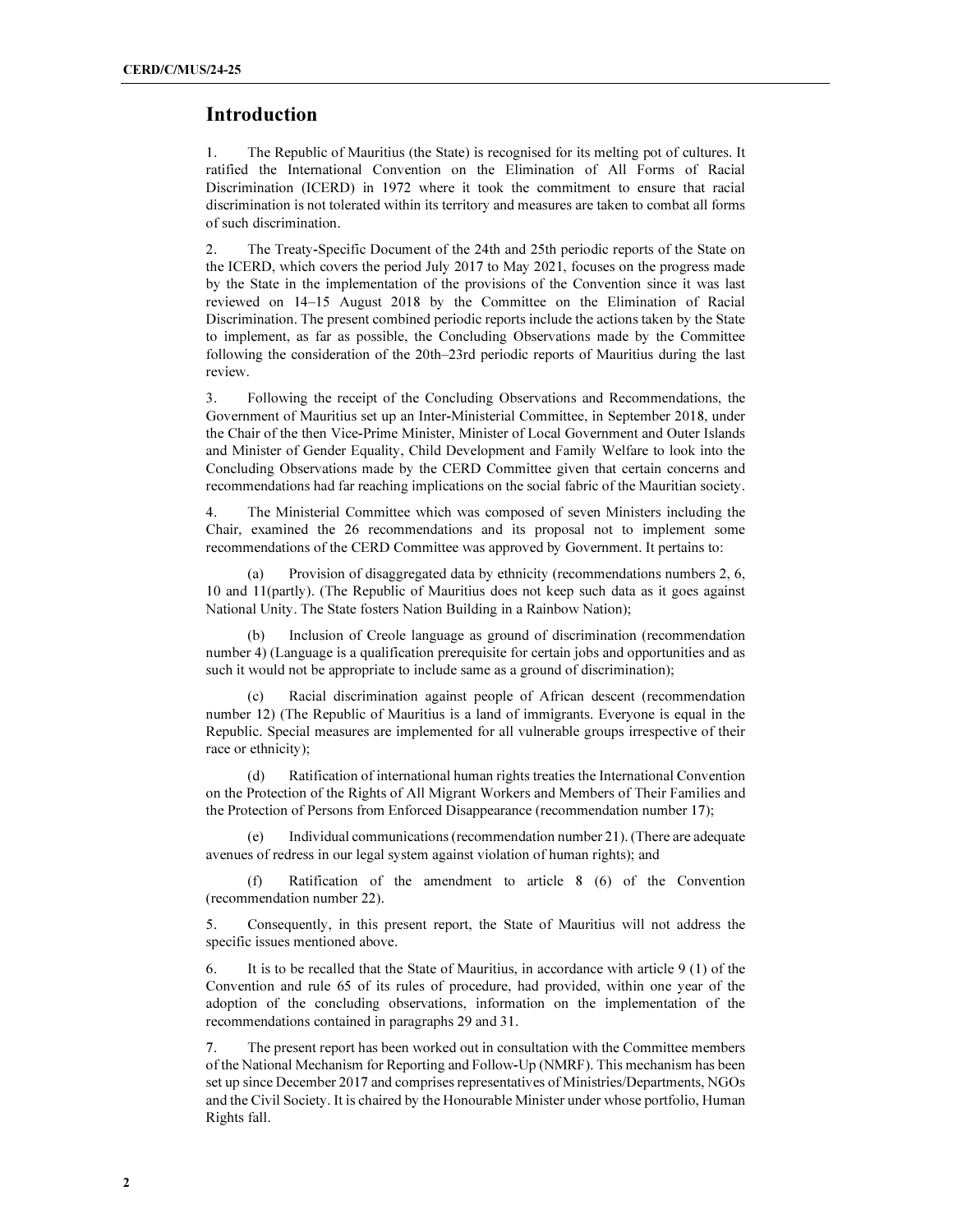# Article 1: Definition of Racial Discrimination

8. There is no specific definition of "racial discrimination" in the law. However, race, colour, descent, or national or ethnic origin are referred to in the Constitution and in laws prohibiting discrimination as depicted hereunder:

 (a) The Constitution, which is the supreme law of the country, enshrines the principle of non-discrimination. Section 3 of the Constitution provides that "there have existed and shall continue to exist without discrimination by reason of race, place of origin, political opinions, colour, creed or sex, but subject to respect for the rights and freedoms of others and for the public interest, each and all of the following human rights and fundamental freedoms:

(i) The right of the individual to life, liberty, security of the person and the protection of the law;

(ii) Freedom of conscience, of expression, of assembly and association and freedom to establish schools; and

The right of the individual to protection for the privacy of his home and other property and from deprivation of property without compensation; (…)". (emphasis added).

 (b) The Constitution, furthermore, specifically prohibits at section 16, the enactment of a legal provision which is discriminatory either of itself or in its effect. The term discriminatory is defined at section 16(3) which as follows: "discriminatory" means affording different treatment to different persons attributable wholly or mainly to their respective descriptions by race, caste, place of origin, political opinions, colour, creed or sex whereby persons of one such description are subjected to disabilities or restrictions to which persons of another such description are not made subject or are accorded privileges or advantages that are not accorded to persons of another such description." (emphasis added).

9. Besides the Constitution, the provisions of the ICERD are incorporated in different pieces of legislations, namely:

 (a) The Equal Opportunities Act (EOA) came into force in 2012 and further reinforces the protection from discrimination and the right to equal opportunities in various areas of life such as employment, access to certain facilities and services (including education), by prohibiting, discrimination, against a person on the ground of his status. "Status" is defined as including age, caste, colour, creed, ethnic origin, impairment, marital status, place of origin, political opinion, race, sex or sexual orientation. (emphasis added);

 (b) The Workers' Rights Act (WRA) was promulgated on 24 October 2019. It repealed the Employment Rights Act and inter alia, provides for the protection from discrimination in employment and occupation, in addition to the protection afforded under the EOA. An employer cannot treat in a discriminatory manner, any worker who is in his employment. Discrimination, in relation to the above provisions, includes affording different treatment to "different workers attributable, wholly or mainly, to their respective description by age, race, colour, caste, creed, sex, sexual orientation, HIV status, impairment, marital or family status, pregnancy, religion, political opinion, place of origin, national extraction or social origin, which has the effect of nullifying or impairing equality of opportunity or treatment in employment or occupation; (…)" (emphasis added);

 (c) Moreover, section 64(1) of the WRA provides for the protection against termination of agreement by an employer by reason of inter alia a worker's race, colour, caste, national extraction, social origin, place of his origin, age, pregnancy, religion, political opinion, sex, sexual orientation, HIV status, impairment, marital status or family responsibilities. (emphasis added);

 (d) The Employment Relations Act (ERA) 2008 as at 01 March 2021 provides for the protection of the fundamental rights of workers to freedom of association and protects their right to organise and engage in collective bargaining. Every worker shall according to section 29, have the right, subject to certain conditions, "to establish or join, as a member, a trade union of his own choice, without previous authorisation and without distinction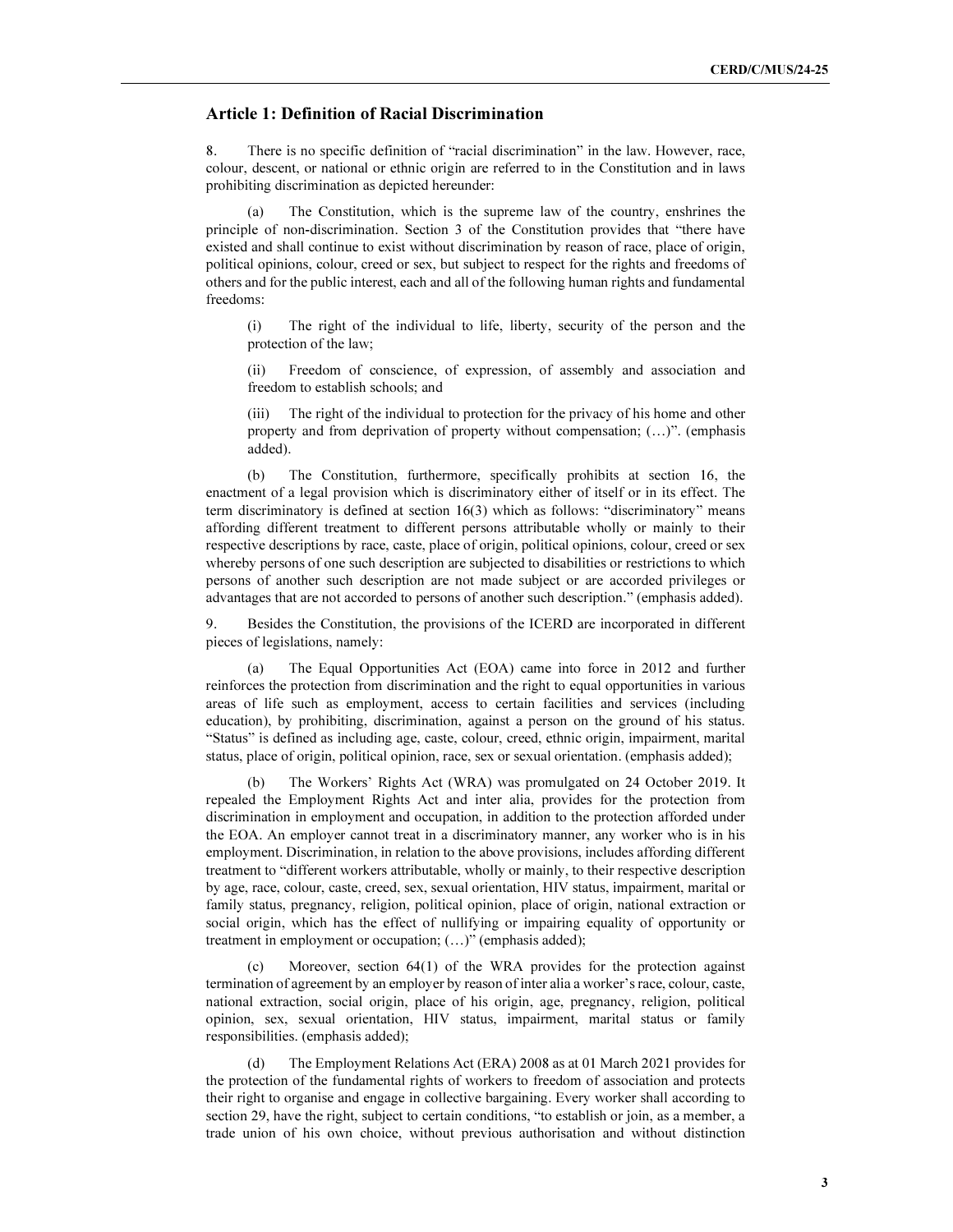whatsoever or discrimination of any kind including discrimination as to occupation, age, marital status, sex, sexual orientation, colour, race, religion, HIV status, national extraction, social origin, political opinion or affiliation. (emphasis added).

#### Direct and Indirect Discrimination

10. Both direct and indirect discrimination are addressed under the domestic law of the State. For instance, at section 16 (1) of the Constitution, subject to subsections (4), (5) and (7), it is provided that no law shall make any provision that is discriminatory either of itself or in its effect and section 16 (3) defines "discriminatory" as "affording different treatment to different persons attributable wholly or mainly to their respective descriptions by race, caste, place of origin, political opinions, colour, creed or sex whereby persons of one such description are subjected to disabilities or restrictions to which persons of another such description are not made subject or are accorded privileges or advantages that are not accorded to persons of another such description." Thus, the Constitution generally prohibits both direct and indirect discrimination on the ground of race among other grounds.

11. The EOA also makes headway by defining and providing specifically for direct and indirect discrimination at sections 5 and 6 thereof as well as for discrimination by victimisation.

#### Public Life and Scope of Anti-Discrimination Law

12. 'Public life' is not defined in the domestic law of Mauritius, same can be determined from the Constitution as well as in the ERA, the WRA 2019 and section 3(2) of the EOA.

13. As regards the scope of anti-discrimination law, section 3 of the EOA provides the scope of application of the Act and, in particular, subsection (2) provide that "This Act shall have effect notwithstanding any other enactment relating to employment, education, qualifications for a profession, trade or occupation, the provision of goods, services, facilities or accommodation, the disposal of property, companies, partnerships, sociétés, registered associations, sports, clubs and access to premises which the public may enter or use."

### Reservations and Declarations

14. The State of Mauritius acceded to the Convention on the 30th May 1972 without any reservation or declaration.

# Information relating to the extent to which domestic law provides for differential treatment based on citizenship and immigration

15. Although domestic laws are equally applicable to both citizens and non-citizens, there are certain areas where the law differentiates between the two categories of individuals.

16. Section 16(4) of the Constitution provides the legal basis for derogating to the principle of non-discrimination embodied in section 16(1) in respect of non-citizens. Section 16(4) lists a number of exceptions which include the making of laws making provisions in respect of persons who are not citizens of Mauritius.

17. A non-exhaustive list of laws which applies to, or makes provision in respect of, noncitizens include:

- (a) The Immigration Act;
- (b) The Economic Development Board Act;
- (c) The Deportation Act;
- (d) The Non-Citizens (Employment Restriction) Act;
- (e) The Non-Citizens (Property Restriction) Act;
- (f) The Civil Status Act;
- (g) National Adoption Council Act;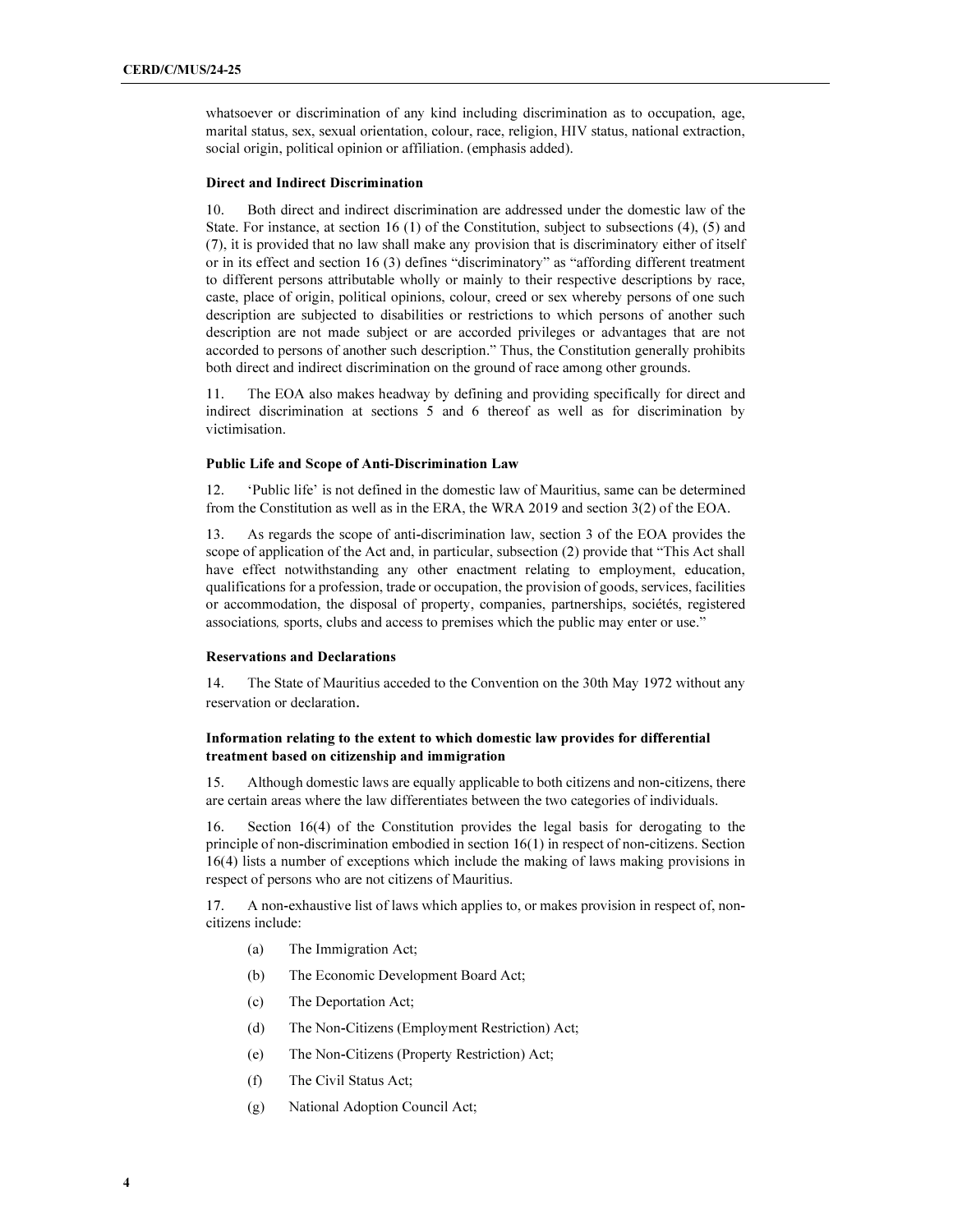- (h) Registration of foreign professionals and firms such as under the Professional Quantity Surveyors' Council Act, the Professional Land Surveyors' Council Act and the Law Practitioners' Act;
- (i) The Firearms Act;
- (j) The Worker's Rights Act;
- (k) The HIV and AIDS Act;
- (l) The National Pension Act; and
- (m) The National Savings Fund Act.

# Special measures to secure the adequate advancement of groups and individuals protected under the convention

18. In view of the pluri-ethnic fabric of the Mauritian society, a 'best loser system' (BLS) is embedded and provided for in the First Schedule of the Constitution to ensure adequate representation of all ethnic groups at the National Assembly. The National Assembly consists of 70 seats, out of which 62 are elected members at the general elections and the remaining 8 are pooled from unreturned candidates at the general elections on a communal and party basis aiming at a fair representation of the Mauritian society.

19. Moreover, the Constitution prohibits the making of discriminatory laws unless it falls under one of the permissible categories under article 16(4) of the Constitution which are inter alia:

(a) For the appropriation of revenues or other funds of Mauritius;

(i) For a minimum number of candidates for election to local authorities to be of a particular sex, with a view to ensuring adequate representation of each sex on a local authority;

(ii) for a minimum number of candidates for election to the Rodrigues Regional Assembly to be of a particular sex, with a view to ensuring adequate representation of each sex in the Rodrigues Regional Assembly;

(b) With respect to persons who are not citizens of Mauritius; or

 (c) For the application, in the case of persons of any such description as is mentioned in subsection (3) (or of persons connected with such persons), of the law with respect to adoption, marriage, divorce, burial, devolution of property on death or other like matters that is the personal law applicable to persons of that description.

20. Legal and administrative measures are taken to secure the adequate advancement of groups or persons protected under the Convention, for instance:

 (a) The Truth and Justice Commission Act which set up the Truth and Justice Commission whose object shall be, *inter alia*, to make an assessment of the consequences of slavery and indentured labour during the colonial period up to the present; and

 (b) The enactment of various legislations set up Trust Funds, Cultural Centres, Speaking Unions and Heritage Funds.

#### LGBT Community

21. The State of Mauritius has indicated at various human rights fora that it has a fragile social fabric and amendments will be brought to relevant legislations for LGBTQI rights only once a consensus is reached in the population.

22. Different measures have however been taken for the inclusion of the Community in the society, inter alia:

- (a) Distribution of condoms and condom-compatible lubricants;
- (b) Pre-Exposure Prophylaxis (PrEP), since 2018; and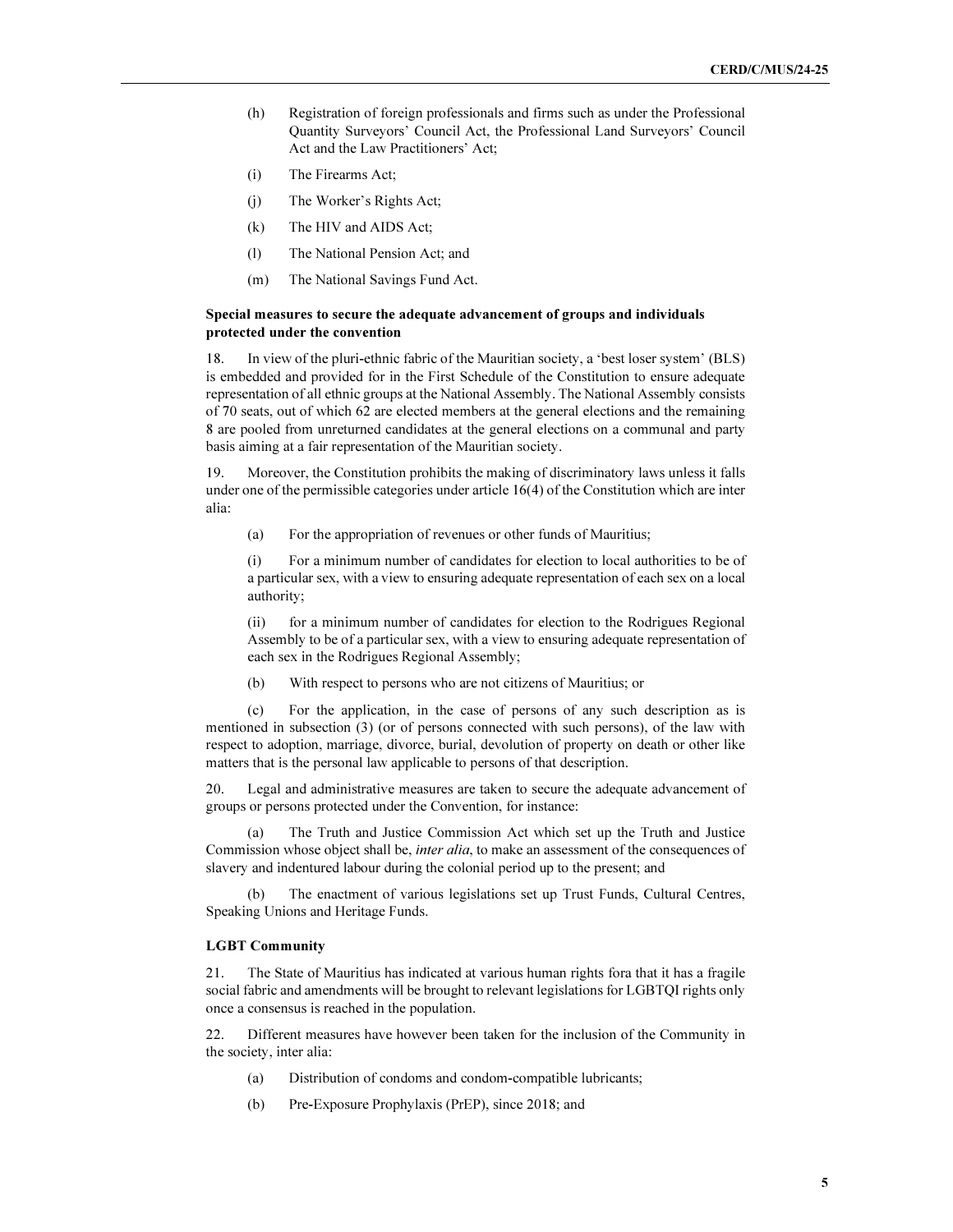(c) Hormonal Therapy is available once weekly to Trans people in all Regional Hospital since 2019. Moreover, they are followed by an endocrinologist.

23. They are allowed to organise the annual Gay Pride March. There are currently three distinct cases against the State in Court by LGBTQI activists.

# Articles 2 & 3: Legal and administrative framework to prohibit all forms of Racial Discrimination

# Legal Framework

24. The Judicial and Legal Services Act provided, in 2018, for the repeal and replacement of, inter alia, sections 206 and 282 of the Criminal Code. These two sections now provide as follows:

#### "206. Outrage against public and religious morality

1. (a) Any person who – (i) by any writing which is sold, put up for sale, published, distributed, posted up, circulated, exhibited, exposed, broadcast or transmitted through the internet or in any public place, meeting or procession; (ii) by words, gestures, exclamations or threats used through the internet or in any public place, meeting or procession, commits any outrage against any religion, or against good morals or against public and religious morality (la morale publique et religieuse), shall commit an offence and shall, on conviction, be liable to imprisonment for a term not exceeding 2 years and to a fine not exceeding 100,000 rupees. (…).

# 282. Stirring up racial hatred

1. Any person who, with intent to stir up contempt or hatred against any section or part of any section of the public 78 Acts 2018 distinguished by race, caste, place of origin, political opinion, colour, creed or  $sex - (a)$  publishes, distributes, posts up, circulates, exhibits, exposes, broadcasts or transmits through the internet or in any public place, meeting or procession any writing which is threatening, abusive or insulting; or (b) uses any word or makes any gesture through the internet or in any public place, meeting or procession which is threatening, abusive or insulting, shall commit an offence and shall, on conviction, be liable to penal servitude for a term not exceeding 20 years and to a fine not exceeding 100,000 rupees".

25. The Independent Police Complaints Commission Act came into force in April 2018. It establishes an Independent Police Complaints Commission (IPCC) to investigate into complaints made against police officers in the discharge of their functions, other than complaints of acts of corruption or money laundering offences.

26. The WRA provides for protection from discrimination in employment and occupation as highlighted at paragraphs 9(b), (c) above, in addition to the protection afforded under the EOA.

27. The ERA provides for the protection of the fundamental rights of workers to freedom of association and protects their right to organise and engage in collective bargaining. Every worker shall according to section 29, have the right, subject to certain conditions, "to establish or join, as a member, a trade union of his own choice, without previous authorisation and without distinction whatsoever or discrimination of any kind including discrimination as to occupation, age, marital status, sex, sexual orientation, colour, race, religion, HIV status, national extraction, social origin, political opinion or affiliation.

28. Moreover, the Employment Relations (Amendment) Act inserted in 2019 a new section 64(1A) which provides that "No dispute on the reinstatement of a worker in relation to the termination of his employment shall be reported except where the termination is effected by reason of – discrimination on the ground of a worker's race, colour, caste, national extraction, social origin, pregnancy, religion, political opinion, sex, sexual orientation, HIV status, marital status, disability or family responsibilities." (emphasis added).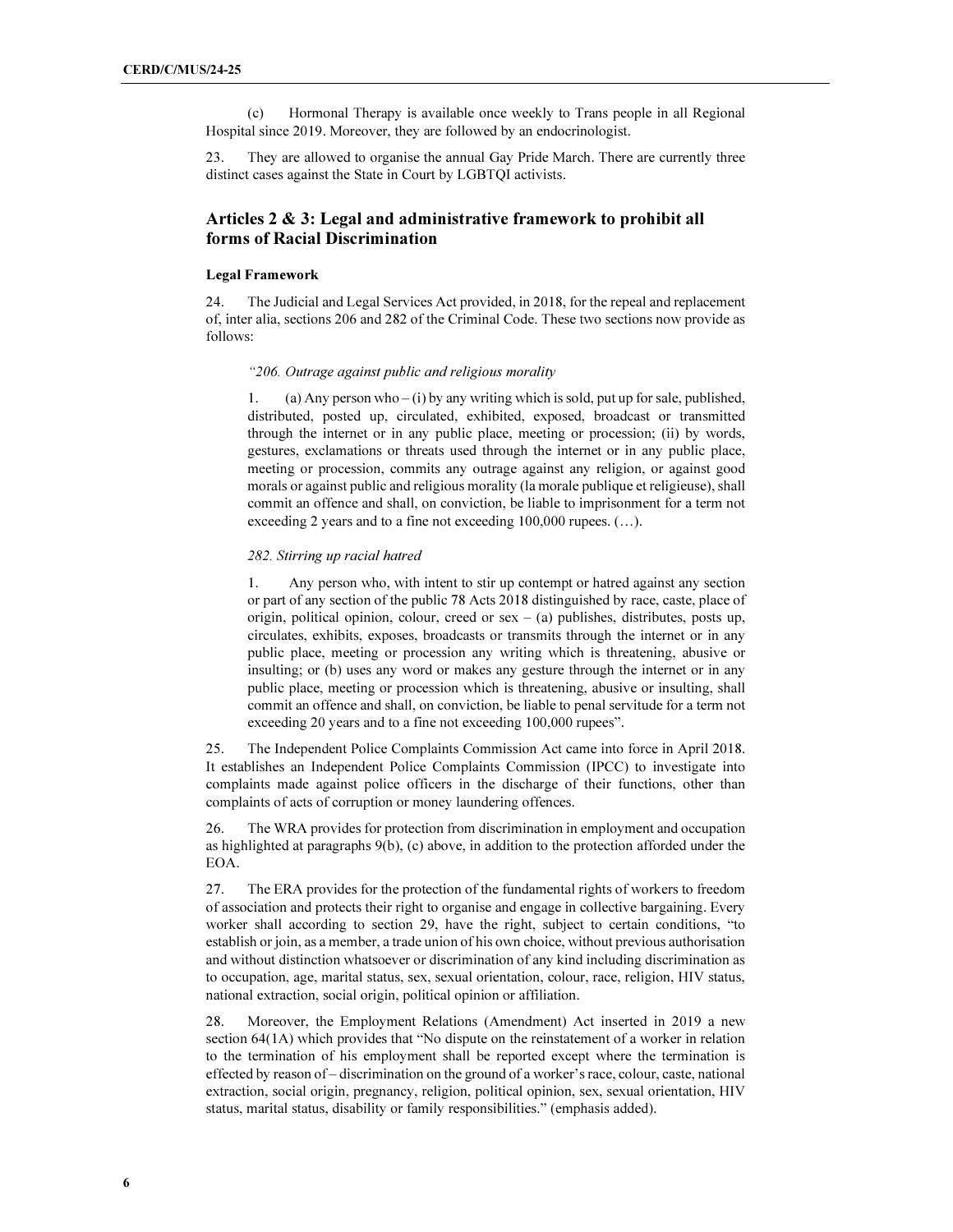29. Section 31 furthermore protects workers in the exercise of their employment against discrimination, victimisation or otherwise being prejudiced. The scope of this provision is also extended to persons seeking employment. (emphasis added).

30. The Courts Act was amended in 2020, following the recommendations of the Truth and Justice Commission's Report. Section 41B provides for the setting up of a Land Division within the Supreme Court to ensure the just, expeditious and accessible resolution of land disputes. This Division has the jurisdiction to hear and determine:

"(a) any matter regarding ownership of land and property rights, other than any matter connected therewith which falls under the jurisdiction of the Intermediate Court or District Court under any enactment; and (b) any other matter connected therewith as the Chief Justice may direct."

31. A special fund as well as a Land Research and Monitoring Unit have been set up under the Ministry of Housing and Land Use Planning (MHLUP). An amount of MUR 50 million was provided in Budget 2019–2020 and 2020–2021.

32. The task of the Unit is to investigate some 353 cases reported in the Truth and Justice Commission's report as well as the former Land Research and Mediation Unit report. A "Rapport de Constat" on each and every case will be prepared and submitted to Attorneys at Law retained by the Unit to decide on the way forward.

33. Section 46 of the Information and Communication Technology Act has been amended in 2018 to:

 (a) Extend the scope of the offence of using a telecommunication equipment to send, deliver or show a message which is obscene, indecent, abusive, threatening, false or misleading, to circumstances where the use causes distress or anxiety or, causes or likely to cause, annoyance, humiliation or inconvenience;

 (b) Extend the scope of the offence relating to uses of an information and communication service in any manner, other than that specified under section 46(ga) of the aforementioned Act, to circumstances where such use is likely to cause or causes annoyance, humiliation, inconvenience, distress or anxiety to that person;

 (c) Add a new offence of using an information and communication service, including a telecommunication service, to impersonate, or by any other means impersonates, another person which is likely to cause or causes annoyance, humiliation, inconvenience, distress or anxiety to that person, and

Increase the custodial sentence in case of conviction for an offence, to penal servitude for a term not exceeding 10 years, in addition to a fine not exceeding one million rupees.

34. These provisions were also made to protect individuals from being victims of racial discriminations by means of hate speech, impersonation or other types of harassment carried out through various information and communication technologies.

#### Rights of Migrant Workers

35. As at October 2020, there were 34,821 valid work permits for 27,879 male and 6,942 female migrant workers working in the secondary economic activities including construction and manufacturing of food products, beverages, textile and garments, paper products, chemical products, plastic products, fabricated metal products, furniture and machinery and equipment. 20,003 Bangladeshis, 7,853 Indians, 1,531 Chinese, 3,464 Malagasies, 948 Sri Lankans and a few Nepalese, Filipinos, Nigerians, South Africans, Ghanaians, Kenyans, French, Italians and other nationalities.

36. The then Ministry of Justice, Human Rights and Institutional Reforms (MJHRIR), with the financial support of the UK Government, launched a "Know Your Rights Pamphlet'' in March 2019, to inform current and prospective migrant workers (in secondary economic activities including the construction and manufacturing industry) of their rights and the possible remedial actions in case of violations. The pamphlet was provided in 6 languages namely English, French, Hindi, Tamil, Bangla and Mandarin. The pamphlets were distributed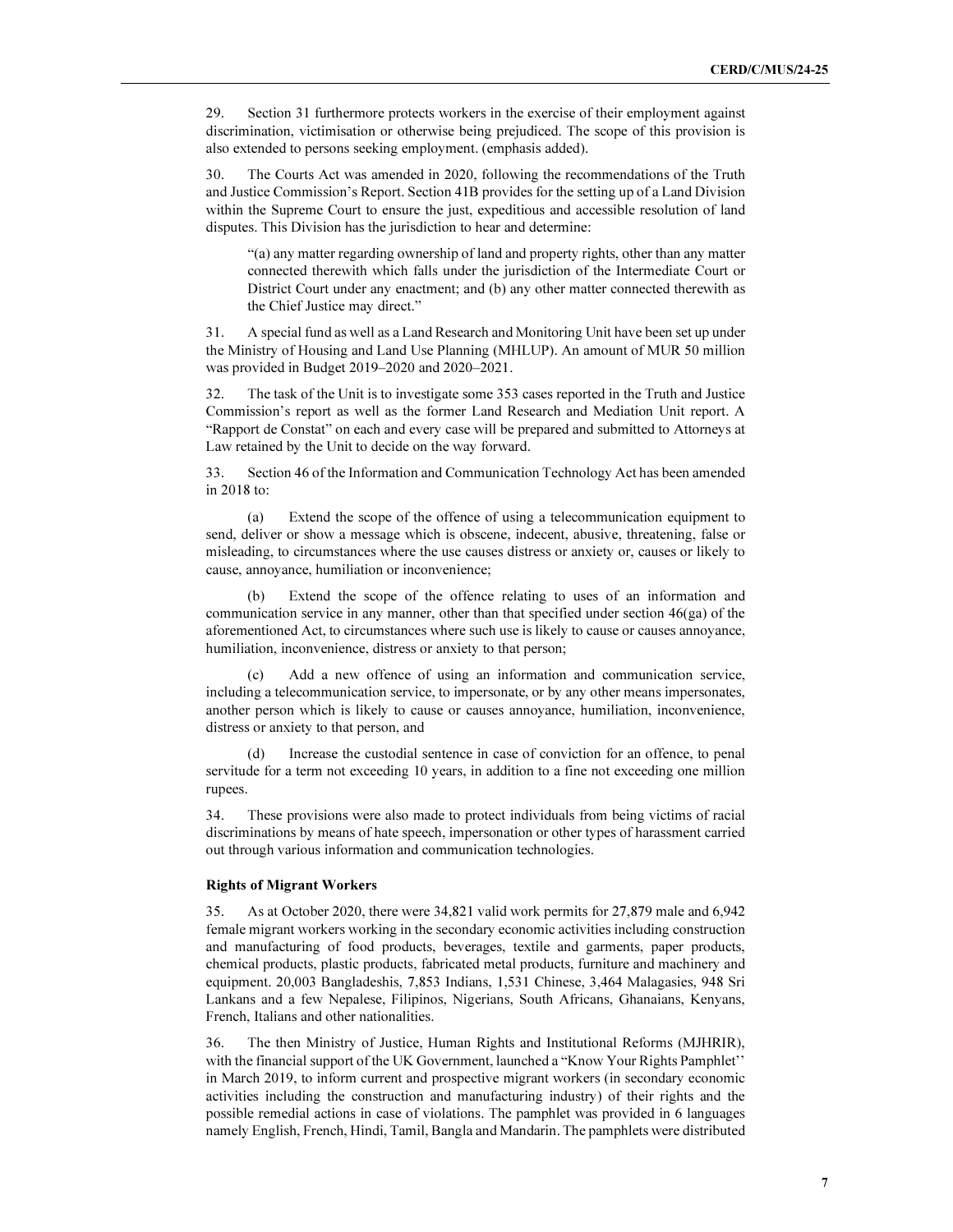to Migrant Workers already in Mauritius and new migrants are being provided with this pamphlet while he/she is finalizing his/her contract of employment. Copies are also being distributed at the immigration counter at the Airport. The publication of this pamphlet and wider publicity in respect of the rights of migrant workers have definitely prevented abuses and ill treatment of migrants.

37. Migrant workers also enjoy the same terms and conditions of employment as those laid down for local workers in our legislation. The contract of employment of a migrant worker, prior to his/her arrival in Mauritius, is examined and vetted by the Special Migrant Workers' Unit of the Ministry of Labour, Industrial Relations, Employment and Training to ensure that it contains no abusive clauses and that it is in full conformity with the prevailing labour law. Regular inspection visits are carried out by officers of the Special Migrant Workers' Unit at workplaces where migrant workers are employed to, inter alia, ascertain that the employer is complying with the terms and conditions of employment as provided for in the vetted contract of employment and in the prevailing labour legislation. Measures taken as from 2016 onwards to reinforce the work force of the Ministry of Labour, Human Resource Development and Training (MLHRDT) has had a huge impact both in terms of quality and effectiveness of the service provided. It has enabled a much larger number of cases dealt with and disposed. Moreover, the number of inspections/enquiries carried out to ensure compliance of the various labour legislations has increased.

38. Presently, there are 65 registered recruitment agencies.

39. Inspections are carried out at the Recruitment agencies by officers of the Employment Service to:

 (a) Ensure that Recruitment Agencies are complying with the Recruitment of Workers Act 1993;

 (b) Check office facilities and accessibility and whether the office is conducive for the recruitment activities;

- (c) Verify the profile of the agencies and their employees; and
- (d) Ensure that quarterly returns are being submitted within the prescribed delay.

40. For period July 2017 to December 2020, the Flying Squad of the Ministry (previously known as the Special Migrant Unit) effected 5,030 inspections and recovered MUR 34,321,935 on behalf of migrant workers. The unit also registered 2,108 complaints for which it recovered an amount MUR 70,780,907 on behalf of migrant workers and vetted about 124,295 Contracts of employment.

41. Additionally, the Occupational Safety and Health (Employees' Lodging Accommodation) Regulations 2011 came into operation on 28 January 2011. These regulations aim at establishing norms for workers' lodging accommodations with a view to improving the standards of living conditions in lodging accommodation provided to any employee including migrant workers.

42. From July 2017 to April 2021, the Employees' Lodging Accommodation Unit of the Occupational Safety and Health Division carried out 4,969 visits lodging accommodations. The Unit also enquired into 217 complaints and issued 2,585 lodging accommodation permits. Furthermore, 142 cases have been lodged before the Industrial Court. Additionally, the Division carried out 1,194 inspections related to COVID-19.

43. The national minimum wage in Mauritius is prescribed by the National Minimum Wage Regulations 2017, under the National Wage Consultative Council Act.

44. The national minimum wage applies to every worker, including migrant workers. A worker under the WRA, means a person who enters into, or works under an agreement or a contract of apprenticeship, other than a contract of apprenticeship regulated under the Mauritius Institute of Training and Development Act, whether by way of casual work, manual labour, clerical work, or otherwise, and however remunerated; and includes:

- (a) A part-time worker;
- (b) A former worker, where appropriate; and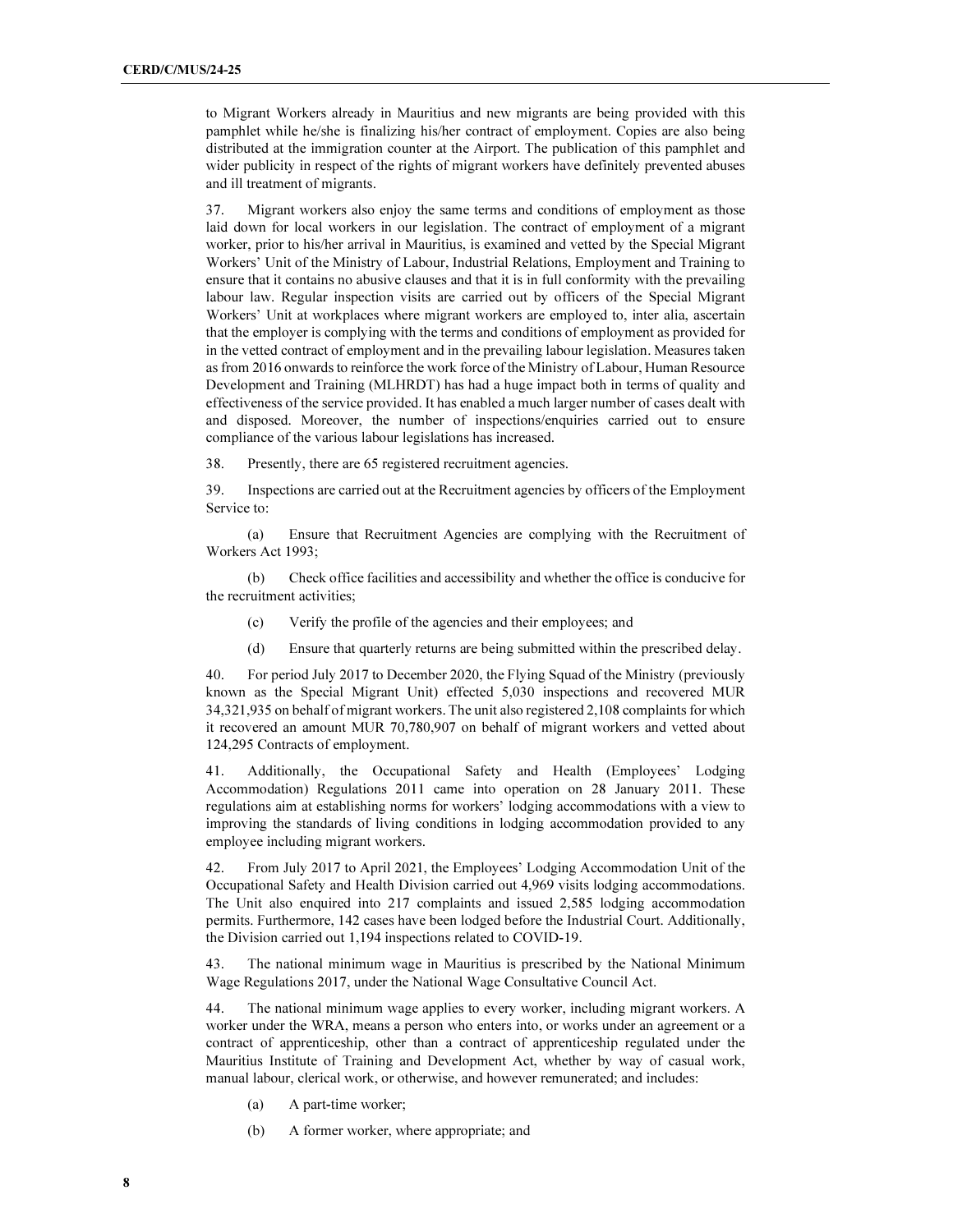(c) A share worker.

45. The National Minimum Wage Regulations passed on 27 December 2017 set the national minimum wage of every full-time worker at MUR 8,140 per month as from 01 January 2018. As from 01 January 2020, the quantum was reviewed to MUR 9,700 per month whilst that for a worker in the export enterprise was set to MUR 9,000 per month, in view of the vulnerability of the export-oriented enterprise. This measure was deemed necessary with a view to preserving the sustainability of the sector in terms of both employment security and fluidity in the finance of the enterprise.

46. As from 01 January 2021, the national minimum wage has increased to MUR 10,075 and MUR 9,375 a month respectively, pursuant to the payment of Additional Remuneration 2021 in line with National Minimum Wage (Amendment) Regulations 2021.

47. However, every full-time worker is guaranteed a minimum monthly income of MUR 10,575 through the payment of the Negative Income Tax and the Special Allowance. The Negative Income Tax is a system where, instead of paying taxes, employees deriving basic salary not exceeding MUR 9,900 per month, receive financial support from Government. The Special Allowance is prescribed according to the Workers' Rights (Payment of Special Allowance 2021) Regulations 2021.

48. The national minimum wage of every part-time worker, is calculated as stipulated in Part I of the Schedule, of the National Minimum Wage (Amendment) Regulations 2021.

49. The next review of the national minimum wage is due in 2025.

50. Mauritius is a party to ILO Convention No 100 on "equal remuneration for work of equal value". The philosophy and principles of the aforesaid convention has been domesticated.

51. The WRA replaces the Employment Rights Act since 24 October 2019 and provides for an enhanced protection of workers including migrant workers.

52. Migrant workers enjoy same terms and conditions of employment and have the same right to exercise trade union rights.

53. Any worker, including migrant worker, is protected from any form of discrimination. Under section 72(8) of the WRA, subject to subsections (5) and (7), where a worker claims reinstatement, he may apply to the Redundancy Board for an order directing his employer to reinstate him in his former employment with payment of remuneration from the date of the termination of his employment to the date of his reinstatement. Under section 73 of the Act, the Redundancy Board shall deal with all cases of reduction of workforce and closure of enterprises for economic, financial, structural, technological or any other similar reasons. Under section 123(2) of the Act, any person who commits an offence for which no specific penalty is provided shall, on conviction, be liable to a fine not exceeding 25,000 rupees and to imprisonment for a term not exceeding 2 years.

54. Article 13 of the Code Civil Mauricien states, "L'étranger jouira à Maurice des mêmes droits civils que ceux qui sont ou seront accordés aux Mauriciens par les traités de la nation à laquelle cet étranger appartiendra.". However, section 16(4)(b) of the Constitution allows for the passing of laws which may afford a different treatment to non-citizens of Mauritius.

55. Section 8 of the Immigration Act provides that persons afflicted with an infectious or contagious disease, being a prohibited immigrant, is not be admitted to Mauritius, unless authorised by the Prime Minister. The State still applies HIV related restrictions on the entry, stay and residence of non-nationals. Migrant workers must provide evidence of their negative HIV status to qualify for work and residence permits.

56. Women migrant workers are protected from domestic violence and from being victims of Trafficking in Persons (TIP), through The Protection from Domestic Violence Act and The Combating of Trafficking in Persons Act respectively.

57. Migrant Workers may access most health-care services for free, including treatment for chronic conditions.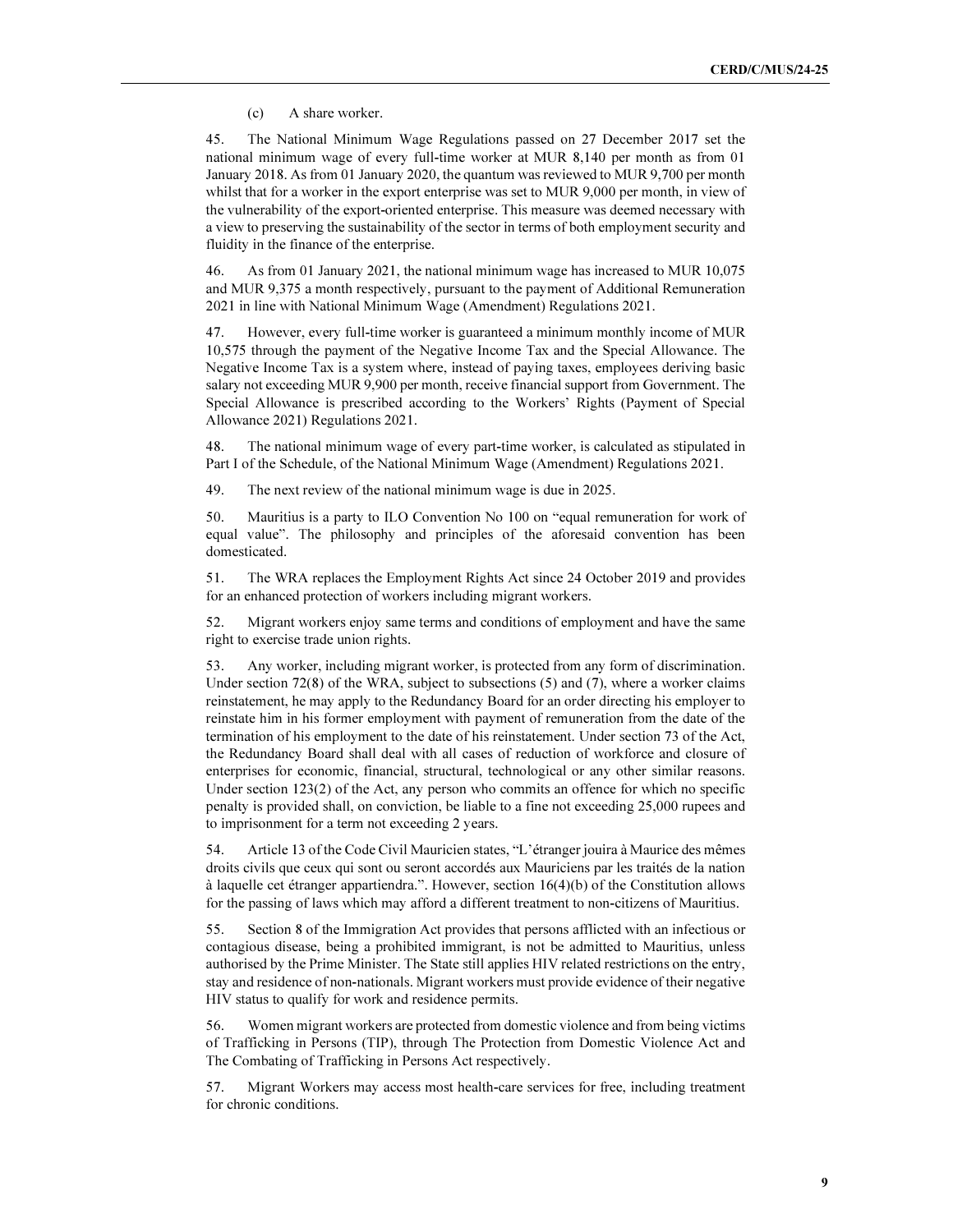58. Foreign workers currently contribute to the CSG (Contribution Sociale Generalisee) which now replaces the contribution under the National Pension Fund. The contribution to the CSG is applicable after two years of completion of their contracts for migrant workers in the Export Manufacturing Enterprises.

59. There are at present two MOUs with respect to migrant workers coming to Mauritius namely with UAE and Nepal. An MOU with Bangladesh is in the pipeline.

#### Measures taken for the Elimination of Human trafficking in Mauritius

60. There is in force a Combatting of Trafficking in Persons Act, the objectives of which are to give effect to the United Nations Protocol to Prevent, Suppress and Punish TIP, in order to prevent and combat trafficking in persons and protect and assist victims of trafficking to Mauritius, as well as compensation to victims of trafficking, and penalties to offenders.

61. In addition to the Combatting of Trafficking in Person Act, there is also a Child Protection Act, which provides, inter alia, for the following offences: ill treatment of a child (section 13), child trafficking (section 13A), abandonment of child (section 13B), abducting child (section 13C), causing, inciting or allowing any child to be sexually abused or to have access to a brothel or engage in prostitution (section 14), taking or permitting to be taken or to make, distribute, show or publish any indecent photograph or pseudo-photograph of a child (section 15).

62. The Criminal Code makes provision, at section 253 for prosecution in cases of procuring, enticing and exploiting prostitute, and the Criminal Code (Supplementary) Act makes provision at section 90 for prosecution for the offence of brothel keeping.

63. Further, protection from slavery and forced labour is guaranteed under section 6 of the Constitution.

64. Since 2018 to date, the Mauritius Police Force (MPF) have taken several measures to eliminate TIP in Mauritius. The Police have adopted a zero tolerance approach in enforcing the Combating of Trafficking in Persons Act. Consequently, seven cases of TIP have been established.

# Some of the measures initiated are as follows

65. The Tracking Team set up at the Passport and Immigration Office (PIO) are on the lookout for missing expatriates and other foreigners who are on illegal stay in Mauritius. Since 2018 to date, eighty-six such operations have been carried out.

66. Please see at Annex A the number of operations conducted by the Tracking Team of the PIO.

67. The Police has increased coordination with external agencies such as the Office of the Director of Public Prosecutions, the MLHRDT, the Ministry of Gender Equality and Family Welfare (MGEFW) and the Attorney General's Office for the purpose of elucidating TIP cases and prosecuting human traffickers on a fast track basis.

68. Eight Police Officers (four from Crime Record Office and four from the PIO), have been trained on 'Data Collection' related to TIP cases. They are now collating data and updating the centralized regional SADC database. This platform has enabled law enforcement agencies and other authorities concerned to monitor TIP cases, study the current trend and initiate corrective measures accordingly.

69. A module on human trafficking has also been included in the fresher, refresher and other courses run by the Police Training School. The aim is to enhance police officers' knowledge on human trafficking for the effective prevention and detection thereof.

70. The Crime Prevention Unit (CPU) had also organised, during period 2018 to July 2020, some 1,717 awareness/sensitization campaigns where 125,645 persons were sensitized on Human Rights, Rights of Women and Children including human trafficking. (See Annex B). The CPU also distributed 1,000 posters on TIP to educational institutions, Community Centers and Public offices amongst others for increasing awareness on this global phenomenon.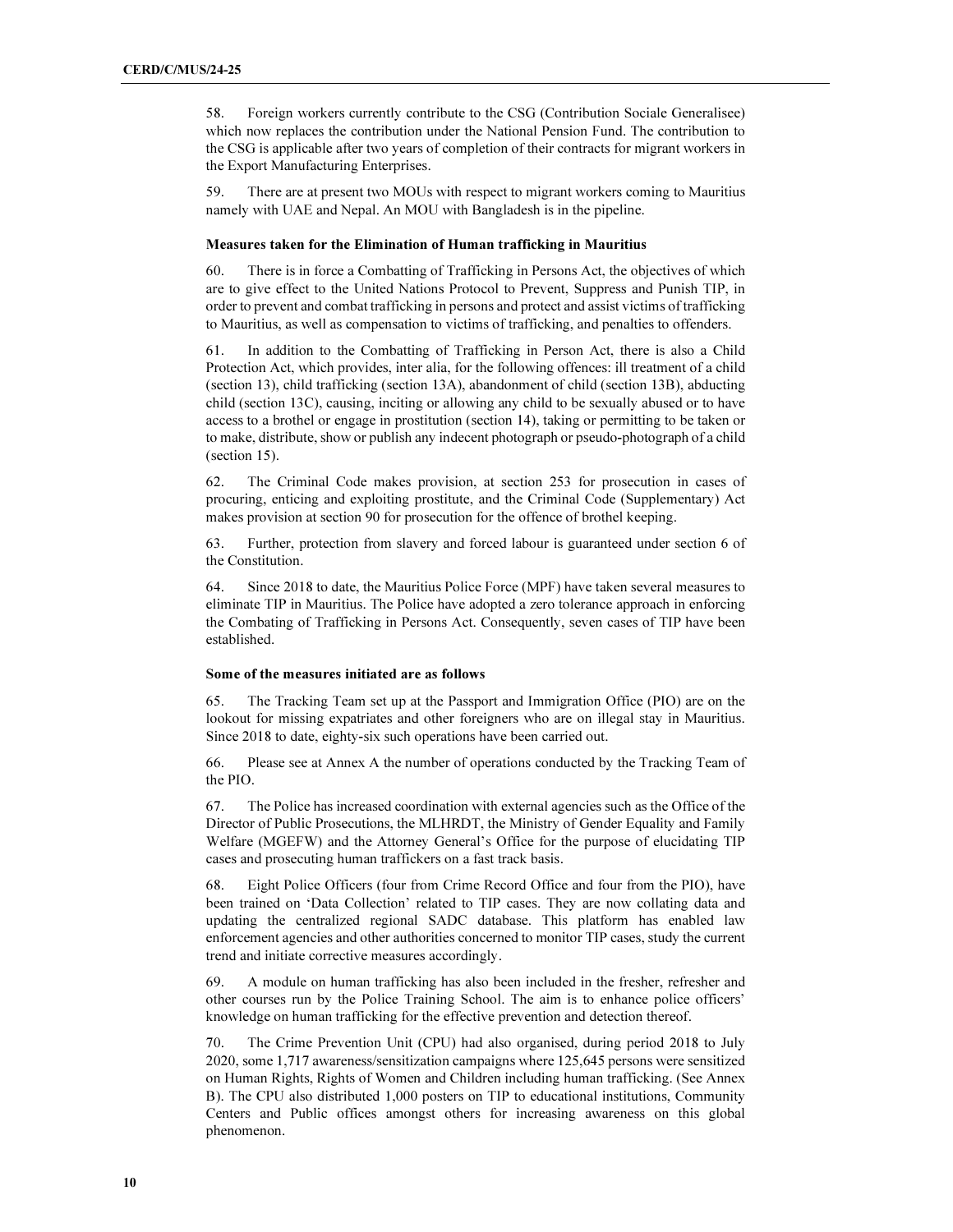71. In order to provide better protection to victims of human trafficking, the Police has identified a shelter for TIP victims. An Expression of Interest for a NGO to manage the shelter has been launched.

72. As regards to alleged cases of child trafficking and child prostitution, social enquiries are carried-out by the Child Development Unit of the MGEFW. The cases are simultaneously reported to the police for criminal enquiries.

73. The Child Sex Offender Register Act was passed in December 2020 but is yet to be promulgated. The objective is to establish a Child Sex Offender Register.

74. The Register will assist in:

 (a) Monitoring and tracking persons in the community who have been found guilty of committing sexual offences against children; and

(b) Detecting and investigating sexual offences against children.

75. In addition, the Commissioner of Police will be empowered, in the interest of public safety, to disclose personal information of persons who have been found guilty of committing sexual offences against children to another Government agency for the purposes of :

- (a) Monitoring the whereabouts of those offenders;
- (b) Verifying personal information reported by those offenders;

 (c) Managing the risk that those offenders may commit further sexual offences against children; and

(d) Managing any risk or threat to public safety.

76. Furthermore, notwithstanding any other enactment, under the aforementioned Act, the Commissioner of Police may disclose the personal information of a registrable offender to a corresponding overseas agency for the purpose of informing that agency of the offender's intention to travel to that agency's jurisdiction.

# Online child sexual abuse and exploitation

77. The sexual abuse and exploitation of children online have become astonishingly widespread and common globally. The Republic of Mauritius is no exception. The local media is currently extensively reporting on cases of online sexual abuse and exploitation against children, especially on social media platforms such as Telegram.

78. In this respect, the Ombudsperson for Children, has recently, through a press communication, expressed concern with the reality that some children of Mauritius are being groomed online for sexual purposes. Videos portraying them engaging in sexual activities are being live streamed and indecent images circulated on the internet.

79. The Ombudsperson for Children has invited citizens, including children and young people, to provide their views on these issues by either phoning, messaging or emailing.

80. This will enable the Office of the Ombudsperson for Children to propose meaningful recommendations to the relevant authorities on these matters.

#### Role of National Human Rights Institutions (NHRIs)

81. The Chairpersons and Commissioners of all NHRIs are appointed by the President on advice of the Prime Minister in consultation with the Leader of the Opposition.

82. All the NHRIs are guided by the Paris Principles. They do not receive any directive(s) from any public or private authority which would compromise their independence.

83. The establishment of additional national institutions to facilitate the implementation of the ICERD is not warranted given that apart from the NHRIs listed below, the NMRF under the Chairpersonship of the Minister under whose portfolio Human Rights rest, do follow on the implementation of the Convention.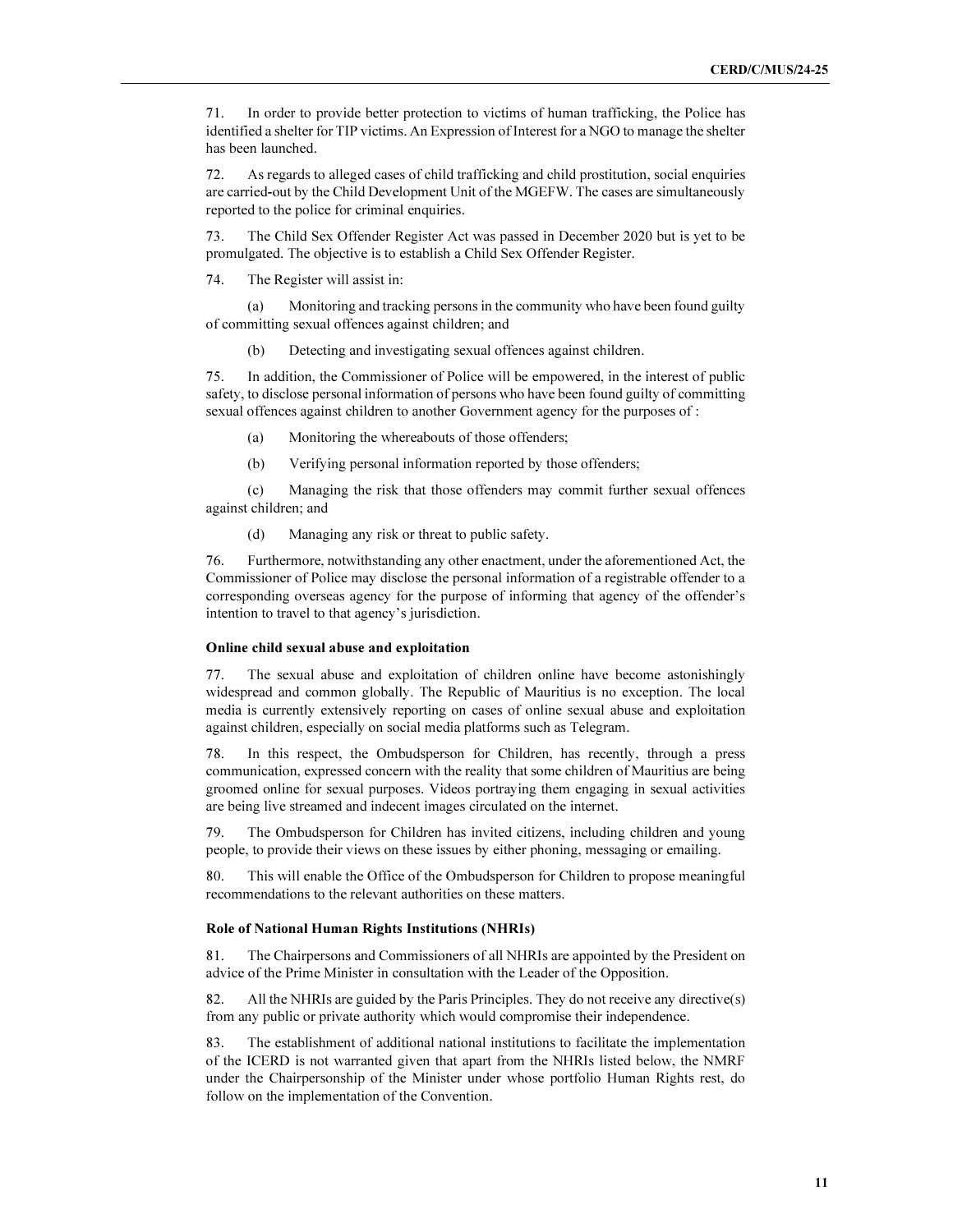84. The National Human Rights Commission (NHRC) has a quasi-jurisdictional competence to receive complaints regarding violations of human rights, to summon witnesses, to call for the production of documents and to hold hearings.

85. The term "Human Rights" under the Protection of Human Right Act is defined as the rights protected under Chapter II of the Constitution of Mauritius. These rights are mainly civil and political rights. The NHRC is nevertheless widening its mandate by giving a generous interpretation to the right to life and deals with economic and social rights, where applicable.

86. With regard to financial resources, the NHRC has its own budget, which is approved by the National Assembly, as is the case for all budgetary units performing specialised functions.

87. The NHRC also has the important mandate to promote human rights in Mauritius. As such, the NHRC conducts several workshops and delivers talks to elderly people, persons with disabilities, women and LGBTQ persons to sensitize them about their human rights and their rights to be protected against all forms of discrimination. All the talks, workshops and public awareness campaigns which are organised by the NHRC touch on the issue of protection against discrimination based on race, caste, place of origin, political opinions, colour, creed, sex, age or other status.

88. Please see at Annex C, figure 1 – nature of complaints received at the NHRC.

89. The IPCC is mandated to investigate into any complaints made against police officers in the discharge of their functions, other than complaints of acts of corruption or money laundering offences. Any use of illegal force by a police officer in the exercise of his duties can be the subject of a complaint before the IPCC, either by the victim or a representative where he is unable to do so himself (section 11 of the Independent Police Complaints Commission Act).

90. The Ombudsperson for Children ensures that children's rights are protected and is responsible for the implementation of the Convention on the Rights of the Child in Mauritius.

91. The Equal Opportunities Commission (EOC) deals with discrimination on the grounds of status (age, caste, colour, creed, ethnic origin, impairment, marital status, place of origin, political opinion, race, sex or sexual orientation) and with complaints of sexual harassment.

92. Please find at Annex C, figure 2 – categorisation of complaints based on grounds of discrimination at the EOC.

93. Please see at Annex C, figure 3 – categories of complaints by alleged discriminators at the EOC.

94. The EOC cannot entertain cases when it comes to the Public Service Commission, as the latter cannot be subjected to the direction or control of any person or authority (vide section 118(4) of the Constitution of Mauritius).

95. Nevertheless, the EOA empowers it to investigate complaints lodged against Public Servants. Moreover, if there is evidence of discrimination in the matter, same is referred to the Equal Opportunities Tribunal (EOT), with the consent of the complainant, for further consideration.

#### Office of the Ombudsman

96. The Constitution of the State provides at Chapter IX for the establishment of an Office of the Ombudsman. The mandate of the Office is to investigate any action taken by any officer or authority in the exercise of administrative functions of that officer or authority, in any case in which a member of the public claims, or appears to the Ombudsman, to have sustained injustice in consequence of maladministration. The Office is a public Office and the services provided by the Ombudsman are free of charge.

97. Please find at Annex C – cases and services provided by the Office of Ombudsman.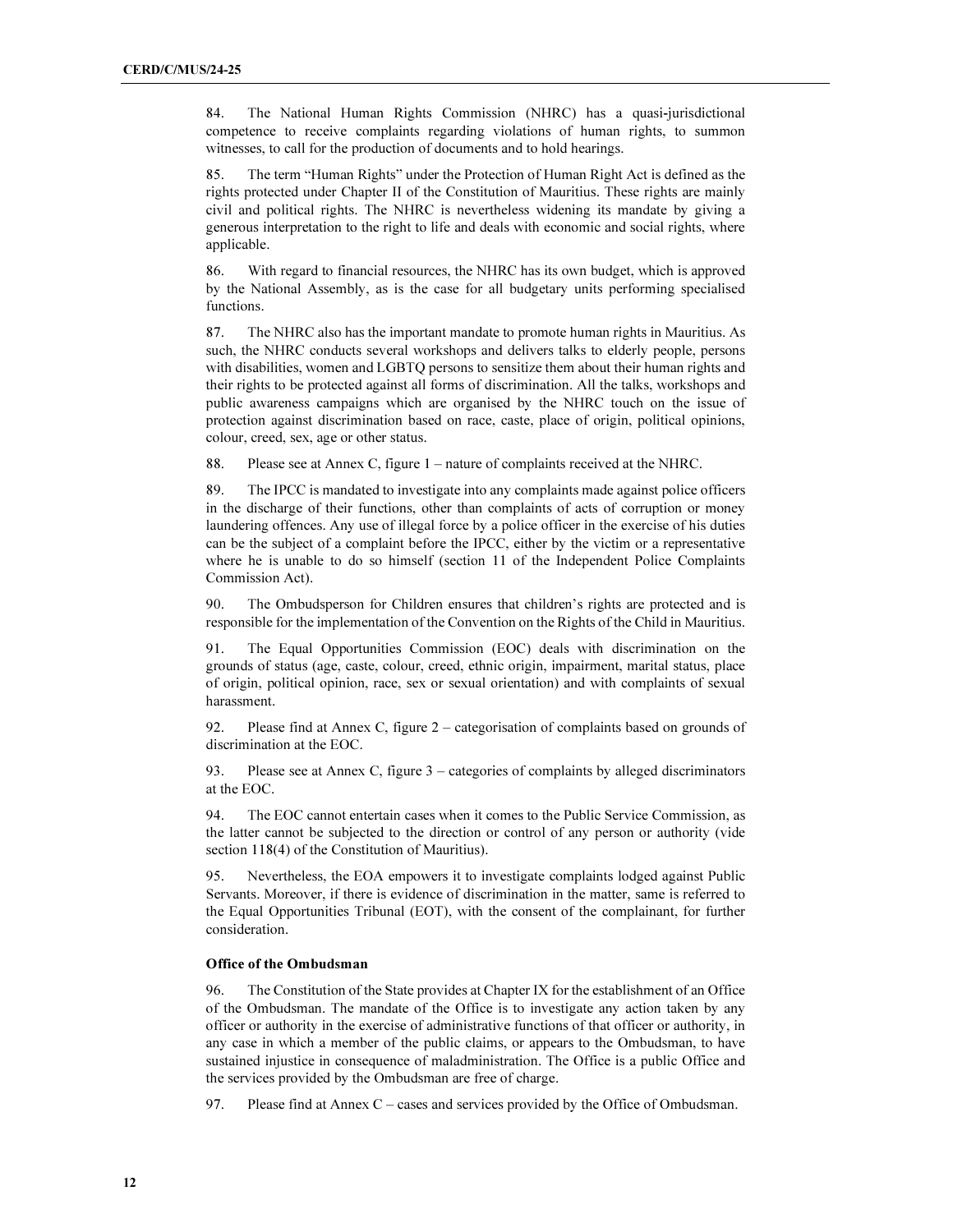98. In 2019, the Office had embarked upon an awareness-raising campaign throughout Mauritius including Rodrigues Island, with a view to promoting human rights and educating members of the public in general on our role, powers and services.

99. The Office is pursuing its awareness raising campaign in collaboration with the Citizen's Advice Bureau. The campaign aims at facilitating access to the services of the Office to persons belonging to the most vulnerable social groups, who are often unaware of their rights.

#### Ombudsperson for Financial Services

100. The Ombudsperson for Financial Services Act of 2018 provides for the establishment of the Office of the Ombudsperson for Financial Services. The Act deals with inter alia, the office, functions, complaint, mediation, investigation, award of the Ombudspersons for financial services.

101. The main function of the Office of Ombudsperson for Financial Services is to protect consumers of financial services and to deal with complaints made by consumers of financial services against financial institutions.

102. The Office of Ombudsperson for Financial Services is also in the process of establishing a website following which complainants will be able to make their complaints directly on the online complaint form that will be available on the website.

#### Ombudsperson for Sports

103. The statutory function of the holder of the post, is regulated by section 46 of the Sports Act of 2016:

"any person who feels aggrieved by a decision of the Mauritius Olympic Committee, the Mauritius Paralympic Committee, a National Sports Federation, a Multisport Organisation, a regional sports committee, a sports club, a licensee, any member, referee, coach or other official of a sports organization, other than a decision or dispute related to doping, may, on good cause shown and within 21 days from the date of the decision or a dispute arises, appeal to the Ombudsperson for Sports for conciliation."

104. The NHRIs referred to above, do attend to complaints pertaining to racial discrimination as and when the situation arises. Most of the time, complaints made to NHRIs cannot be sustained.

### Public Bodies Appeal Tribunal (PBAT)

105. As regards the PBAT set up since 2009 to deal with Public Officers wanting to make an appeal against a decision of the Public Service Commission or Local Government Service Commission pertaining to an appointment exercise or to a disciplinary action taken against an officer, only two cases pertaining to racial discrimination have so far been received. The averments could not be substantiated.

#### Administrative framework to prohibit all forms of racial discrimination

#### The Citizen Support Portal (CSP)

106. The CSP, under the aegis of the Prime Minister's Office, is a powerful technological tool helping in assessing various socio-economic problems prevailing in Mauritius.

107. It is an online platform for all citizens, especially needy and vulnerable groups, to register their complaints and empower them to voice out their concerns. Consequently, no one is left behind.

108. The CSP has become, since its inception, a platform to report cases of poor conditions, discrimination, inequality and insecurity and for remedial actions to be taken in a timely manner. Migrant workers have also availed of this portal to report various grievances.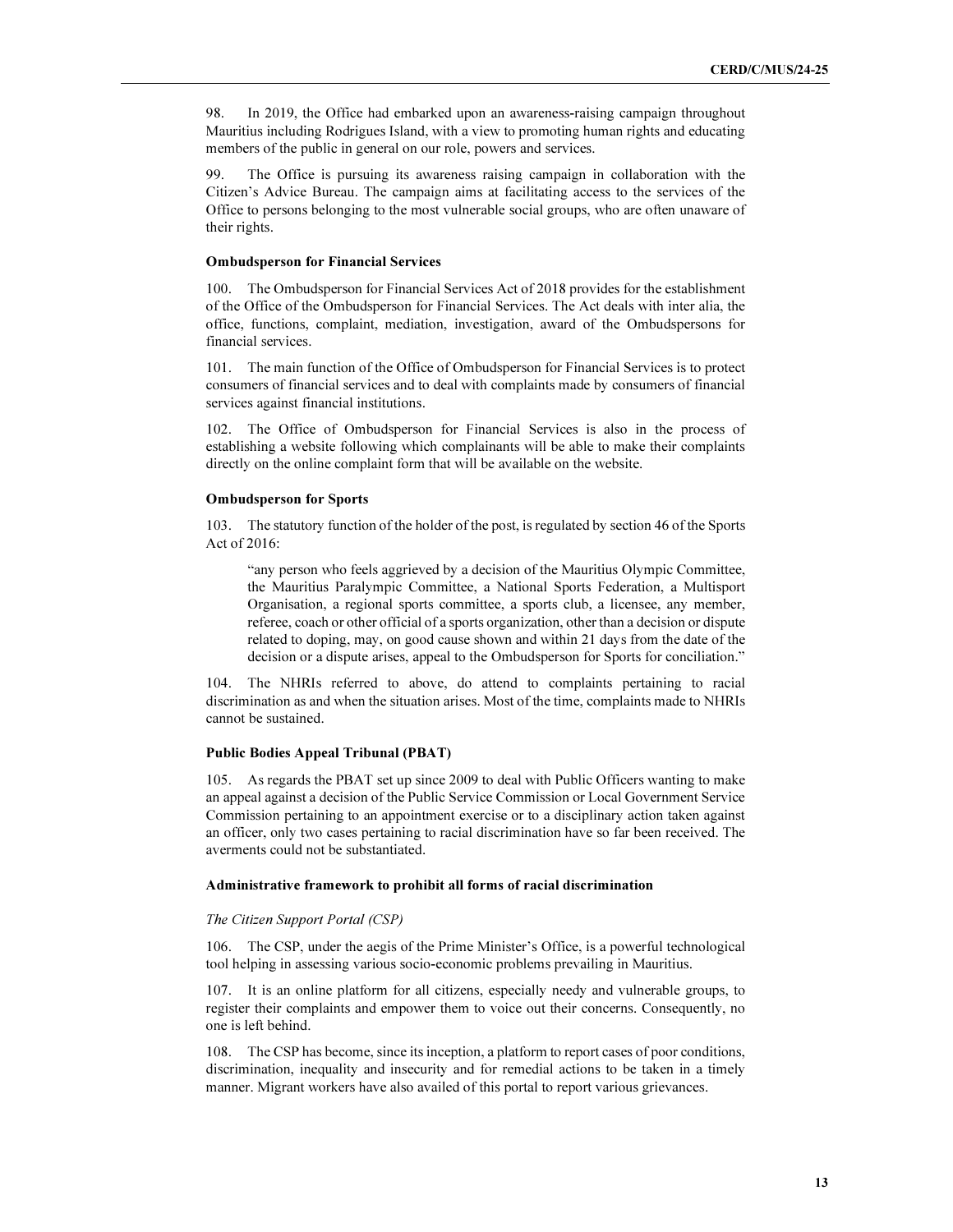# Article 4: measures to prohibit incitement to Racial Discrimination

109. Incitement to racial discrimination are further prohibited through recent amendments brought to sections 206 and 282 of the Criminal Code (offences of Outrage against public and religious morality and Stirring up contempt or racial hatred respectively) as well as under section 46 of the ICTA Act. It is to be noted that though, specific reference to racial discrimination is not made therein, it is likely to be caught by the effects of ideas disseminated, namely "obscene, abusive, threatening, which is likely to cause or causes annoyance, humiliation, inconvenience, distress or anxiety to any person".

110. Apart from the Prevention of Terrorism Act (POTA) which allows the Commissioner of Police to make an application to the Judge in Chambers to declare an association or an organisation, a proscribed organisation and the Registration of Associations Act, under which the Registrar of Association may cancel the registration of an associations, there are no other further amendments in this respect.

111. In relation to the criminalisation of acts of the promotion and incitement of racial discrimination as well as the participation in organisations inciting racial discrimination, other than Section 5 of the POTA and Sections 188 to 191 of the Criminal Code, there has been no further changes to the legal framework.

### Racial motives as aggravating circumstances under domestic penal legislation

112. Save for section 282 the Criminal Code which makes provisions for an offence of a racial nature, the penal legislation in Mauritius do not refer to racial motives as an aggravating circumstance. A court may nevertheless, take into consideration the racial motive of an offence when sentencing a person for an offence.

# Decisions taken by national tribunals and other state institutions

113. Please find at Annex D - list of cases pertaining to racial discrimination dealt with by either national tribunals or other state institutions.

114. Moreover, please see below a table depicting reported cases of racial discrimination, stirring up racial hatred, inciting racial hatred, profanation for year 2019 in Mauritius.

#### Table 1

Reported cases of racial discrimination, stirring up racial hatred, inciting racial hatred, profanation for year 2019 island of Mauritius

| SN.            | <i><b>Offence</b></i>               | No of Reported Cases<br>during the Year 2019 | No further<br>Action | Prosecution Sentence |    | Enquiry |
|----------------|-------------------------------------|----------------------------------------------|----------------------|----------------------|----|---------|
| 1              | Stirring Up Racial Hatred           | 6                                            | 3                    |                      |    | 3       |
| 2              | Racial Discrimination               |                                              |                      |                      |    |         |
| 3              | <b>Inciting Racial Hatred</b>       | ı                                            |                      |                      |    |         |
| $\overline{4}$ | Damaging Place of<br>Worship        | 11                                           | 6                    |                      |    | 4       |
| 5              | Defacing Wall of<br>Religious Place | $\overline{4}$                               |                      |                      |    | 3       |
| 6              | Larceny from Place of<br>Worship    | 78                                           | 12                   | 13                   | 11 | 42      |
|                | Violating Tomb                      | $\overline{4}$                               |                      |                      |    | 2       |

Source: Crime Records Office (July 2020).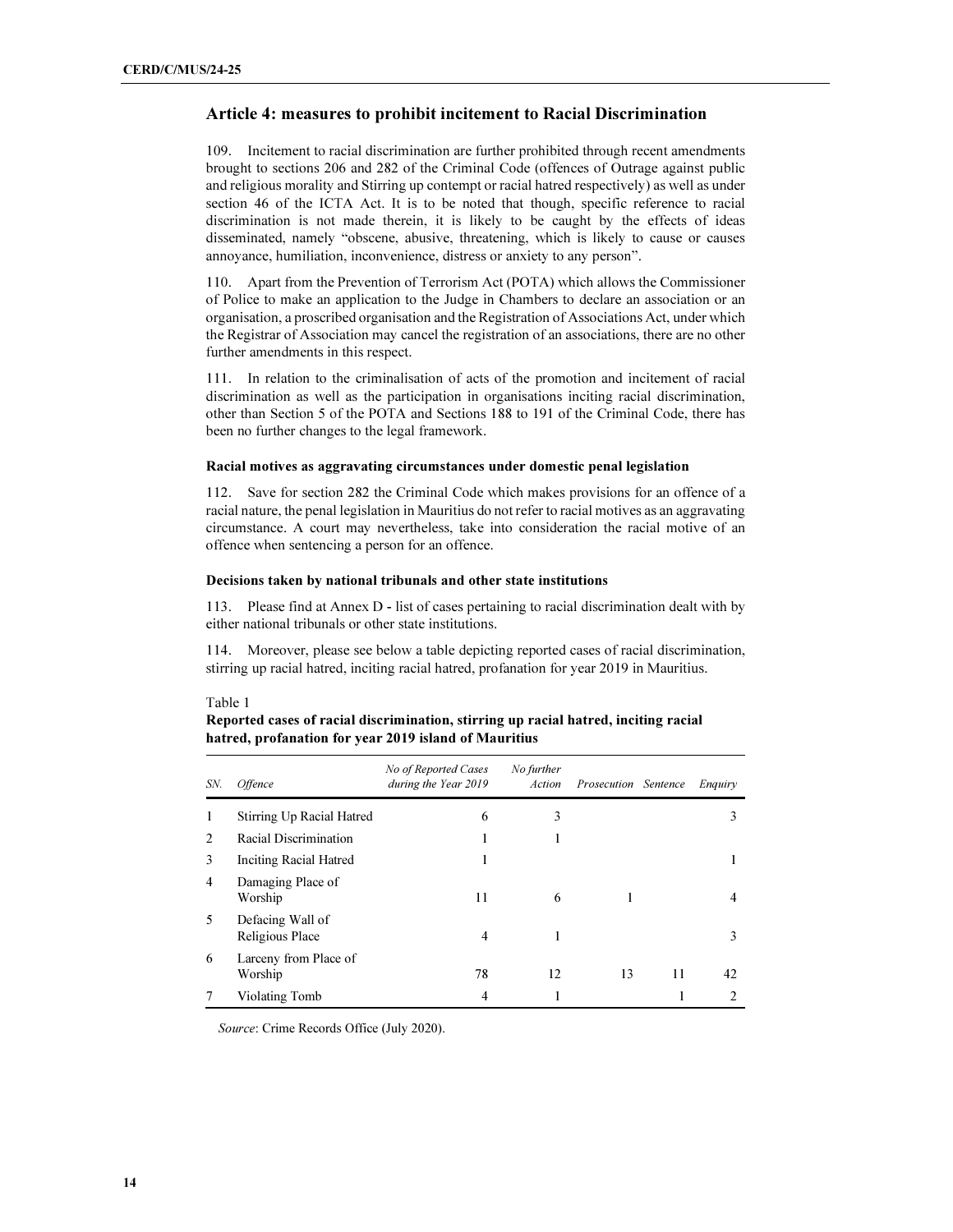# Article 5: Non-Discriminatory implementation of the Rights and Freedoms under the Convention

### Fair Administration of Justice

115. In order to improve the efficiency of the existing court system, the Courts Act was amended in September 2020 to add two further divisions of the Supreme Court namely the Financial Crimes Division and the Land Division.

116. The Financial Crimes Division was set up both at the Supreme Court and the Intermediate Court, both of which shall have jurisdiction to hear and determine a financial crime offence and any other matter under any enactment which is connected or ancillary to a financial crime offence.

117. The decision to lodge a case before the Supreme Court or Intermediate Court rests with the DPP, who shall, in his discretion decide before which Court to prosecute the offence depending on the nature of the offence.

118. Moreover, the creation of 4 additional posts of judges was made recently to ensure a timelier resolution of court cases.

119. Furthermore, the Children's Act which was enacted in December 2020 but yet to be proclaimed, will repeal the Child Protection Act and the Juvenile Offenders Act.

120. The jurisdiction of the Juvenile Court as well as that of the District Magistrate under the Child Protection Act will subsequently be taken over by the Children's Court established under the Children's Act. The Children's Court, once established, will be comprised of a Protection Division and a Criminal Division.

121. Various reforms have already been brought to the judiciary to expedite determination of court cases and improve services to the public. Among others, a dedicated state of the art Court Building for the Supreme Court and all its Divisions has been built and is operational. The required support services for a full-fledged Family Division have been provided. Digital and audio recording systems to ensure accurate record keeping and speedier delivery of justice have been upgraded. The Law Reform Commission had been empowered to bring further amendments to the Criminal Code and other laws to ensure that they meet the needs of contemporary Mauritius.

#### Measures to ensure no Discrimination in the fight against terrorism

122. In the fight against terrorism, the Government of Mauritius has always been very careful to uphold the fundamental rights of every individual as enshrined in the Constitution of Mauritius. Measures have also been envisaged to give due attention to the Human Rights of victims of terrorism and stresses importance of assisting the victims of terrorism. The measures taken by the government to fight the terrorism do not discriminate on grounds of race, colour, descent or national or ethnic origin.

123. The POTA was introduced in 2002 to fight against terrorism.

124. In line with the State's international obligations and Government's resolve to fight international terrorism and violent extremism, a National Strategy to Prevent Radicalisation and Violent Extremism (2019–2022) has been developed since November 2019.

125. The Strategy rests on four main tenets:

 (a) Countering extremist ideologies – focusing on the motivations of individuals who engage in or have the potential to be radicalized and engage in violent extremism;

 (b) Disrupting terrorist activities – identifying terrorist and radicalized individuals and their supporters and thwart their plans to carry out any subversive act through intelligence networking;

Denying support to terrorism – denying terrorists and radicalised individuals' financial means by thwarting all attempts to raise funds to carry out their activities. Preventing and disrupting financing to terrorist organizations will obviously limit their capability to carry out attacks; and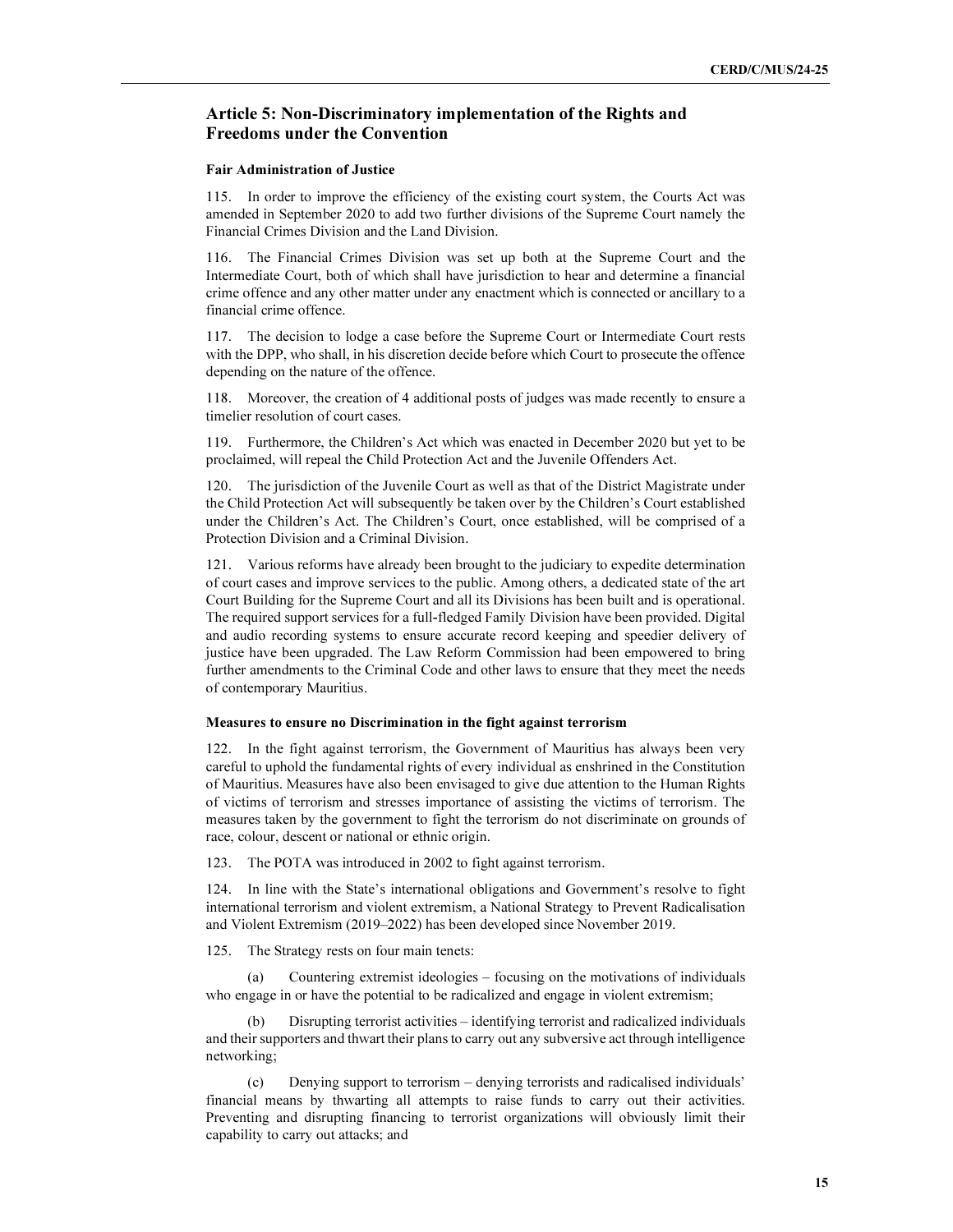(d) Developing response and recovery plan – responding proportionately and rapidly, in an organized manner to terrorist activities and mitigate their effects.

126. The Strategy also incorporates a Plan of Action resting on four pillars to ensure that the Mauritian society is able to withstand radicalisation and extremist ideologies:

- (a) Community Bonding;
- (b) Law Enforcement;
- (c) Intelligence Networking; and
- (d) Strategic messaging.

127. The Mauritian strategy, it is to be stressed, is based on a whole-of-governmental approach coupled with public and private partnerships which aims at enhancing social cohesion and inclusiveness as well as community resilience.

128. Under the POTA, acts of terrorism and proscribed organisations have been clearly defined.

129. Consequently, the author of any an act of terrorism against the State of Mauritius or its territories shall be dealt with, under this law. Despite the severity of procedures under such law, for instance, incommunicado detention, the law still upholds the rights and welfare of accused or suspect. For example, latter are given bail before a court of law (State v/s Khoyratty, 2006) for certain offence under the said Act.

#### Right and Protection of person by the State

130. The MPF through its community policing strategies regularly communicate and interact with different groups of people in the Mauritian society with regards to policing issues. Those formal interactions also include groups of victims or potential victims of racial discrimination. The objective is to maintain the social stability and at the same time permitting the multi-ethnical society practice its religious cultural belief in unity and in all respect.

131. Please find hereunder a table depicting awareness/sensitization campaigns on racial discrimination carried out by the CPU of the MPF for the last three years:

| Year  | Media (Radio, Press & TV) | No. of Awareness/Sensitization Campaigns |  |
|-------|---------------------------|------------------------------------------|--|
| 2018  | 14                        |                                          |  |
| 2019  | 6                         |                                          |  |
| 2020  |                           |                                          |  |
| Total | 27                        | 19                                       |  |

No. of Awareness/Sensitization Campaigns on racial discrimination carried out by the **CPU** 

Source: CPU (July 2020).

132. The MPF has a "Non-Discrimination and Anti-Harassment Policy" to reinforce its commitment to comply and enforce all domestic legislations as well as any order/rule/policy that prohibit any form of discrimination on the basis of race or ethnicity.

### Procedures for the return of non-citizens from the country to another territory

# Extradition

133. A new Extradition Act (Act No. 7 of 2017) was enacted in 2017 to make better provision for the extradition of persons from, and to, Mauritius. It came into operation on 3 May 2018.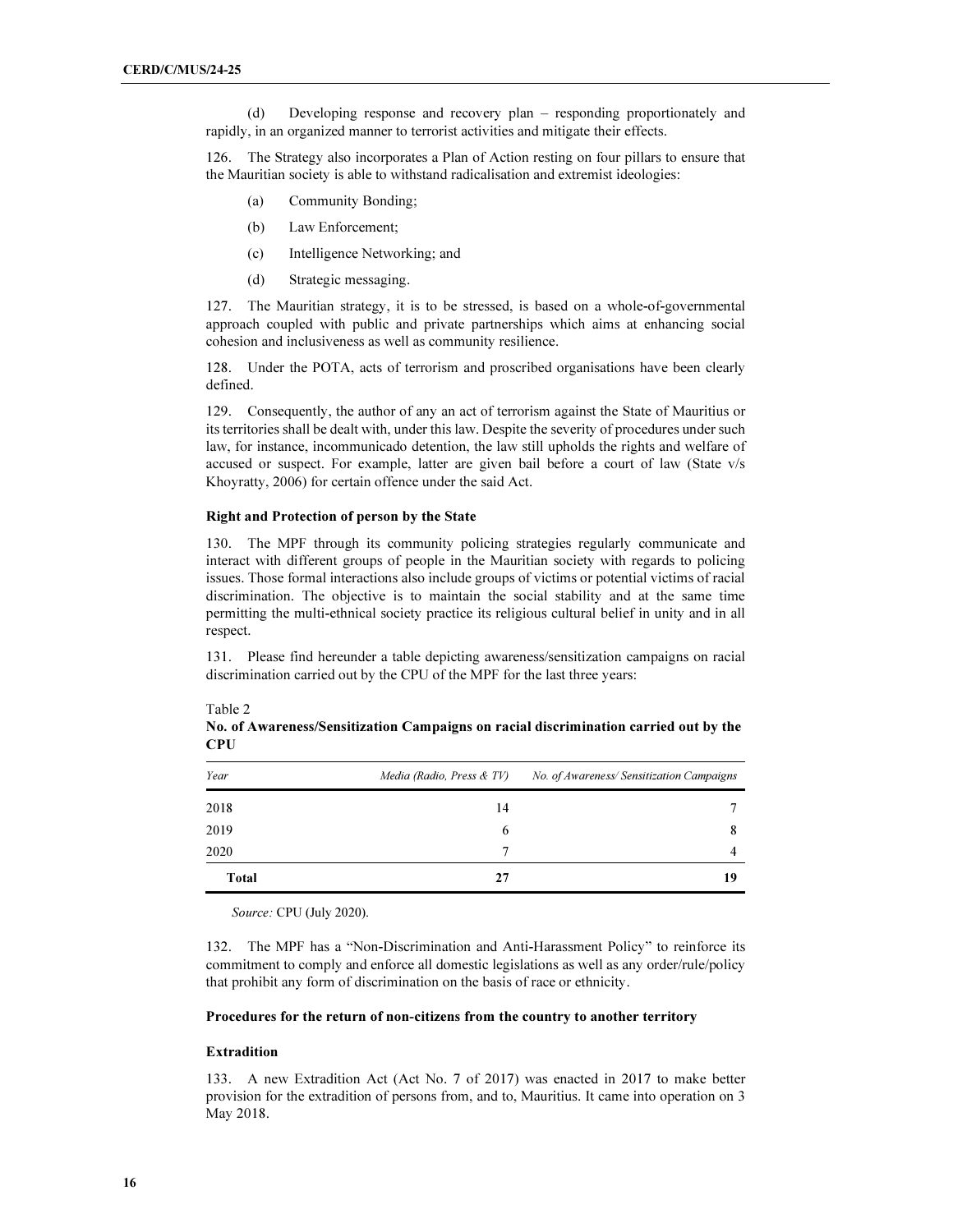134. The Extradition Act does away with the distinction which was formerly made between Commonwealth and non-Commonwealth countries in matters of extradition in order to facilitate extradition even in the absence of treaties. It also simplifies extradition procedures, provide better guidance to the relevant authorities in dealing with requests for extradition and promotes cooperation, while respecting the rights of persons whose extradition or arrest is sought. "The Act also:

- (a) Makes particular mention of counterterrorism conventions;
- (b) Highlights the dual criminality requirement for extradition;

 (c) Affords better protection to Mauritian Citizens against extradition from Mauritius; and

 (d) Enables the Attorney-General to refuse to grant, in the public interest, a request for the extradition of a person from Mauritius."

135. Sections 8 and 9 of the Extradition Act enumerates the grounds upon which a request for the extradition of a person may be refused. In particular, Section 8 of the Act prohibits the extradition of a person by a foreign state where,

"in the opinion of the Attorney General, there are substantial grounds to believe that the person sought:

(a) is likely to be prosecuted or punished in that State on account of his race, religion, nationality, ethnic origin or political opinions;

is likely to be subjected in that State to torture or cruel, inhuman or degrading treatment or punishment;

(c) is not likely to receive the minimum fair trial guaranteed in criminal proceedings in that State;

(d) is liable to be tried or sentenced in that State by an extraordinary or ad hoc court or tribunal, unless that State gives assurances which, in the opinion of the Attorney General, are sufficient to ensure that the judgment will be passed by a court which is empowered under the rules of judicial administration of that State to try criminal offences."

#### Prohibited Migrants

136. The Immigration Act (Act No. 13 of 1970) was amended in 2019 to inter alia extend the category of persons, being non-citizens, falling within the definition of 'prohibited immigrant' who ought not be admitted into Mauritius, to the following persons:

"(m) persons who, from information or advice which in the opinion of the Minister is reliable information or advice, are likely to be undesirable inhabitants of, or visitors to, Mauritius;

(n) persons or class of persons whose presence in Mauritius, from information or advice which in the opinion of the Minister is reliable information or advice, is likely to be prejudicial to the interests of defence, public safety, public order, public morality or public health;

(o) persons listed by or under the authority of the United Nations Security Council pursuant to any of the United Nations Security Council Resolution specified in the Second Schedule to the United Nations (Financial Prohibitions, Arms Embargo and Travel Ban) Sanctions Act 2019."

137. The amendments above remove from the list of prohibited immigrants, persons who suffer from any physical or mental infirmity or persons who are dumb, blind or otherwise physically defective or physically handicapped and who are likely to be a burden on the State.

#### Refugees and Asylum Seekers

138. Mauritius, being a small and densely-populated island with limited resources, has not yet adopted a policy or law to grant refugee status to foreigners. Although Mauritius has not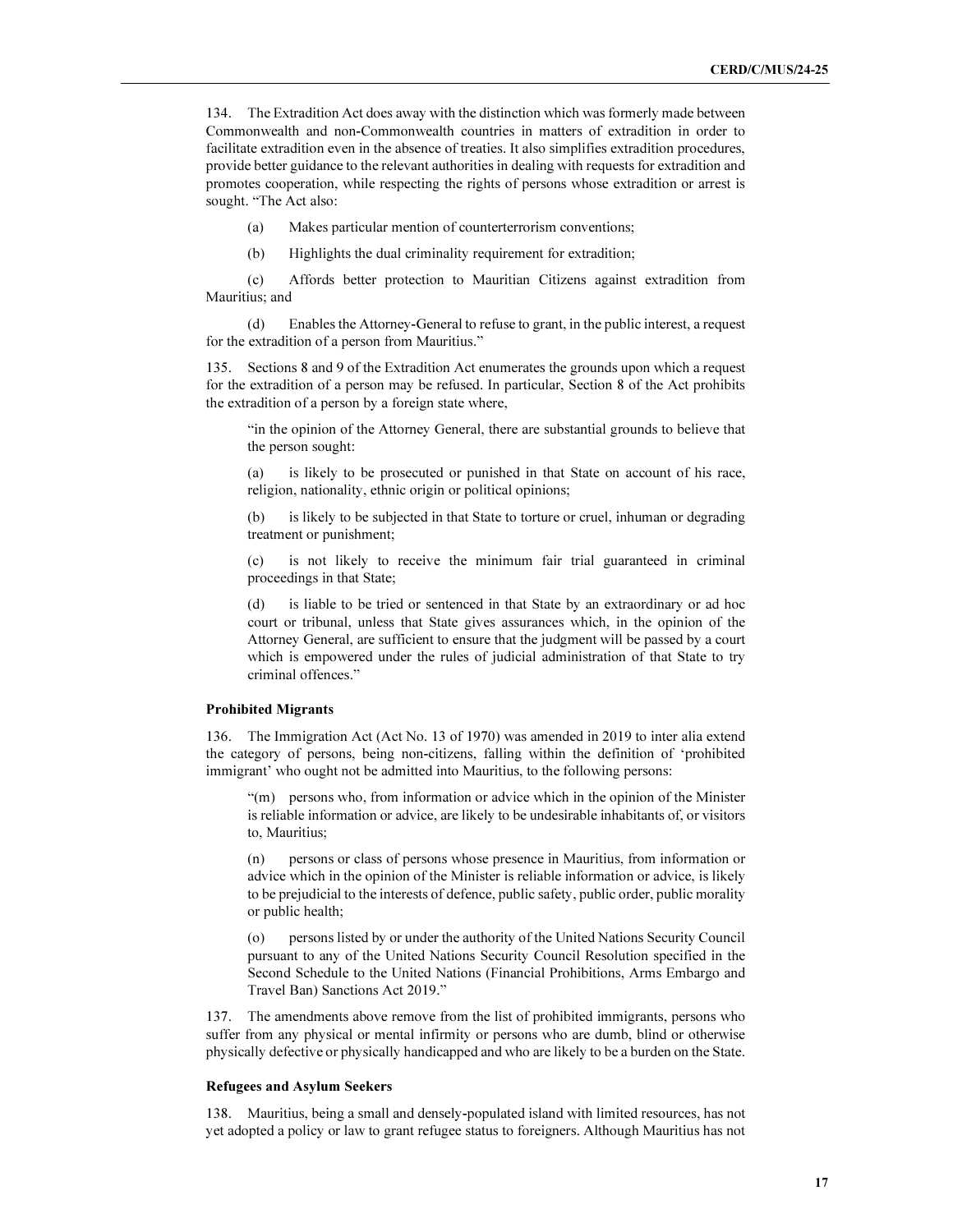signed the 1951 Convention relating to the Status of Refugees and its 1967 Protocol Convention, it does however, attempt to treat applications for refugee status or political asylum on a humanitarian, case-to-case basis by facilitating their settlement in a friendly country willing to receive them.

#### The Right to leave any country including one's own and to return

139. Section 15 of the Constitution provides, inter alia, that no person shall be deprived of his freedom of movement, and freedom includes the right to move freely throughout Mauritius, the right to reside in any part of Mauritius, the right to enter Mauritius, the right to leave Mauritius and immunity from expulsion from Mauritius.

140. Entry and exit visas are issued by the PIO to foreigners entering the country. Those staying for a longer period must apply for a residence permit. A non-citizen should hold a valid residence permit, unless they are exempt persons under the Passports Regulations and/or the Immigration Act, subject to the person:

- (a) Holding valid passport;
- (b) Possessing valid return passage ticket;
- (c) Having adequate fund; and
- (d) Being eligible to re-enter country of origin/residence.

141. Those persons who are lawfully within the territory have the freedom of movement and to choose their residence. There is no requirement for the registration of persons as a resident in a particular area. No control or restriction of access is imposed on travelling persons to certain areas or limiting the movements of persons within the community, except in respect of areas declared as security zones.

142. The Constitution was, however, amended in November 2016 to provide for the imposition of restrictions on:

- (a) The movement within Mauritius; and
- (b) the right of any person to leave Mauritius,

pursuant to an order of a Court or a Judge of the Supreme Court under the POTA, being a law relating to offences or acts of terrorism.

143. Other restriction on the right to leave Mauritius may be imposed in the following instances:

(a) By a Court of Law where the person is subject of a Court case;

 (b) The Mauritius Revenue Authority may also raise an objection to departure against a person who is indebted to the Authority;

A Police Officer, not below the rank of Assistant Superintendent of Police, may require the Passport and Immigration Officer to prohibit the departure of a detainee. Such prohibition against departure will lapse after 72 hours (section 13 of Bail Act); and

Under section  $53(1)(a)$  of the Prevention of Corruption Act of 2002, the Independent Commission against Corruption may cause the police to arrest any person who may assist in its investigation and who is about to leave Mauritius.

144. Travel documents are issued in the following circumstances:

 (a) Any citizen of Mauritius who has lost his passport abroad and has to travel back to Mauritius;

 (b) Any Commonwealth Citizen who has lost his passport and has to travel back to his country of residence or has to travel to a specific destination and return to Mauritius; and

 (c) A Citizen of Mauritius whose passport has been sent abroad for visa purposes and has to travel to another country in the meantime.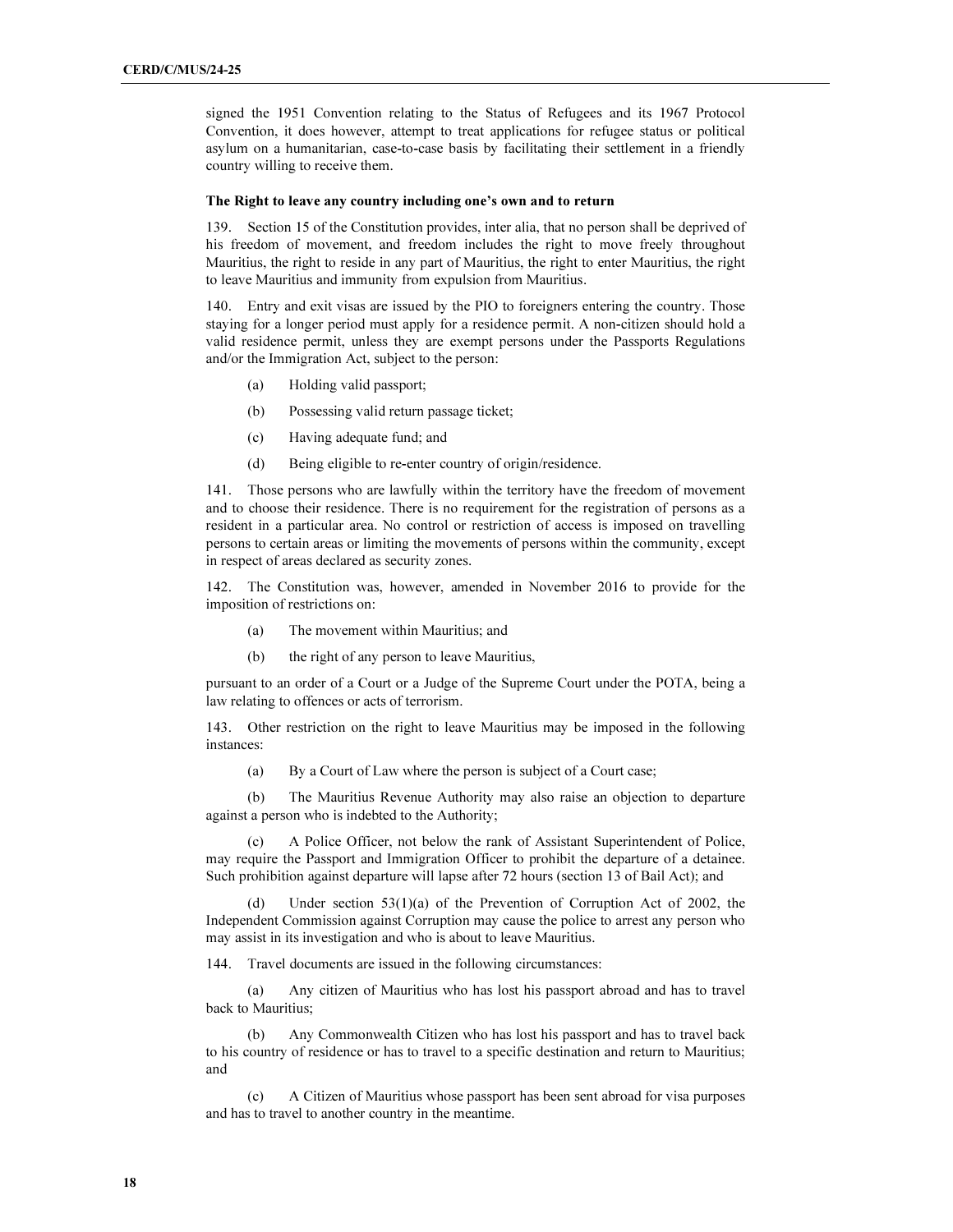145. All citizens of Mauritius are entitled to a travel document. However, a Court of Law may impose restrictions on the use of such travel documents.

146. A person travelling to Mauritius without the required travel documents may be returned back to his country of origin or residence.

147. According to records available at the PIO, during period 2018 to 2020, 1001 foreign nationals were prohibited entry in Mauritius.

#### CHAGOS Archipelago

148. The Chagos Archipelago, which is and has always formed an integral part of Mauritius, was illegally excised by the United Kingdom from the territory of Mauritius prior to its accession to independence in 1968 and all the inhabitants were forcibly removed. In its Advisory Opinion of 25 February 2019 on the Legal Consequences of the Separation of the Chagos Archipelago from Mauritius in 1965, the International Court of Justice (ICJ) determined that the decolonization process of Mauritius was not lawfully completed in view of the illegal excision of the Chagos Archipelago, and that the United Kingdom is under an obligation to bring to an end its administration of the Chagos Archipelago as rapidly as possible. The Court also determined that the United Kingdom's continued administration of the Chagos Archipelago constitutes an unlawful act of a continuing character entailing the international responsibility of that State.

149. In its Resolution 73/295 which was adopted on 22 May 2019 to give effect to the Advisory Opinion of the ICJ, the UN General Assembly demanded the United Kingdom to withdraw its colonial administration from the Chagos Archipelago unconditionally by 22 November 2019. The United Kingdom failed to meet that deadline and continues to occupy illegally the Chagos Archipelago.

150. In the Judgment which it delivered on 28 January 2021 in the case of Mauritius v Maldives, a Special Chamber of the International Tribunal for the Law of the Sea held that the determinations made by the ICJ in its Advisory Opinion have legal effect and clear implications for the legal status of the Chagos Archipelago. It also ruled that Mauritius has undisputed sovereignty over the Chagos Archipelago and that the United Kingdom's continued claim to sovereignty over the Chagos Archipelago is contrary to the authoritative determinations of the ICJ.

151. In the wake of the illegal excision of the Chagos Archipelago, the United Kingdom forcibly removed all the Mauritians born and residing at the time in the Chagos Archipelago ("Chagossians"). Most of them were moved to the main Island of Mauritius and have since been systematically prevented by the United Kingdom from returning to the Chagos Archipelago.

152. Mauritius continues to spare no efforts for the completion of its decolonization process so that it can effectively and fully exercise its sovereignty over the Chagos Archipelago, which in turn should lead to the resettlement of Mauritian citizens, including those of Chagossian origin on the Chagos Archipelago. These two processes are indissociable as has been observed by the ICJ in the following ruling:

"As regards the resettlement on the Chagos Archipelago of Mauritian nationals, including those of Chagossian origin, this is an issue relating to the protection of the human rights of those concerned, which should be addressed by the General Assembly during the completion of the decolonization of Mauritius."

153. For its part, the Government of Mauritius is strongly committed to implementing a resettlement plan in the Chagos Archipelago. In this regard, the special provision of MUR 50 million made in the Budget of Mauritius for the financial year 2019–2020 has been maintained in the Budget for the financial year 2020–2021 for meeting, inter alia, expenses relating to preparations for eventual resettlement in the Chagos Archipelago.

154. As full-fledged citizens of Mauritius, Chagossians enjoy the same rights as other Mauritian citizens, including access to free health services, free education, and free public transport for students, elderly persons and disabled persons. They are also free to participate fully in all walks of life, including in the economic, social and political fields. In fact, one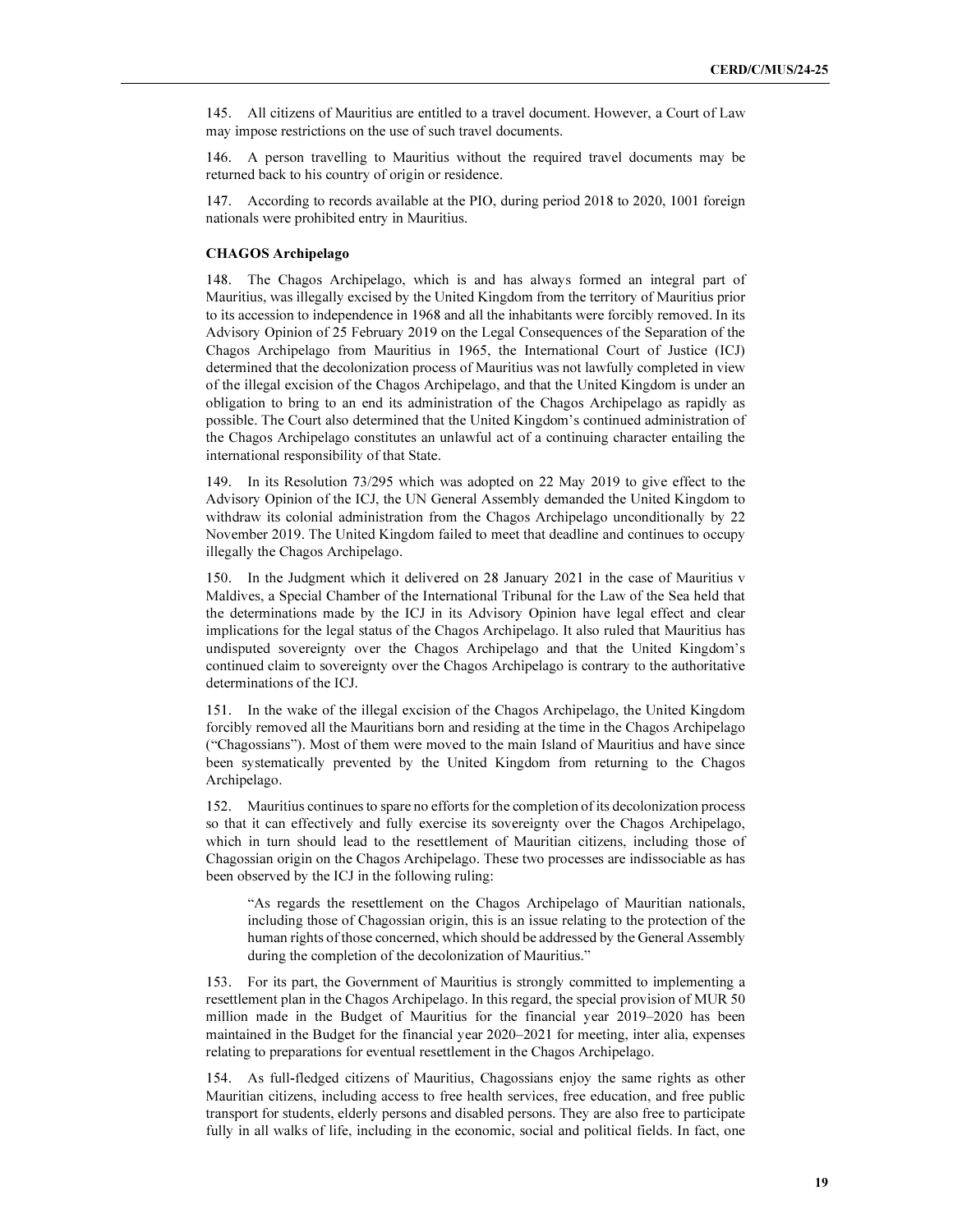lady of Chagossian origin is a Member of Parliament; she was in the past a government Minister.

155. In order to further improve the living conditions of the Chagossians, the Government of Mauritius continues to take special measures in their favour through the Chagossian Welfare Fund, the Board of which comprises representatives of the Chagossian community who are elected by members of that community and is chaired by a member of the Chagossian community. The objects of the Fund are to, inter alia, advance and promote the welfare of the members of the Chagossian community and their descendants, develop programmes and projects for their total integration into Mauritius, and maintain community centres and other community facilities vested in it for the benefit of members of the Chagossian community and their descendants.

156. Over the past two years, the following measures have been taken by the Chagossian Welfare Fund:

- (a) Scholarships to eligible students of the Chagossian community;
- (b) Offer of motivational prizes to young graduates of the Chagossian community;

 (c) Grants/financial assistance to students of the Chagossian community attending universities and vocational institutions;

(d) Talks for young Chagossians on nutrition and drug abuse;

 (e) Provision of sports facilities and equipment for recreational purposes and wellness of the Chagossian community;

(f) Residential camp for senior citizens of the Chagossian community;

 (g) Distribution of provisions (edible items) to senior citizens and bedridden persons of the Chagossian community;

 (h) Recreational activities for primary and secondary school students of the Chagossian community;

Donation of building materials for repairs to be made to the roof of houses of Chagossians which leaked during heavy rainfalls;

 (j) Provision of food items, furniture and other necessities to Chagossians who are victims of fire and donation of building materials for repairs of houses of Chagossians destroyed by fire;

(k) Assistance to needy Chagossians for repairs to their houses;

 (l) Visits to Chagossians in homes every three months, during which clothes and fruits are given to them;

- (m) Funeral grants to families of deceased Chagossians;
- (n) Free yearly medical check-up for Chagossians;

 (o) Financial assistance to Chagossians going for treatment abroad over and above that provided by the Ministry of Health and Wellness (MHW);

 (p) Financial assistance to a person accompanying a Chagossian going for treatment abroad;

 (q) Provision of transport facilities to Chagossians who have appointments at hospitals; and

 (r) Upgrading of Chagossian community centres for the conduct of activities, prayers and other events for the Chagossian community.

157. These measures have contributed to improve the well-being of members of the Chagossian community, whether they are children, adults or elderly persons. The measures taken in favour of students have helped them in their academic path and there has been an increase over the years in the number of university graduates of Chagossian origin. The Chagossian Welfare Fund has also assisted in alleviating the plight of needy Chagossians.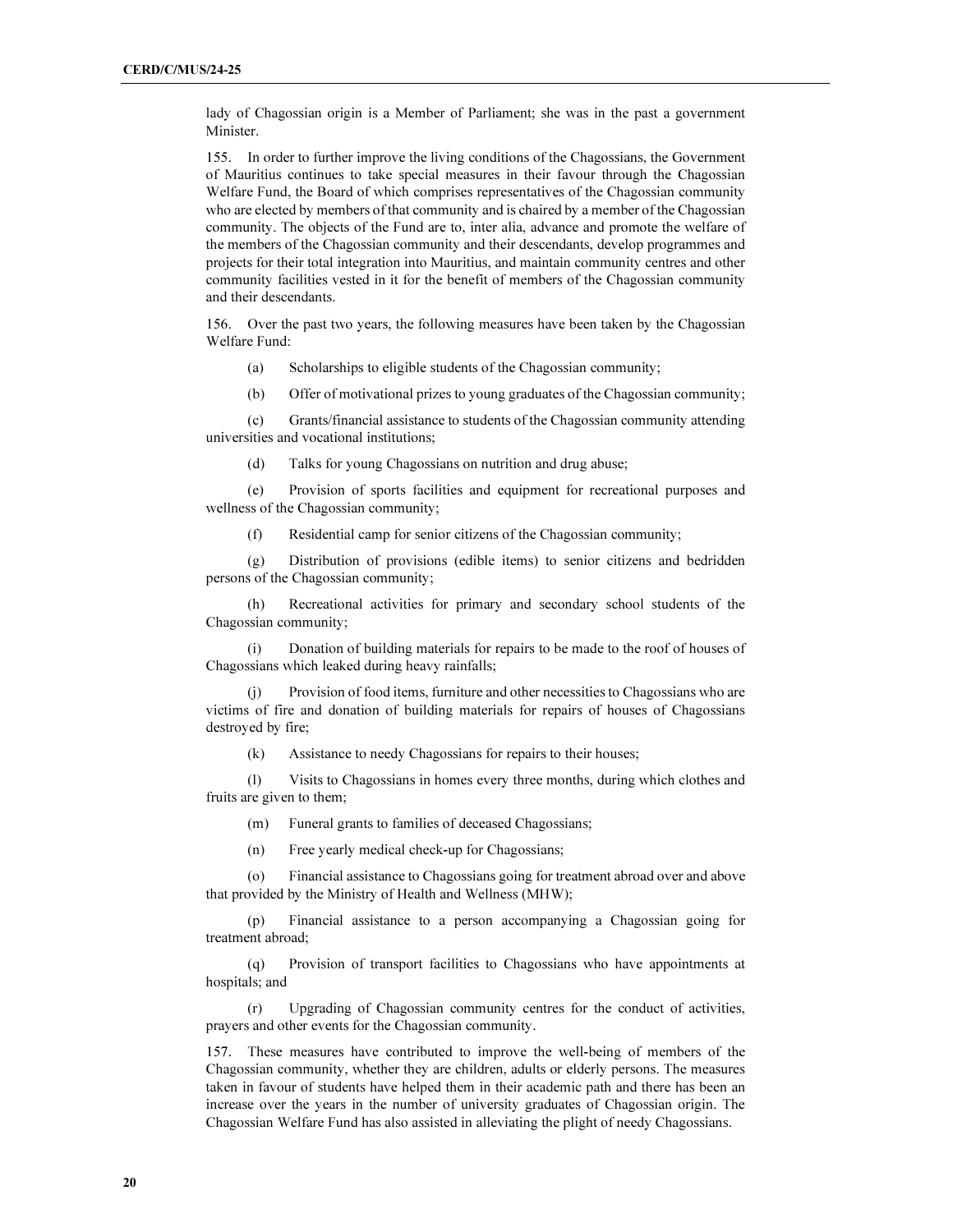### Political Rights

# Electoral Reform

158. In regard to the electoral reform in general, the Government introduced the Constitution (Amendment) Bill into the National Assembly on 04 December 2018 after wide consultations. The objects of the Bill were, inter-alia, to:

(a) Introduce a dose of Proportional Representation;

 (b) Do away with the requirement for the mandatory declaration as to the community to which a constituency candidate belongs to;

- (c) Seek better gender representation in the National Assembly; and
- (d) Provide for anti-defection measures to enhance stability.

159. The Government electoral reform proposals that were embodied in the Bill, aimed at consolidating and advancing constitutional democracy and republican values in Mauritius. The proposed measures were expected to address, to a significant extent, the major imperfections and deficiencies of our current electoral system. They aimed at preserving and promoting inclusiveness and fostering nationhood while at the same time maintaining social and political stability and governability, which have been the bedrock of our socio-economic developments since independence.

160. However, the Constitution (Amendment) Bill was debated in the National Assembly but was not put to vote on 11 December 2018 as there was no consensus across the political spectrum with respect to the proposed reforms.

161. Subsequently, following the General elections in November 2019, a new Government with the same Prime Minister was elected and in its Government Programme 2020–2024, mention is made that Government intends to pursue its initiative to bring an electoral reform that will ensure political and social stability in the country and higher women participation.

162. The gender-neutral quota of two-thirds is already applicable in the case of Municipal Council Elections, Village Council Elections and the Rodrigues Regional Assembly Elections.

# Communication no. 1744/2007, NARRAIN ET AL.

163. Members of the political party 'Rezistans ek Alternativ' submitted an individual communication to the Human Rights Committee in November 2019 alleging that the State of Mauritius failed to comply with the views of the Committee in as much as the State, by way of a constitutional amendment in 2014, rendered "legal" the qualification of a candidate at the general elections. It was reported that the candidates had failed to classify themselves under one of the required "ethnicity – or religion-based" categories in view of the fact that to qualify as a candidate for the general elections, one had to declare his/her belonging to one of the four communities prescribed under the Constitution of Mauritius. The authors of the Communication observed that the amendment was of a temporary application and consequently would not apply after the 2014 general election, and as such, the State had therefore failed to provide an effective and enforceable remedy for the "declared breach" of article 25(b) of the Covenant.

164. The Republic of Mauritius did not extend these provisions to the 2019 General Elections as these contained anomalies which were highlighted during the debates in relation to the Constitutional (Declaration of Community) (Temporary Provisions) Bill 2014. More specifically, during the debates of the 04 July 2014, it was highlighted that such piecemeal amendments could have very far-reaching and adverse consequences on inter-communal harmony and could even threaten the social fabric of the Mauritian multicultural society.

165. One major anomaly identified during the debates was that if several candidates belonging to a particular community do not declare their community during elections and are thereby returned as members of the National Assembly, there would be an "artificial" under representation of that community in the National Assembly, whereby with a view to ensuring a fair representation, the Electoral Supervisory Commission would have been under a

21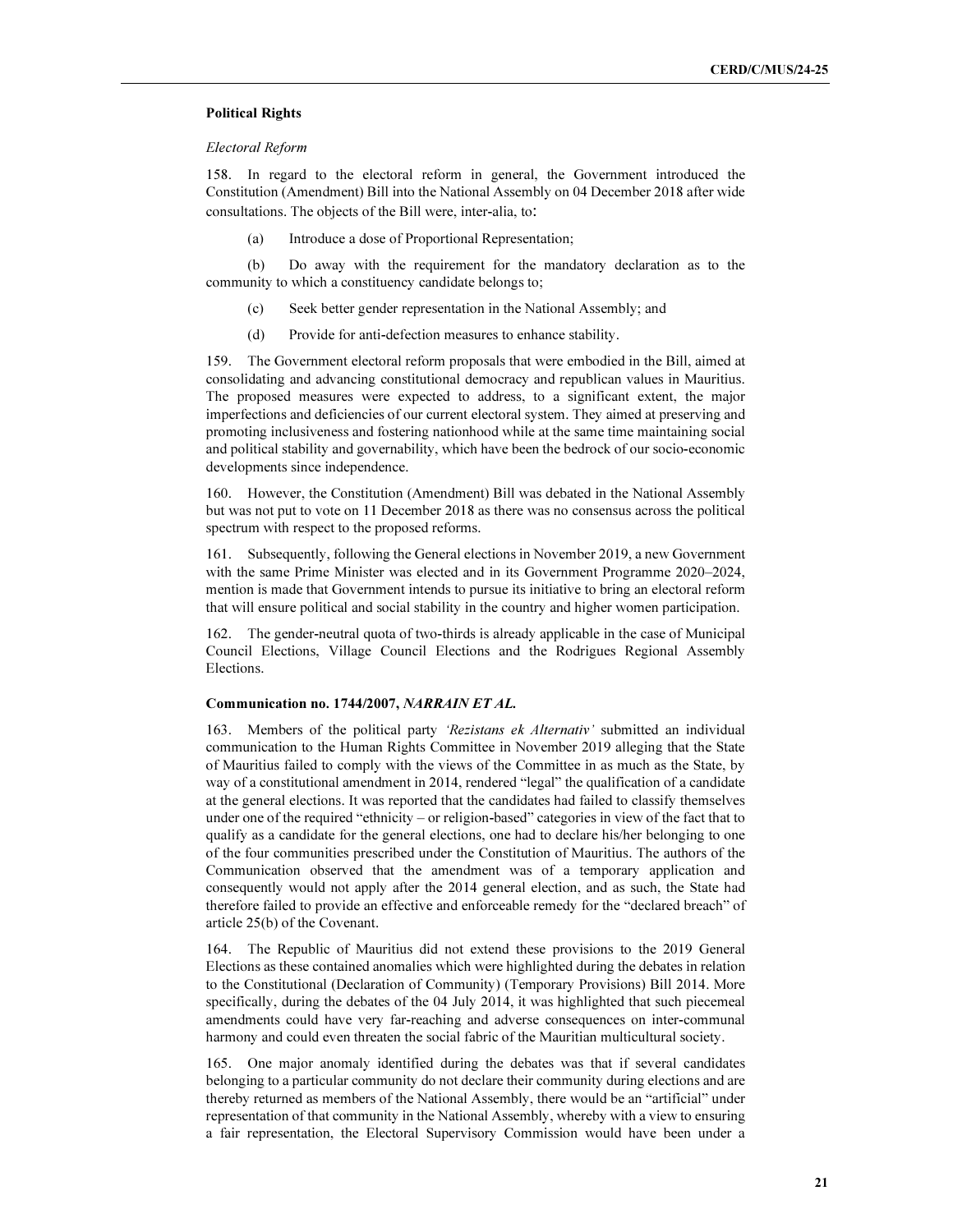mandatory legal obligation to allocate additional seats under the BLS to unreturned candidates of that particular community. Consequently, this would, in lieu of ensuring fair representation of every community in the National Assembly, create a situation whereby that particular community, because of it being "artificially" under represented, would, after allocation of additional seats, be over represented, and, at the same time, resulting in another community to be under represented. In such a situation, the whole exercise of designating additional seats will thus be falsified, thereby defeating the whole purpose of having a fair representation of all communities in the National Assembly.

166. The Republic of Mauritius is of the view that piecemeal amendments to the Constitution in order to remove the reference to the 1972 census in the First Schedule to the Constitution are not considered appropriate as neither would this achieve broad consensus nor would this contribute to meeting the objective of building a truly Mauritian Nation, an aim to which the Government of Mauritius stands fully and unreservedly committed to.

167. As regards the holistic reform of the electoral reform to reconsider the necessity of the community-based electoral system, the Republic of Mauritius has attempted to introduce the Constitution Amendment Bill No. XXII of 2018, which includes amendments to do away with the requirement for the mandatory declaration of community to which a candidate belongs to.

168. However, again, the debates on the Bill before the National Assembly only confirmed the deep sensitivity related to the abolishing of the BLS within the Mauritian society. The tenor and nature of the debates in the National Assembly made it evident that the required majority to effect any constitutional amendment would not be obtained. Without in any way endorsing the merits of the BLS, it is still viewed by many as a way to secure the representation of minority communities in Parliament, and a reason for the continued political stability in a multi-cultural Mauritius.

169. Thus, despite sincere and genuine endeavours to have a national dialogue on this issue through the Constitution Amendment Bill No. XXII of 2018, the prevailing conjunctures within the National Assembly and Mauritius society made it impossible to bring holistic reforms of the electoral reform.

170. Notwithstanding the above and conjunctures permitting, the Republic of Mauritius stands committed to bringing an electoral reform, which will obtain widespread political and nationwide consensus whilst respecting the rights of all its citizens, including those of the authors of the complaint.

#### The right to marriage and choice of spouse

171. The Children's Act 2020 (Act No 13 of 2020) was passed in the National Assembly on 15 December 2020 and yet to be proclaimed. It makes the following provision in relation to marriage of children:

"12. Marriage of, or cohabitation with, child

- 1. No person shall:
	- (a) marry a child civilly or religiously; or
	- (b) cause or force a child to marry civilly or religiously.
- 2. No person shall:

 (a) live together with a child, under the same roof, either as spouses or unmarried partners; or

 (b) cause or force a child to live together with another person, under the same roof, either as spouses or unmarried partners."

172. Further, the Children's Act will also amend the Code Civil in order to do away with the procedure and the provisions allowing a person under 18 years but over 16 years to be married. Thus, the age of marriage will be 18 years once the Children's Act is proclaimed.

173. Hence, any person under the age of 18 years cannot marry or cohabit with another person under the Children's Act 2020.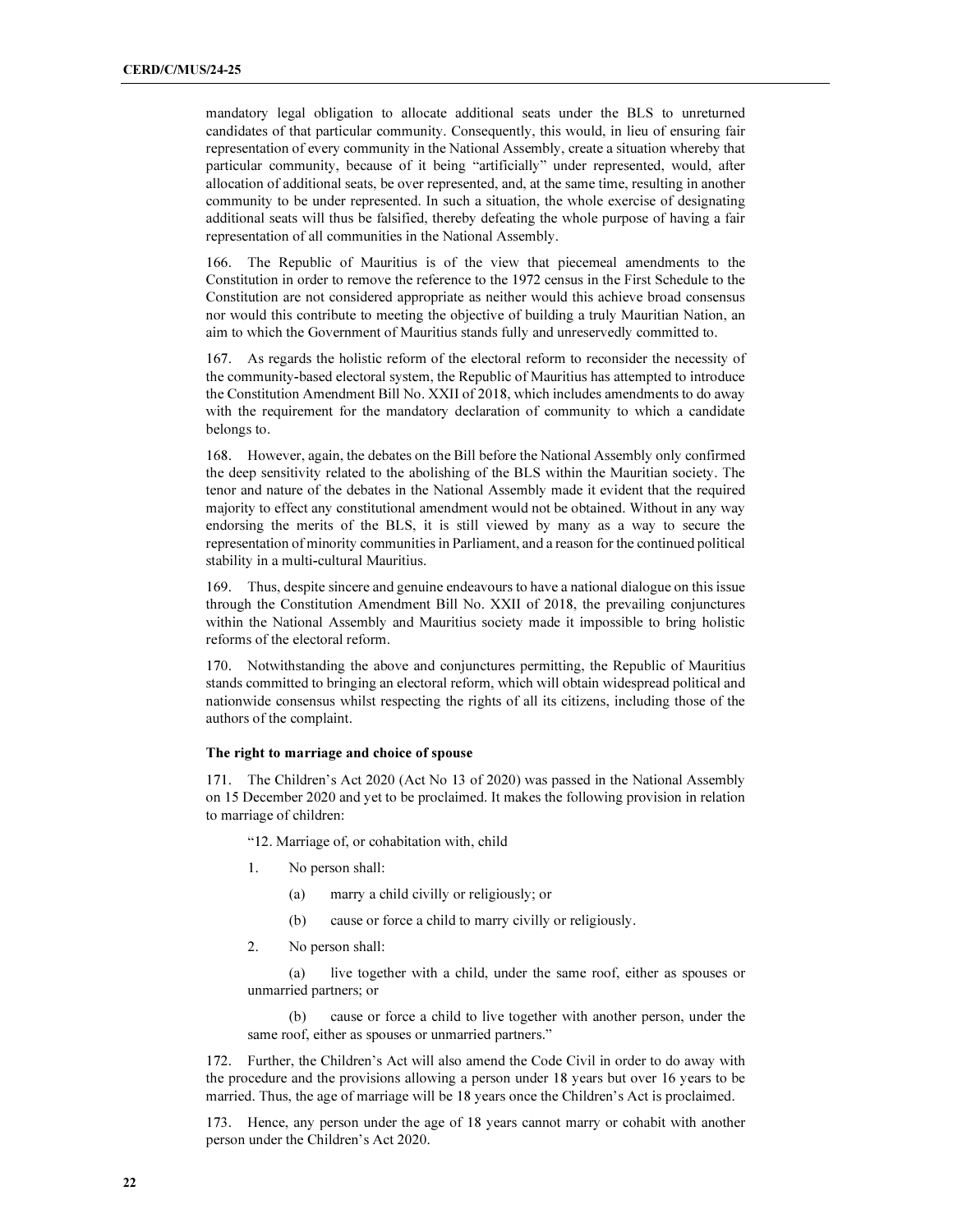#### The Right to own property alone as well as in association with others

174. In 2018, the Sale of Immovable Property Act which inter alia provides for the procedure to be adopted in respect of the seizure of immovable property was amended to ensure that where notices which are required to be published under the Act are also published in French or in English in at least one newspaper which is published and distributed in Rodrigues where the notice relates to a property which is situated in Rodrigues.

175. The Affidavits of Prescription Act and the Affidavits of Prescription Act (Suspension of Certain Provisions) Act were repealed and the Acquisitive Prescription Act (Act No. 13 of 2018) was enacted to provide for a new and more appropriate legislative framework with better safeguards regarding acquisitive prescription. It imposes an obligation on a Notary where the latter is requested to draw up a deed of prescription, to ensure that notices are posted up and published in accordance with the Act.

176. Further, a Notary may not transcribe an affidavit of prescription until the delay of three months from the date of the posting up has lapsed and unless an objector who has served a notice of objection has withdrawn his objection or there is a judgment of the judge in chambers or of the competent court setting aside a notice of objection.

177. The Act brings the procedures for transcription of the affidavit of prescription in line with the procedures in force for the transcription of authentic deeds. Moreover, it provides further safeguards by prescribing certain requirements in relation to the occupier and his witnesses and in relation to further transfers of a property initially acquired by way of prescription.

#### The Right to Inherit

178. Illegitimate or natural children have the legal right to inherit their father's property and wealth.

179. Under the Code Civil, there are no discrimination that are made when proceeding with the distribution of the succession of a deceased parent. In this line, there are no distinctions between children born from previous marriages. Hence, children born from previous marriages are also part of the succession and the estate is divided equally amongst all children, whether from preceding or succeeding marriages.

180. Illegitimate children are considered part of the succession provided a filiation is established to prove that they are the child of the deceased person.

#### The Right to Freedom of thought, conscience and religion

181. Taking into consideration the importance of the social fabric of Mauritius, religious leaders are encouraged to:

 (a) Discuss within their communities the causes of discrimination and develop strategies to counter those causes and to foster religious freedom and to promote all religious communities to manifest their religion and to contribute openly and on equal footing to society.

 (b) Recognize that the open constructive and respectful debate of ideas as well as inter-religious, interfaith and intercultural dialogue at local, national, regional and international levels can play a positive role in combating religious hatred, incitement and violence.

facilitate sharing popular religious practices, beliefs healing practices and food habits which may lead to a better harmonious environment and peaceful society.

#### Religious Harmony

182. In its endeavour to promote religious harmony the Government provides yearly financial support to all religious bodies in relation to training, salaries and travelling expenses of priests and the construction and maintenance of places of worship.

183. There are two categories of Religious associations benefiting from subsidy. These are: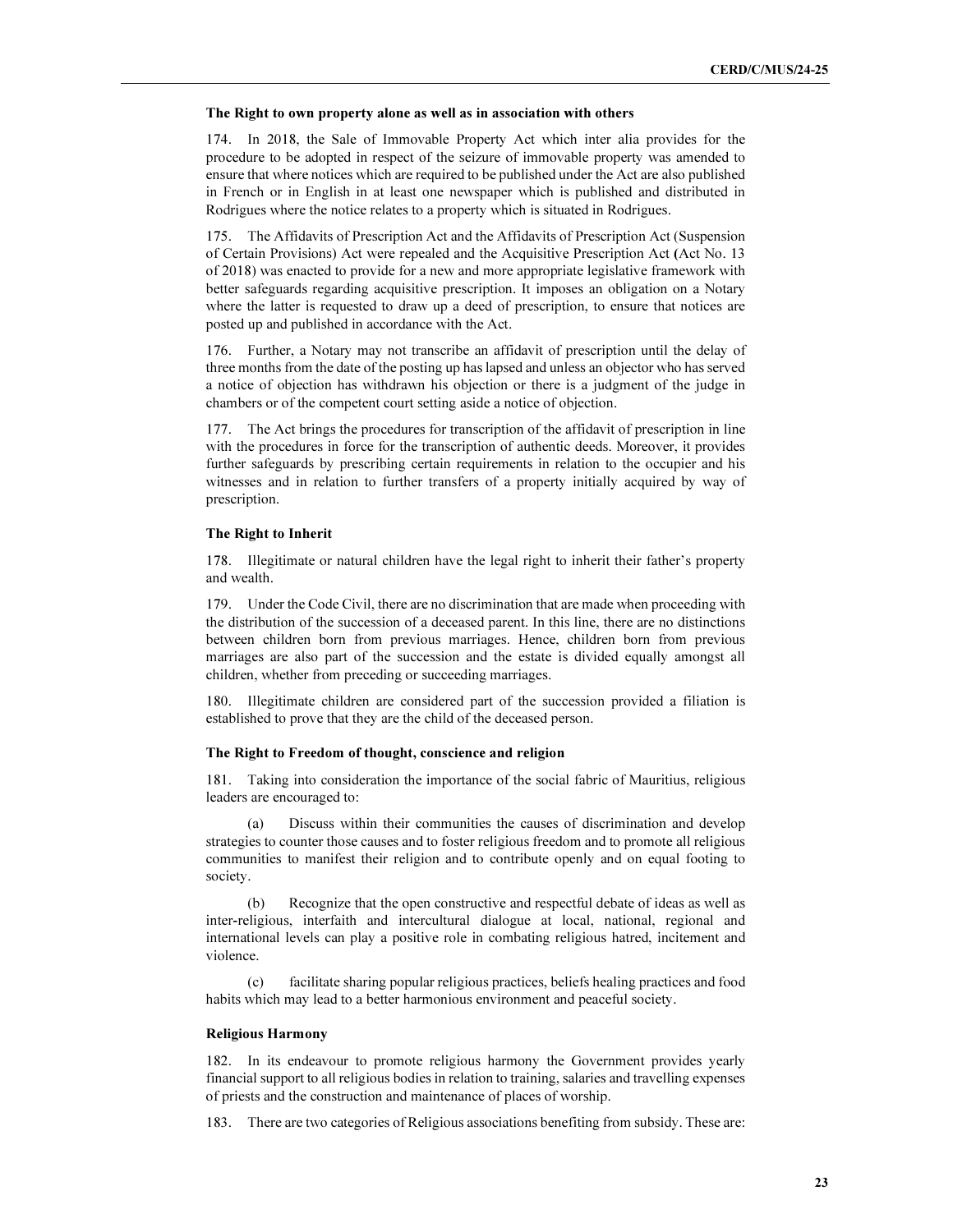(a) Religious bodies affiliated to Federations, which receive an amount of subsidy based on the number of adherents as submitted by the Central Statistical Office on a per capita basis; and

 (b) Religious bodies not affiliated to any Federation but which operate as branches of international religious organisations. Up to now, six non-affiliated religious organisations are paid a fixed grant.

184. The per-capita subsidy payable to religious bodies is calculated on the basis of the yearly estimated population of Mauritius by religion based on the housing and population Census, the latest census which provides information in detailed religious distribution of the population. By so doing it is expected that all citizens in the country benefit from the subsidy paid.

# The right to freedom of opinion and expression

185. Freedom of expression is a fundamental freedom protected by sections 3 and 12 of the Constitution of Mauritius. The Press in Mauritius generally operates in a conducive environment free of violence or coercion, with journalists free to exercise their profession. However, as the rule of law prevails, the press is subject to the general laws on publications. The local media has always enjoyed a tradition of freedom and pluralism. There is at present more than 60 dailies/weeklies/fortnightlies/monthlies in addition to the several online publications. People have access to the media to express their views and have unrestricted exposure to different viewpoints. There is no official or unofficial censorship of the press. There is unrestricted access to the internet, which is widely used. The Media Trust, a body corporate, whose main objective is to cater for the training of journalists, has been reconstituted and is now fully operational.

#### The right to freedom of peaceful assembly and association

#### Intersectional discrimination to the rights of peaceful assembly and of association

186. Intersectional discrimination (specifically on the basis of race, caste, place of origin, political opinions, colour, creed or sex) is prohibited by the **section 16** of the Constitution. Section 16 accordingly provides as follows:

" $(1)$  Subject to subsections  $(4)$ ,  $(5)$  and  $(7)$ , no law shall make any provision that is discriminatory either of itself or in its effect.

(2) Subject to subsections (6), (7) and (8), no person shall be treated in a discriminatory manner by any person acting in the performance of any public function conferred by any law or otherwise in the performance of the functions of any public office or any public authority.

(3) In this section, "discriminatory" means affording different treatment to different persons attributable wholly or mainly to their respective descriptions by race, caste, place of origin, political opinions, colour, creed or sex whereby persons of one such description are subjected to disabilities or restrictions to which persons of another such description are not made subject or are accorded privileges or advantages that are not accorded to persons of another such description.

- (4) Subsection (1) shall not apply to any law so far as that law makes provision
	- (a) For the appropriation of revenues or other funds of Mauritius;

(i) For a minimum number of candidates for election to local authorities to be of a particular sex, with a view to ensuring adequate representation of each sex on a local authority;

(ii) For a minimum number of candidates for election to the Rodrigues Regional Assembly to be of a particular sex, with a view to ensuring adequate representation of each sex in the Rodrigues Regional Assembly;

(b) With respect to persons who are not citizens of Mauritius; or for the application, in the case of persons of any such description as is;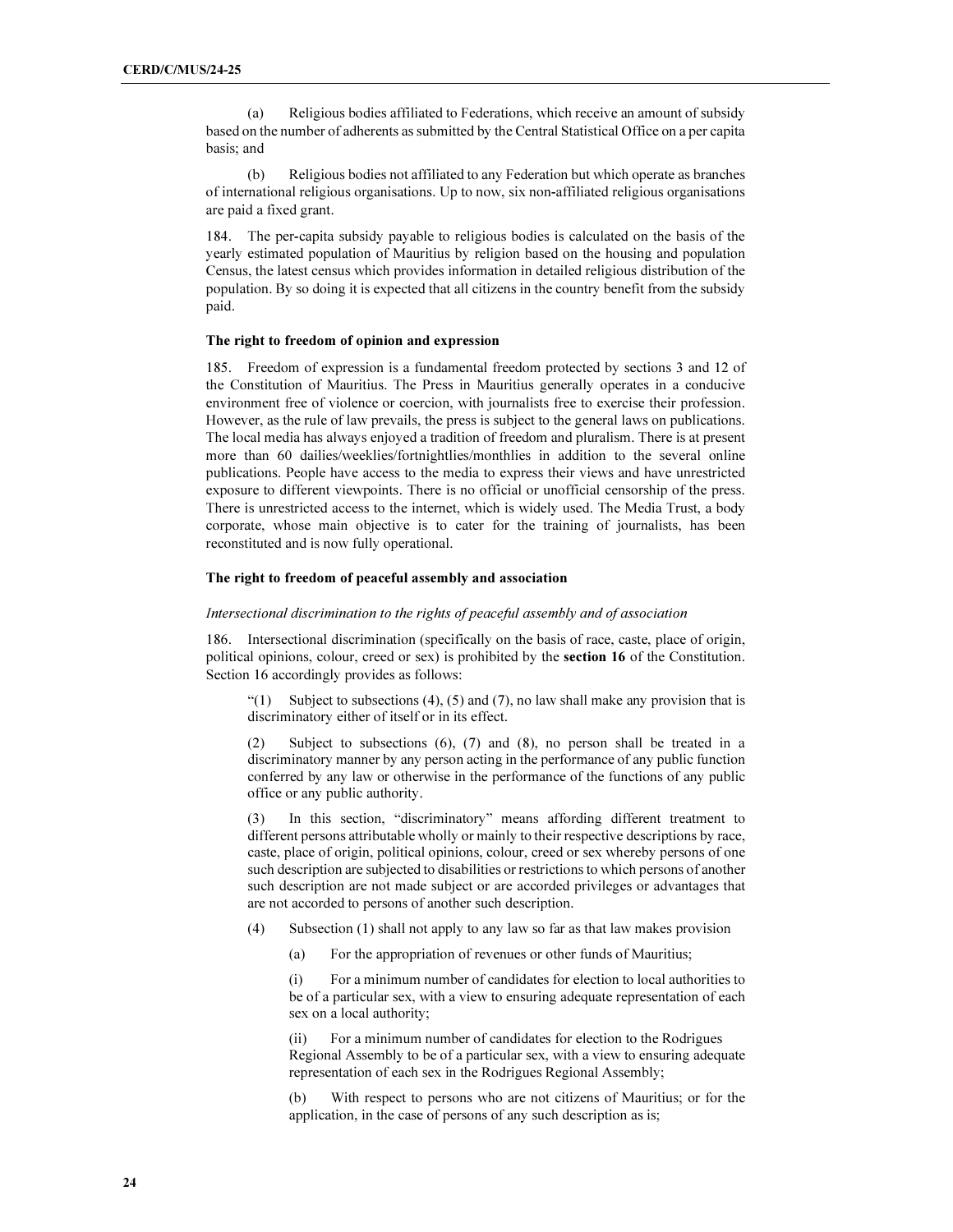(c) Mentioned in subsection (3) (or of persons connected with such persons), of the law with respect to adoption, marriage, divorce, burial, devolution of property on death or other like matters that is the personal law applicable to persons of that description.

(5) Nothing contained in any law shall be held to be inconsistent with or in contravention of subsection (1) to the extent that it makes provision with respect to standards or qualifications (not being standards or qualifications specifically relating to race, caste, place of origin, political opinions, colour, creed or sex) to be required of any person who is appointed to any office in the public service, any office in a disciplined force, any office in the service of a local authority or any office in a body corporate established directly by any law for public purposes.

Subsection (2) shall not apply to anything which is expressly or by necessary implication authorised to be done by any such provision of law as is referred to in subsection  $(4)$  or  $(5)$ .

(7) Nothing contained in or done under the authority of any law shall be held to be inconsistent with or in contravention of this section to the extent that the law in question makes provision whereby persons of any such description as is mentioned in subsection (3) may be subjected to any restriction on the rights and freedoms guaranteed by sections 9, 11, 12, 13, 14 and 15, being such a restriction as is authorised by section 9 (2), 11 (5), 12 (2), 13 (2), 14 (2) or 15 (3), as the case may be".

#### The right to work

187. The Employment Rights Act was repealed and replaced by the WRA 2019 which is a modern and comprehensive legislation, and addresses the shortcomings of the previous legislation, harmonises core conditions of employment and provides for new benefits, makes provision for flexitime, and provides for new emerging forms of work, referred to as atypical work, such as online platform work. The protections of workers provided by the Act also include:

 (a) Protection against discrimination by widening the definition of "discrimination" to include impairment and differential treatment of workers of a subsidiary company performing work of equal value as a worker employed by another subsidiary company of the parent company or the parent company, operating in the same line of business;

 (b) Protection against precarious employment by restricting a fixed term contract to a work of a temporary nature and by considering the length of service of a worker on a fixed term contract as being continuous employment where the contract is renewed and where there is no break of 28 days between 2 fixed term contracts;

 (c) Protection against being compelled to sign an agreement to their detriment by requiring that a compromise agreement must be vetted by a worker's legal representative, an officer or a member of a registered trade union or representative of the Ministry responsible for the subject of labour and employment relations;

 (d) Provides for a recourse to a protective order to safeguard workers' remuneration and for an advance payment from a Wage Guarantee Fund Account where an employer fails to pay remuneration to a worker;

 (e) Protection of workers' employment by the setting up of a Redundancy Board; and

 (f) Guaranteeing them a gratuity on retirement which will take into account their full length of service irrespective of the number of employers with whom they have been working with.

#### Measures against discrimination in employment and occupation

188. Part II of the WRA exclusively provides for measures against discrimination in employment and occupation as follows:

 $(1)$  (a) No employer shall treat, in a discriminatory manner, any worker who is in his employment.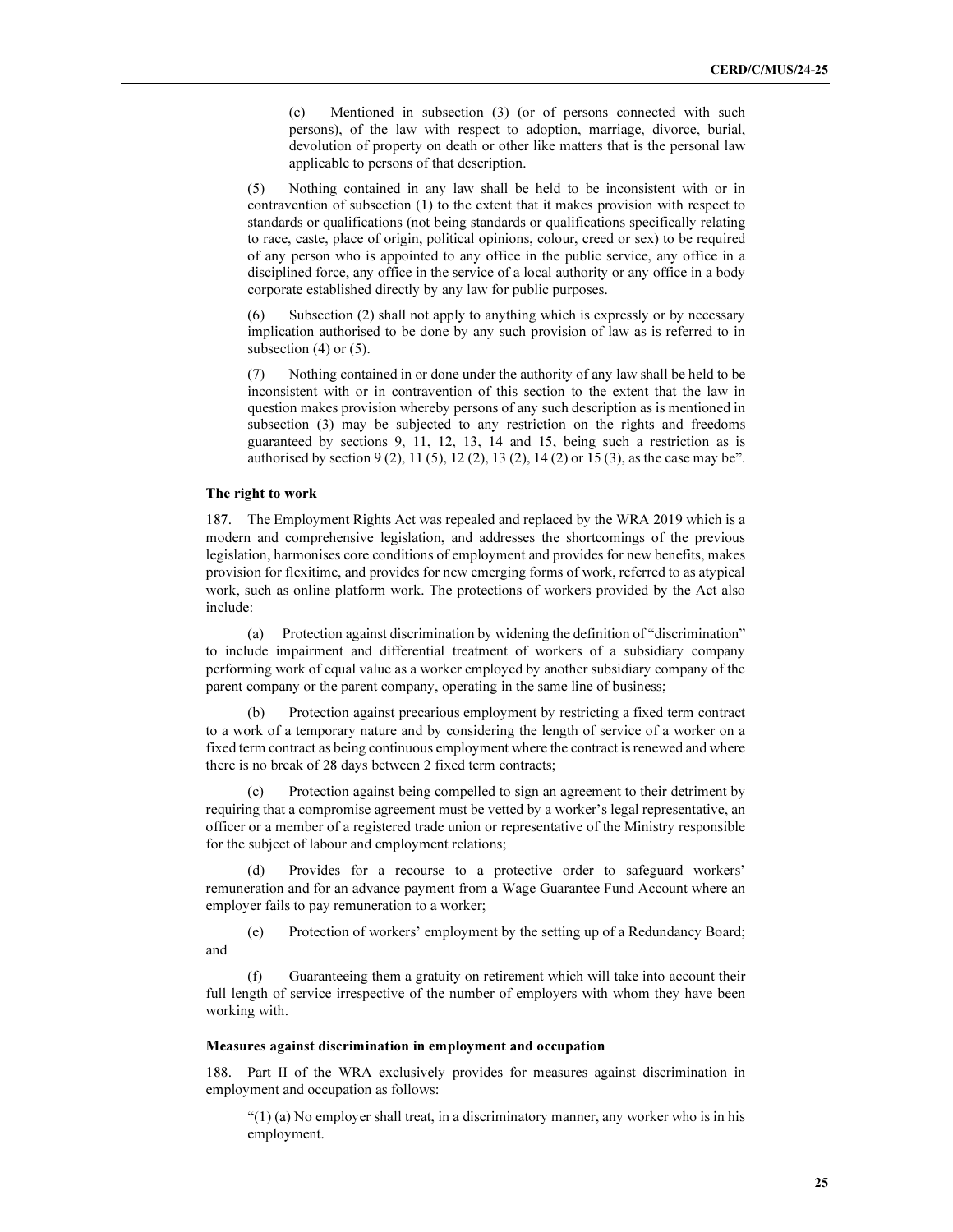(b) No prospective employer shall treat a person in a discriminatory manner in respect of access to employment.

(2) Any distinction, exclusion or preference in respect of a particular occupation based on the inherent requirements of the occupation shall not be deemed to be discrimination.

(3) A person does not discriminate against another person by imposing or proposing to impose on that other person a condition, requirement or practice that has or is likely to have a disadvantaging effect, where the condition, requirement or practice is reasonable in the circumstances.

(4) The matters to be taken into account in determining whether or not a condition, requirement or practice is reasonable in the circumstances include:

(a) the nature and extent of the disadvantage resulting or likely to result, from the imposition or proposed imposition of the condition, requirement or practice;

(b) the feasibility of overcoming or mitigating the disadvantage; and

(c) whether the disadvantage is proportionate to the result sought to be achieved by the person who imposes, or proposes to impose, the condition, requirement or practice.

In this section:

'discrimination' includes affording different treatment to:

Different workers attributable, wholly or mainly, to their respective description by age, race, colour, caste, creed, sex, sexual orientation, gender, HIV status, impairment, marital or family status, pregnancy, religion, political opinion, place of origin, national extraction or social origin, which has the effect of nullifying or impairing equality of opportunity or treatment in employment or occupation;

(b) Workers of a subsidiary company performing work of equal value as a worker employed by another subsidiary company of the parent company or the parent company, operating in the same line of business, on less favourable salary, terms and conditions of employment;

'Employment' or 'occupation' includes access to vocational training, to employment and to particular occupations, and terms and conditions of employment".

189. The above provisions are in addition to those advocated by the EOA.

190. Section 64 of the WRA, stipulates that an agreement shall not be terminated by an employer by reason of:

"(a) A worker's race, colour, caste, national extraction, social origin, place of his origin, age, pregnancy, religion, political opinion, sex, sexual orientation, gender, HIV status, impairment, marital status or family responsibilities;

(b) A worker's absence from work during maternity leave and for the purpose of nursing her unweaned child;

(c) A worker's temporary absence from work because of injury or sickness duly notified to the employer and certified by a medical practitioner;

(d) A worker becoming or being a member of a trade union, seeking or holding of trade union office, or participating in trade union activities outside working hours or, with the consent of the employer, within working hours;

(e) A worker, in good faith, filing a complaint, or participating in proceedings, against an employer, involving alleged breach of any terms and conditions of employment;

(f) A worker exercising any of the rights provided for in this Act or any other enactment, or in any agreement, collective agreement or award".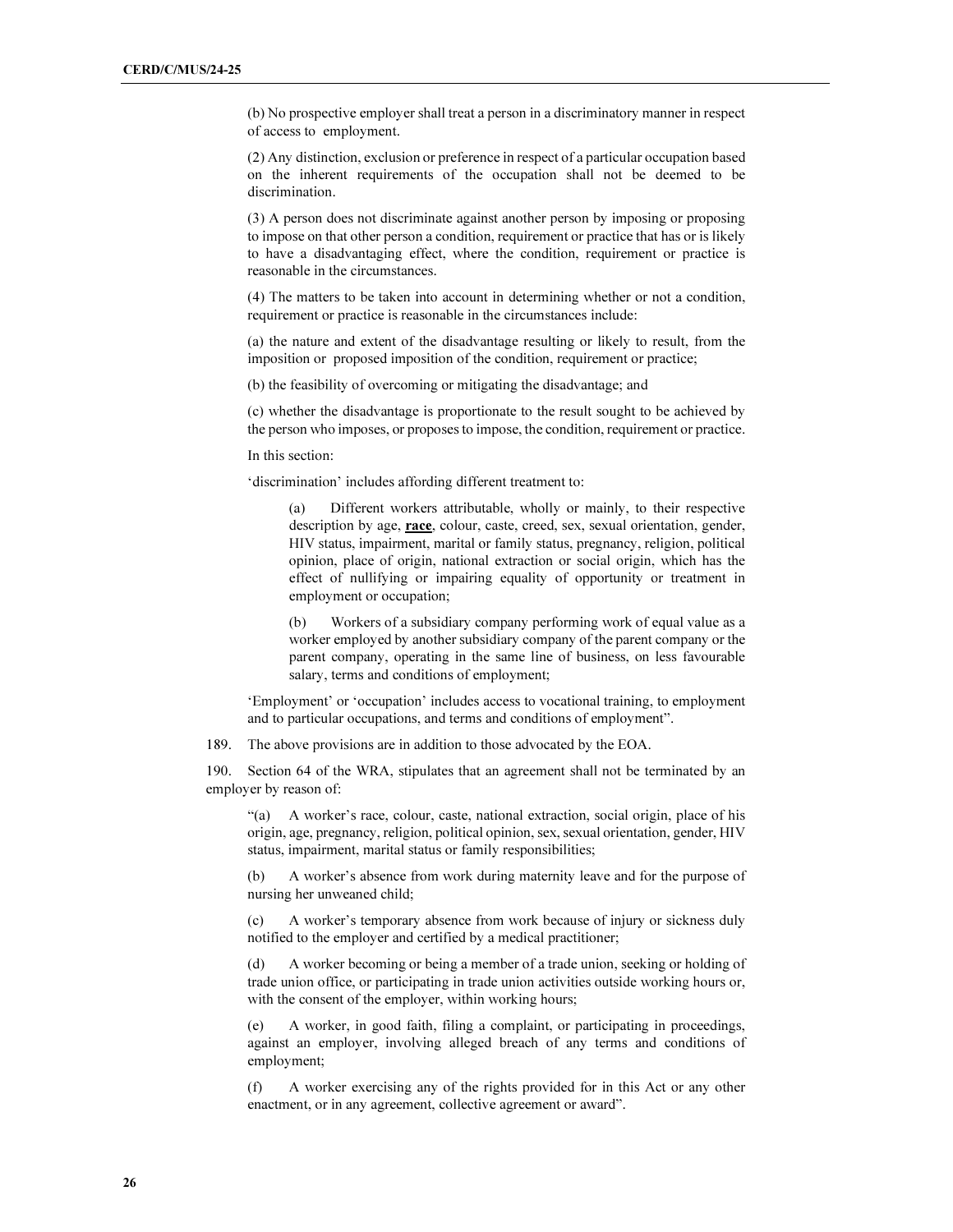191. Under section 64 of the Employment Relations Act of 2008, a worker whose employment has been terminated by reason of discrimination may report a dispute for his reinstatement at the Commission for Conciliation and Mediation. The latter, upon findings, may recommend the employer to reinstate the worker or bring parties to common ground of settlement or in case of no settlement may refer the matter to the Employment Relations Tribunal for an order of reinstatement else requiring the employer to pay severance allowance at the punitive rate of three months' wages per year of service to the worker.

#### Protection from violence at work caused by an act of discrimination

192. Given that discrimination may manifest itself by way of workplace violence, section 114 of the WRA makes provisions for the protection of workers from violence at work. Accordingly, no person shall harass, sexually or otherwise, assault, verbally abuse, swear at or insult or humiliate in any manner whatsoever, express intention to cause harm to, bully or use threatening behaviour towards, use aggressive gesture indicating intimidation, contempt or disdain towards, by words or act, hinder a worker in the course of or as a result of his work. The protection was extended to a person undergoing training under a training scheme in the Finance (Miscellaneous Provisions) Act 2020.

193. Employers are urged to take corrective measures in cases of workplace violence. Section 114(3) of the WRA provides that an employer is vicariously liable for violence at work including sexual harassment, committed by a worker or a third party where the employer has failed to take any action to prevent or stop the violence. The employer has to do so in a delay of not more than 15 days from the date the case has been reported to him or he has been aware of same.

194. The Act also provides that any person who commits an offence under section 114 shall, on conviction, be liable to a fine not exceeding 100,000 rupees and to imprisonment for a term not exceeding 5 years.

### The right to form and join trade unions

#### Protection against discrimination in the exercise of trade union rights

195. Section 29 of the ERA 2008 provides that every employee shall have the right to establish or join, as a member, a trade union of his own choice, without previous authorisation and without distinction whatsoever or discrimination of any kind including discrimination as to occupation, age, marital status, sex, sexual orientation, colour, race, religion, HIV status, national extraction, social origin, political opinion or affiliation.

196. Pursuant to section 13 of the ERA, a person shall be entitled to be a member of a trade union where:

"1. (a) He is a citizen of Mauritius or, in the case of a non-citizen, he holds a work permit; and

 (b) He is engaged, whether full-time, part-time, temporarily or permanently, in any undertaking, business, or occupation, the workers of which the trade union purports to represent; or

(c) He has been a worker at any time."

2. The minimum age for membership of a trade union shall be 16 years or such greater age as may be specified in the rules of the trade union".

197. The Police (Membership of Trade Union) Act 2016 came into effect on 09 January 2017. Subsequently, Police Syndicates were created and they have regular meetings with management on Police Officers' concerns and are watchdogs of any case of victimization on the basis of discrimination.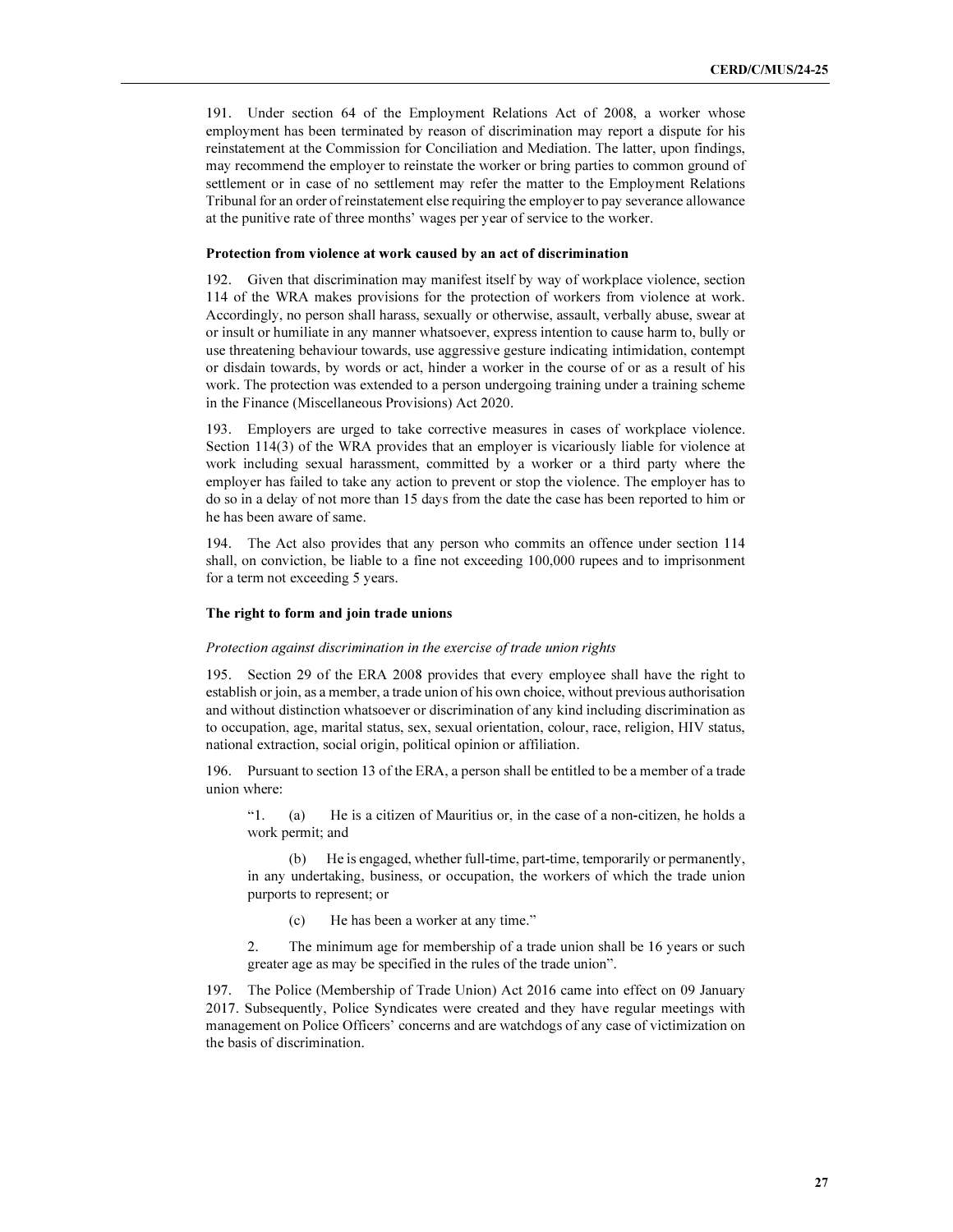### The right to housing

#### Housing programmes

198. Social housing is one area where much is done in the State to eradicate absolute poverty, economically empower vulnerable low income families, including women headed households, and foster their social inclusion to encourage their participation in the structural, economic, social and spatial development of the country.

199. Housing forms part of the basic social conditions that determine the quality of life and welfare of people.

200. In Budget 2020–2021, the Government announced an exceptional effort to construct 12,000 residential units over the next 3 years for Mauritian families with monthly income of up to MUR 60,000.

201. The National Housing Development Co. Ltd (NHDC Ltd), a state-owned organization, has for mission the building of decent housing for low and middle income households.

202. Prospective beneficiaries are not required to disclose their community or ethnic group when applying for a housing unit. No information on the religion, race and community of applicants are collected or taken on board. The applicants should however meet the eligibility criteria.

#### Eligibility Criteria

203. For an applicant to be eligible for a housing unit, he/she should:

- (a) Not be owner of a house (including NHDC or CHA house);
- (b) Not own a residential plot of land;
- (c) Not hold a residential plot of State land by lease;

 (d) Not have been granted any Government Sponsored Loan by the Mauritius Housing Company Ltd (MHC Ltd);

 (e) Not have benefited from any Government grant for the casting of a roof slab; and

 (f) Not have received any financial assistance from Government for the purchase of construction materials.

204. Regarding Rodrigues Island, since it is an autonomous island, the Rodrigues Regional Assembly caters for the access to housing provided on the island.

205. As regards housing facility at Agalega as per OIDC Act, it is the responsibility of the Corporation to provide decent accommodation to each employee on the Island. As from year 1996, the Corporation embarked on a housing project to replace old thatched houses with concrete and iron sheet roofing houses. The houses are provided with piped water and a sceptic tank. The kitchen is equipped with two tap water, one give access to the underground water for domestic use and the other gives access to a tank containing rain harvest water for consumption. Construction of houses has been an ongoing project and so far around 80 houses of about 1100 square feet have already been constructed for the employees in Agalega.

206. There is also provision for the construction of 50 additional quarters in collaboration with the NHDC.

207. Given that the whole island (Agalega) is State Owned land, the Government of Mauritius had in December 1998 put on lease the land and housing occupied by the Agalean employees through a nominal rent of MUR 1,000 yearly to the MHLUP.

#### Financial assistance for roof slabs and purchase of building materials

208. Government also encourages self-help construction of housing units by very low to low income families who already own a plot of land. These families are financially assisted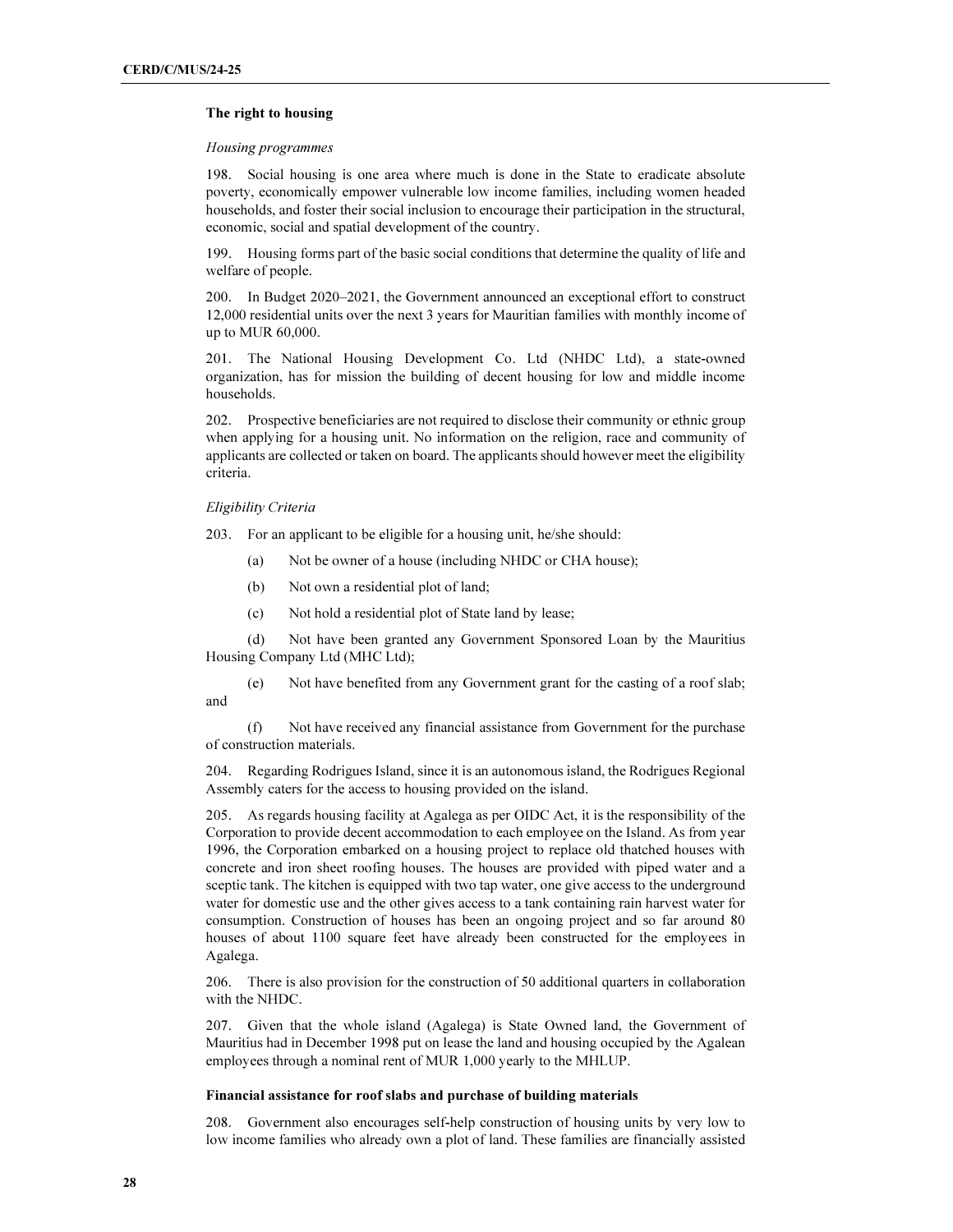through a grant scheme either for the casting of roof slabs to complete their construction or for the purchase of building materials to start their construction. Government also reviewed in the budget 2019–2020 the roof slab grant and the purchase of building materials grant scheme and both schemes are now aligned as follows:

#### Table 3

| <b>Existing Housing</b><br><b>Schemes</b>                      | Household<br><b>Income</b><br>Eligibility (MUR) Amount                      |                                                                                                                                                                       | Remarks                                                                                                                                               |                                                                                                                                                                                                                                                                                             |  |
|----------------------------------------------------------------|-----------------------------------------------------------------------------|-----------------------------------------------------------------------------------------------------------------------------------------------------------------------|-------------------------------------------------------------------------------------------------------------------------------------------------------|---------------------------------------------------------------------------------------------------------------------------------------------------------------------------------------------------------------------------------------------------------------------------------------------|--|
| Roof Slab<br>Grant/Purchase of<br><b>Building</b><br>Materials | $\leq 10,000$<br>$>10,000-$<br>$\leq 15,000$<br>$>15,000-$<br>$\leq 20,000$ | Maximum one-off<br>cash grant of MUR must be less than<br>100,000<br>Maximum one-off<br>cash grant of MUR<br>70,000<br>Maximum one-off<br>cash grant of MUR<br>50,000 | Loan already taken<br>MUR 500,000<br>Loan already taken<br>must be less than<br>MUR 750,000<br>Loan already taken<br>must be less than<br>MUR 900,000 | (i) Households who own<br>a plot of land but cannot<br>afford to complete<br>construction of their<br>house which has reached<br>up to the beam level.<br>The grant is for the<br>casting of roof slab for<br>an area up to $100m^2$<br>Allowable building plan<br>area may reach up to 150 |  |
|                                                                |                                                                             |                                                                                                                                                                       |                                                                                                                                                       | m <sup>2</sup><br>(ii) Households who<br>own a plot of land but<br>cannot afford to start<br>construction of a<br>housing unit of up to<br>100m <sup>2</sup> . The grant is for<br>purchase of building<br>materials to start<br>construction.                                              |  |

Source: Ministry of Social Integration, Social Security and National Solidarity.

#### The right to public health and medical care

#### Accessibility to health-care services

209. The State acknowledges the right to health as a basic human right. The overall policy objective of Government is to achieve the highest attainable level of health regardless of gender, age, disability, geographical location, social status and ability to pay.

210. The national healthcare system in Mauritius is supported by the public and private sectors. Around 73% of the healthcare needs of the population are managed, free of any user cost, at the point of use, in the public sector. The remaining 27% of healthcare needs are dealt with in the private sector, on a fee basis, either through out-of-pocket payments, including deductibles or payments made by private health insurers.

211. The free of charge health services in public health institutions are provided to all citizens.

212. According to the latest National Heath Accounts published in 2020, as at 2017, a total of MUR 25.91 billion was spent on health of which general Government Health Expenditure was MUR 12.04 billion and spending on health in the private sector, including out-of-pocket expenditure by households, was estimated at MUR 13.87 billion.

213. Migrant workers, who hold a work permit, do not pay for services in public hospital. Foreign spouses of Mauritian Nationals pay for the services offered in public hospitals unless they are holder of a National Identity Card. Tourists are liable to pay for services in public Hospitals including emergency cases. Resident Permit holders without work permit have to pay.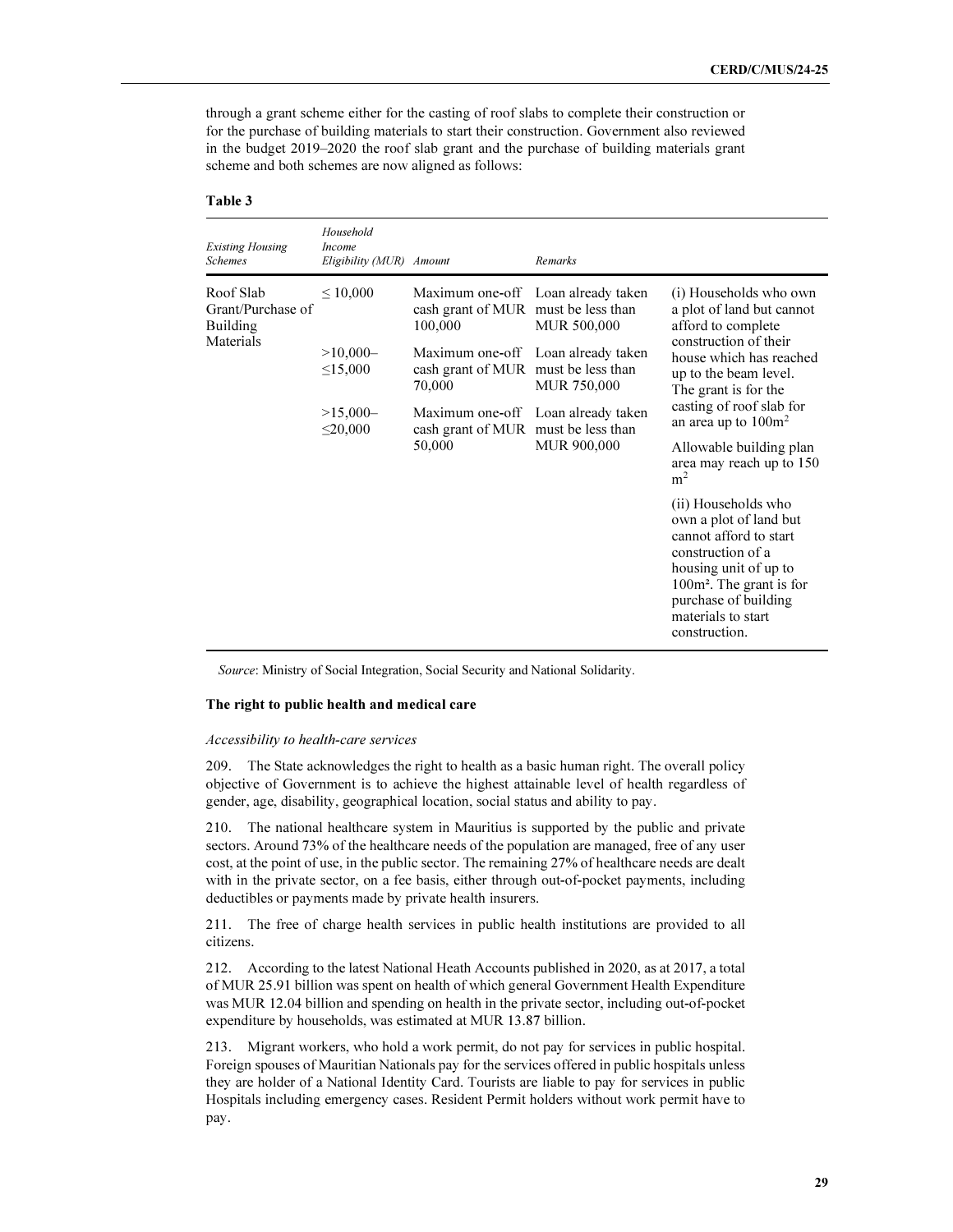# Mauritius Island

### Overview

214. The population of the Island of Mauritius at the end of 2019 was 1,221,663 in 2019 compared to 1,222,208 in 2018 indicating a negative growth rate of 0.04%.

# Health delivery system

215. In the Island of Mauritius, as at the end of 2019, the main health institutions were as follows:

- (a) Principal Regional General Hospitals 5;
- (b) District General Hospitals 2;
- (c) Psychiatric Hospital 1;
- (d) Chest Hospital  $-1$ ;
- (e) Eye Hospital  $-1$ ;
- (f) ENT (ear, nose and throat) Centre  $-1$ ;
- (g) Cardiac Centres  $-2$ ;
- (h) Community Hospitals 2;
- (i) Mediclinics  $-5$ ;
- (j) Area Health Centres 18;
- (k) Community Health Centres 116;
- (l) Maternal and Child Health Clinics 145;
- (m) Vaccination Clinics (babies) 158;
- (n) Family Planning Clinics 149;
- (o) Health Offices 13;
- (p) Dental Static Clinics 55;
- (q) Dental Mobile Clinic 3;
- $(r)$  Ayurvedic Clinics 6;
- (s) Dialysis Clinics  $-7$ ;
- (t) Diabetes and Vascular Health Centre 1;
- (u) Day Care Centre for the Immuno-Suppressed 8;
- (v) Methadone Substitution Therapy Centres 3;
- (w) Detoxication and Rehabilitation Centres for Youngsters 2;
- $(x)$  Chest Clinic 1.

216. These health institutions facilitate access to health services to all sections of the population irrespective of their place of origin/location and cover the whole island.

217. The number of beds in government health institutions was 3,768 as at the end of 2019.

218. People Living with HIV (PLHIV) as well as AIDS patients share the same wards as other patients:

- (a) Antenatal and postnatal Domiciliary visits by midwife/nurses;
- (b) Growth monitoring for children;
- (c) Flu vaccination for the elderly;

 (d) Expanded programme on immunisation targeting babies, pregnant women, school children;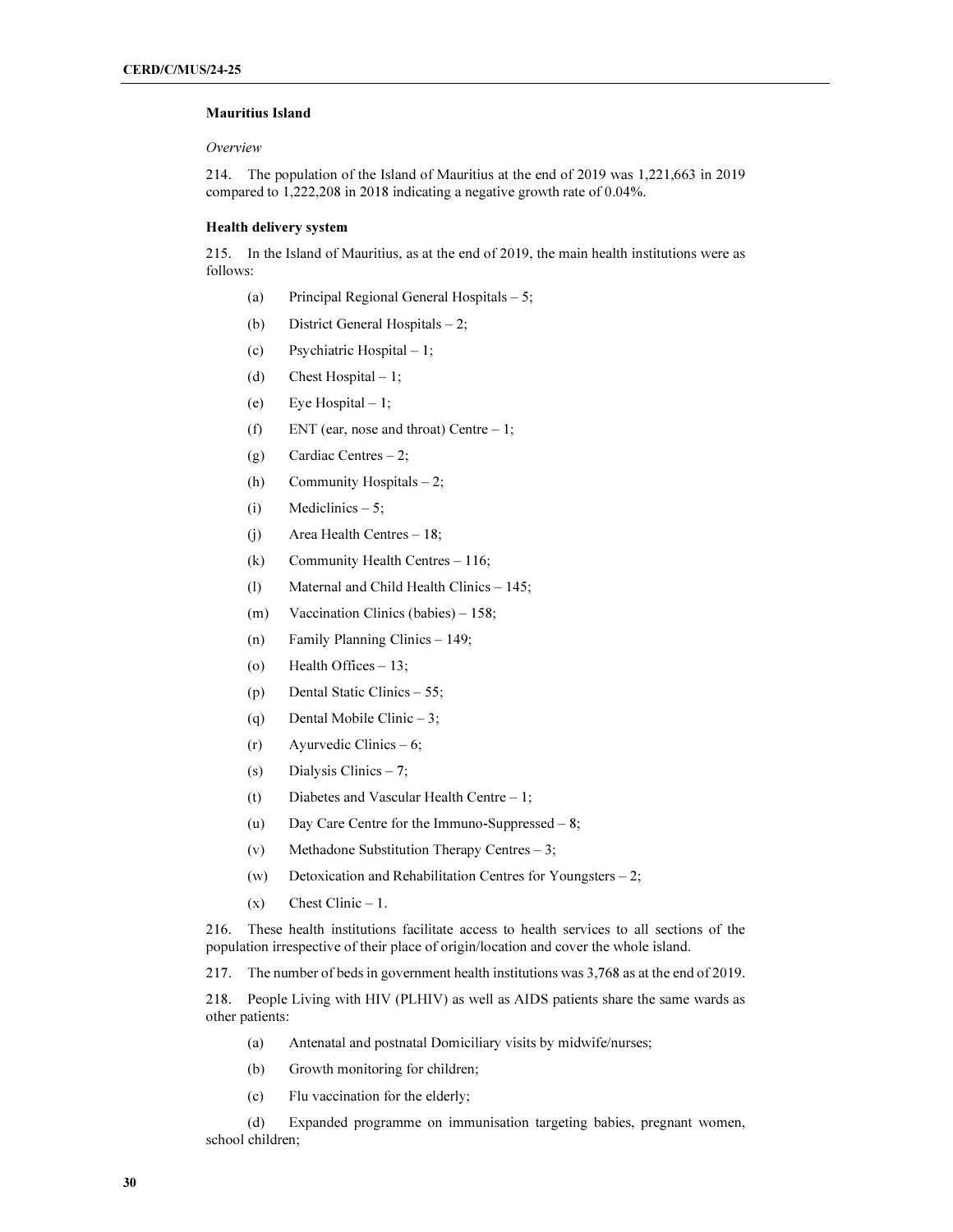- (e) Sensitisation campaigns on sexual, emotional and reproductive health;
- (f) Early detection of cancers for women and girls;
- (g) HPV vaccination among adolescent girls;

 (h) Provision of geriatric services as well as prevention and management of geriatric diseases; and

 (i) Screening for visual and auditory impairment and other conditions associated with ageing.

#### Rodrigues Island

#### Overview

As regards Rodrigues, the population as at 31 December 2019 was 43,538 compared to 43,155 as at 31 December 2018, that is, an increase of 0.9%.

### Health Delivery System

- 219. As at 2019, the main health institutions were as follows:
	- (a) 1 District General Hospital with 168 beds;
	- (b) Two health centres with in-patient facilities equipped with a total of 43 beds;
	- (c) 3 Area Health Centres;
	- (d) 14 Community Health Centres;
	- (e) 14 Maternal and Child Health Clinics;
	- (f) 15 Vaccination Clinics (babies);
	- (g) 17 Family Planning Clinics;
	- (h) 1 Health Office;
	- (i) 3 Dental Static Clinics;
	- (j) 1 Dialysis Clinic; and
	- (k) 1 Day Care Centre for the Immuno-Suppressed.

220. Patients in need of specialised health care are normally referred to Mauritius.

#### Other Health-Related Activities

221. Similar to Mauritius, Rodrigues Island benefits from the expanded programme on immunisation. Moreover, sanitary inspections and food hygiene related activities are carried out.

#### AGALEGA

222. Agalega consisting of two islands (North Island and South Island) have a combined population of 353 persons. The overall health status of the people of Agalega is comparable to that of the population in the main island of Mauritius.

223. Health services are provided to the population of Agalega, free of any user fee, through a network of two health centres located on each of the islands. Cases for surgeries and follow-up for further treatment are referred to Mauritius.

224. According to the Health Sector Strategic Plan 2020–2024, the Strategic Actions for Agalega in the health sector are as follows:

 (a) Provision of appropriate medical technology to improve medical services and provide additional services;

(b) Carrying out of a feasibility study for the setting up of a community hospital;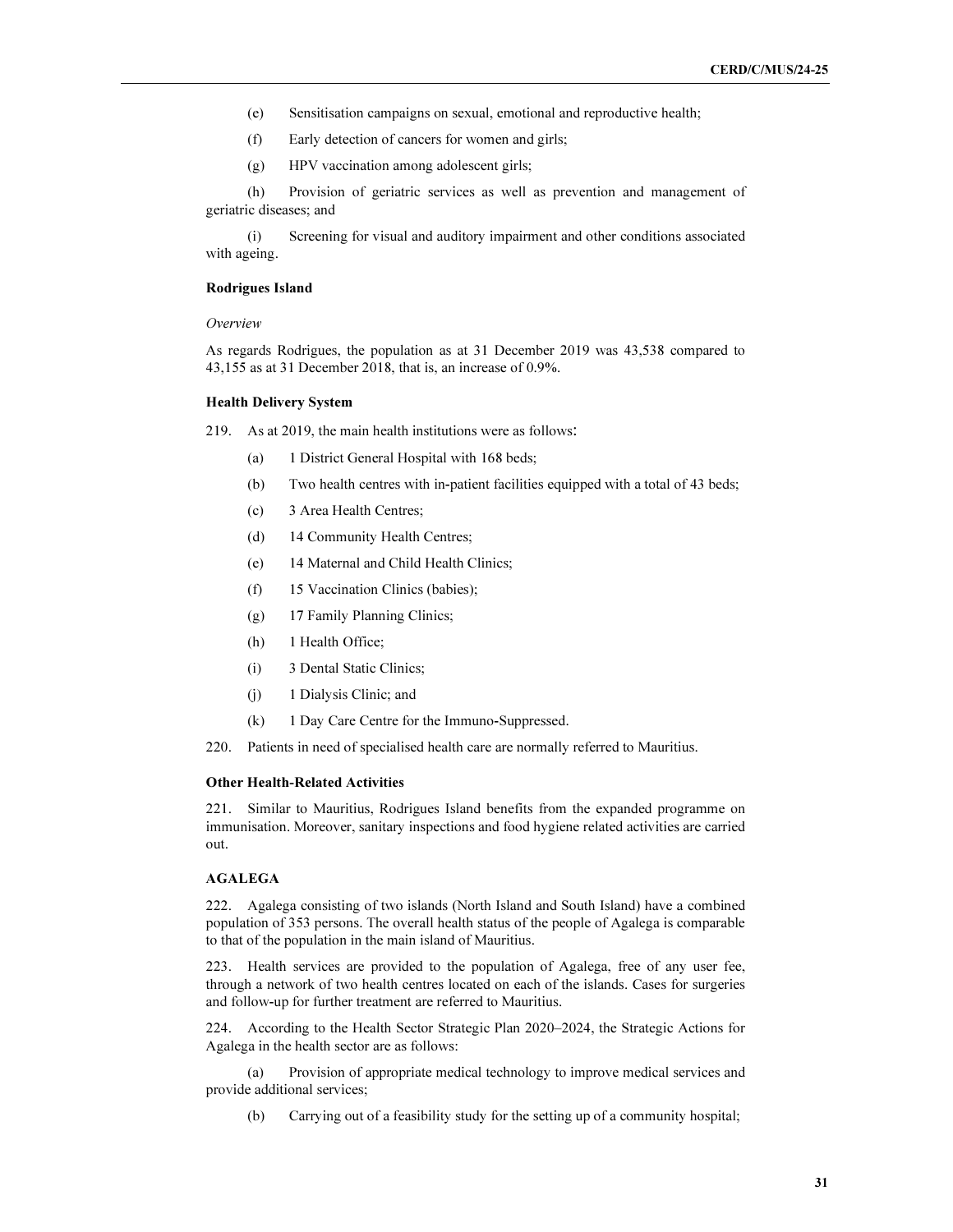(c) The extension of telemedicine facilities;

 (d) The strengthening of health promotion activities to reduce the prevalence of Non-Communicable Diseases;

(e) The promotion of school health activities; and

 (f) The further strengthening of the surveillance system of communicable diseases, including COVID-19.

#### Statistics, Disaggregated By Sex In Respect Of Health Sector

225. The MHW publishes the Health Statistics Report on an Annual basis. The report provides for health statistics disaggregated by sex. Copies of the different Health Statistics Reports, the Health Sector Strategic Plan 2020–2024 and the National Health Accounts are accessible on the website of the MHW: https://health.govmu.org/Pages/default.aspx.

226. The implementation of the National e-Health Project which was announced in the Government Programme 2019–2024 is being finalised. Once operational it will provide for more disaggregated data to improve health services.

#### The Right to Social Security and Social Services

227. All citizens of Mauritius are entitled to the Universal Basic Retirement pension on reaching the age of 60 years. However, they have to satisfy the residency requirements.

228. Please see at Annex  $E - \text{list of persons and allowances provided by state.}$ 

#### The Right to Education and Training

#### Primary Level

The "Zone d'Education Prioritaire" Project – ZEP Project

229. The ZEP which already came into operation in 2003 is still ongoing and is quite successful in its mission is to combat poverty through education. Its philosophy is based on positive reinforcement reducing school and social inequalities. It aims at providing equal opportunities to all primary school children through the mobilization of all the resources to contribute in raising the standard of achievement of the school. There are currently 30 ZEP schools out of which 27 ZEP schools in Mauritius, 1 in Rodrigues and 2 in Agalega.

# Secondary Level

#### The Fortified Learning Environment (FLE) Programme

230. The FLE Programme, implemented in Secondary Schools since September 2020, aims to provide additional educational support to the neediest students by facilitating the acquisition of basic numeracy, literacy and also for their socio-emotional development. To this effect, 46 tutors were recruited by the National Social Inclusion Foundation and posted to schools. The objective of the FLE schools is to support vulnerable children and raise their performance. The Extended Programme provides specialised and focussed support to students who were not able to secure a seat in the normal stream and are given an opportunity to sit for the National Certificate of Education.

#### Teaching of Kreol Morisien at upper secondary level

231. A Ministerial Committee chaired by the Prime Minister was set up in April 2021 to look into the development of a road map for the teaching of the Kreol Morisien at upper secondary level.

# Tertiary level

232. From Tertiary education perspective, there is no discrimination in place regarding students applying for a course at the Higher Education Institution. Students are free to apply for any courses.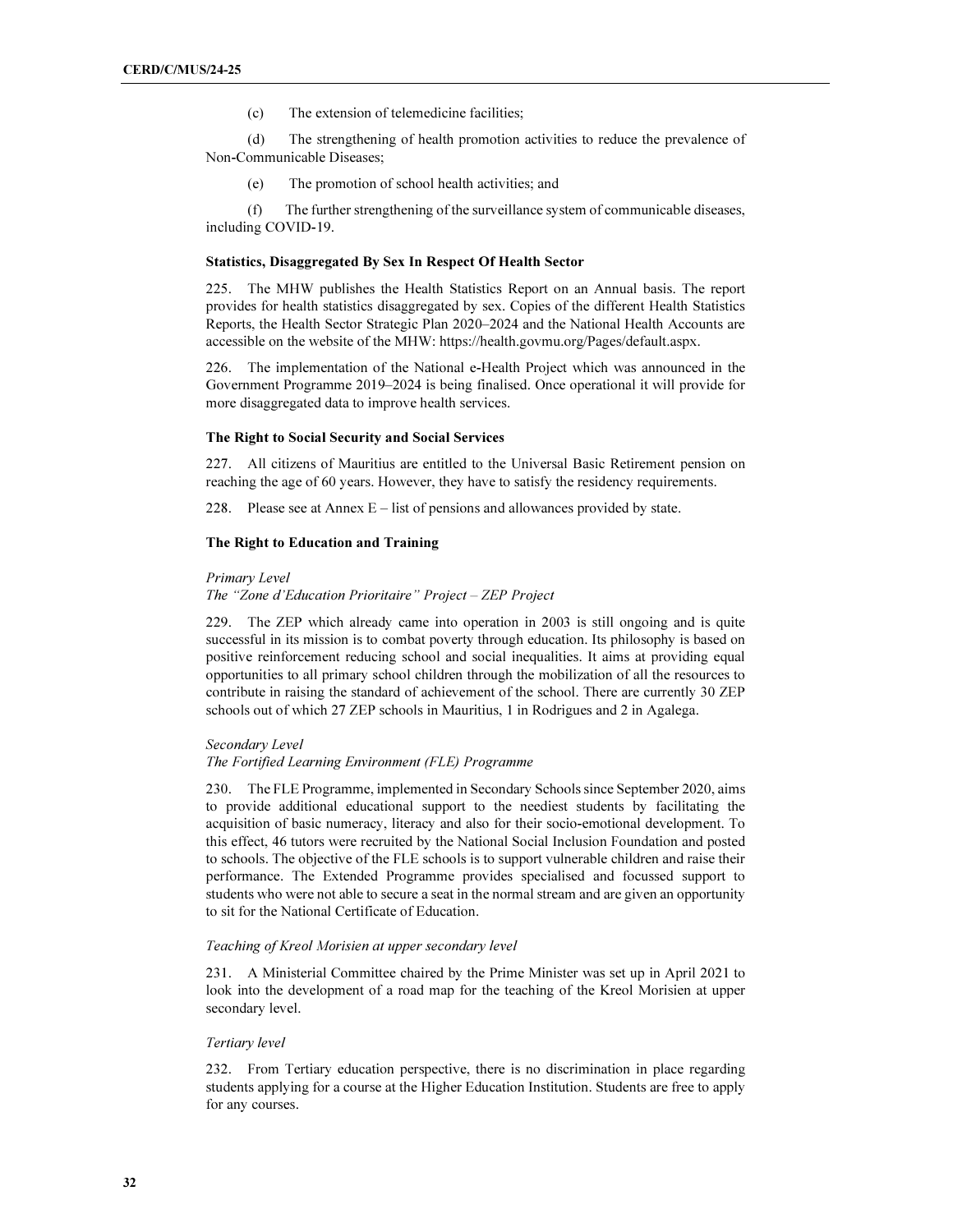233. Moreover, the University of Mauritius is a signatory of the Magna Charta Universitatum. As such:

"No discrimination on account of nationality, race, caste, religion, place of origin, political opinions, color, creed, all sex shall be shown against any person in determining whether he or she is to be appointed to the academic or other staff of the University, to be registered as a student of the University, to graduate thereat or to hold any advantage or privilege thereof".

#### Special Education Needs (SEN)

234. Government works closely with NGOs to deliver education to students with special needs. There are currently 41 NGOs managing 53 SEN – registered primary and secondary schools.

235. The Special Education Needs Authority Act was proclaimed on 19 December 2018. It provides for the establishment of a Special Education Needs Authority that will monitor and facilitate implementation of SEN policies of the Government. It is responsible inter alia for the harmonisation and promotion of programmes and policies for the education and holistic development of persons with special needs.

236. As from the financial year (2016/2017), five scholarships are being offered annually to students with SEN to pursue Post-Secondary/Tertiary courses.

237. Moreover, the Ministry of Education, Tertiary Education and Science and Technology (METEST) has taken several measures for the inclusion and integration of children with SEN to ensure that no child is deprived of education on account of any form of impairment or disability.

238. These are inter alia:

 (a) A flexible approach is adopted towards parents who wish to call at school during the day to provide assistance to their physically disabled pupils. Parents are strongly encouraged to register their wards in the nearest primary schools;

 (b) Schools are being retrofitted with ramps to facilitate access to the classrooms and all new secondary schools constructed have already been provided with adapted toilets for the disabled. Links between building blocks have been made to facilitate access, using wheelchairs to the first floor where specialist rooms are located;

Facilities like music room, library, science laboratory, computer room are available on the ground floor where necessary. In primary schools, Head Masters usually make arrangements to move the whole class to the ground floor wherever necessary;

 (d) Students with disabilities are released earlier than the other students so that they do not face any movement difficulties;

 (e) School Attendants usually help students on wheelchair to move around the school compound;

 (f) Educators are encouraged to provide individual extra assistance to children with disabilities so as to allow them to keep pace with their classmates. children with disabilities benefit from extra time for the CPE examination. Enlarged print school books/manuals and question papers are produced for children suffering from visual impairment;

 (g) A Mauritian Sign Language has been developed to ease communication for children with deafness. Children with hearing impairment are provided with the service of sign language interpreters for the purpose of examinations;

 (h) Integrated units in government primary schools around the island so as to reach out those who have to travel long distance. There are at present 11 such Integrated Units and the majority of them are run in partnership with specialist NGOs.

239. The Special Education Needs Resource and Development Centre (SENRDC) operates as a One-Stop-Shop to provide specialised services, such as those of psychologists,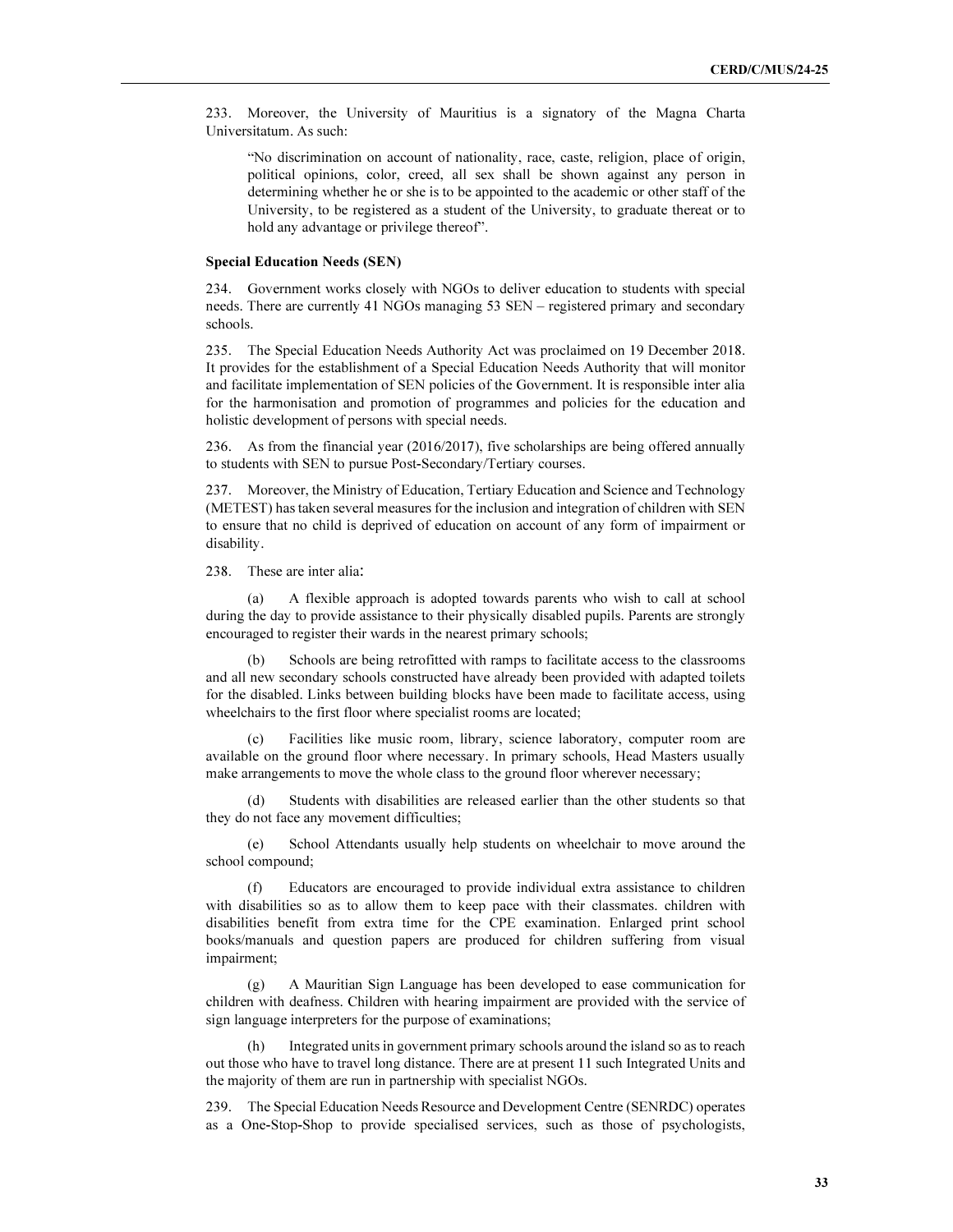occupational therapists, physiotherapists and parent mediators to learners with special needs. All SENRDCs have at least two classrooms where the educational needs of learners with heavy impairments are catered for. Specialised equipment for use by Psychologists, Occupational Therapists and Physiotherapists and equipment for Multi-Sensory rooms, as well as specialised furniture have been procured for these Centres. 6 SENRDCs are operational around the island and 7 vans are currently servicing the above-mentioned Centres for the conveyance of children attending the Centres.

### Bullying at schools

240. Bullying occurs almost daily at schools. The students from lower forms/classes seem to be more affected by bullying than students from higher forms/classes. The main reasons certain students perpetrate bullying are poor anger management, for petty things like cigarettes, food and money, boyfriend/girlfriend relationship problems; and revenge.

241. Examples of bullying acts observed at schools are hitting, pinching, humiliation, verbal abuse, nicknaming, harassment, exclusion, sexual, sexist, racist or ethnic remarks.

242. Most cases are not being reported because the bullied or the by-standers are afraid of retaliation. Moreover, many teachers do not like to get involved in matters concerning bullying. In most cases the bullied is afraid.

# Table 4 Cases of bullying from 2016 to January 2021

| Indicator | Year 2016 | Year 2017 | Year 2018 | <i>Year</i> 2019 | Jan 2020–Jan 2021 |
|-----------|-----------|-----------|-----------|------------------|-------------------|
| Bullying  | 83        |           | 57        | 89               | 19                |

Source: METEST.

243. The following facilities are provided by Educational Psychologists at the level of the METEST in respect of bullies and bullied:

### Counselling Sessions

244. The Educational Psychologists provide help, support, guidance and counselling to pupils and students who are experiencing behavioural, learning, social and emotional difficulties.

#### Counselling Units 'Service D'Ecoute' in State Secondary Schools

245. The criteria for the selection of school is based on schools referring more cases requiring psychological and social support and with recurrent, difficult and of a sensitive nature; and 48 Counselling Units 'Service d'écoute' have been set up in State Secondary Schools.

#### Student Care and Counselling Desk in State Secondary Schools

246. The METEST has set up in each State Secondary School a Student Care and Counselling Desk – "Service d'écoute" with a view to provide necessary support to students who are in distress with the support of volunteer Educators.

247. The main objective of the Desk is to facilitate prompt intervention, support and counselling whenever a student shows signs of psychological suffering.

# Class talks to pupils and students

248. Class talks are conducted in pre-primary, primary and secondary schools on "Promoting Positive Behaviour", "Managing Exams Stress", "Bullying" and "Developing Good Practices" among others.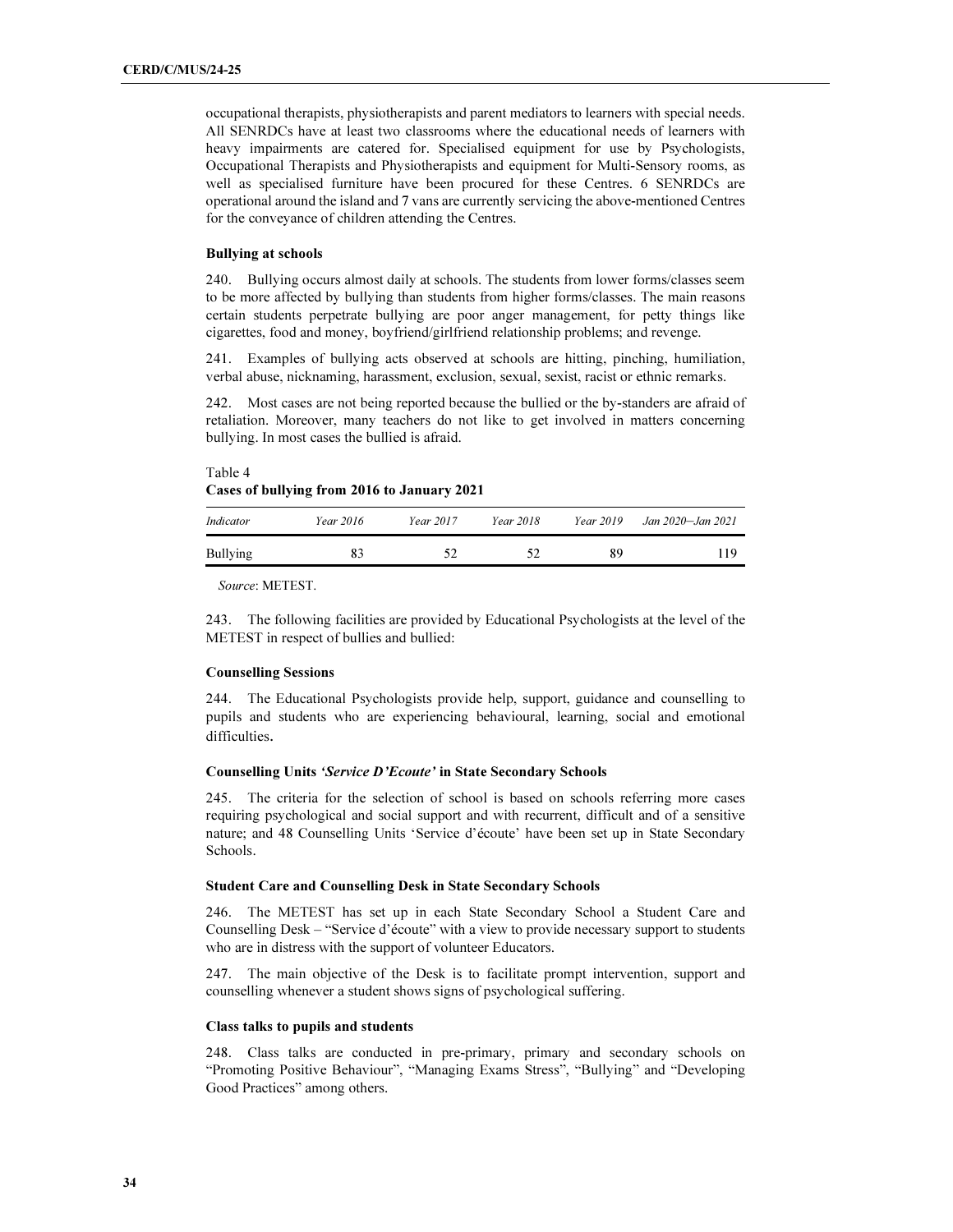### Anti-Bullying Policy

249. The METEST is proposing to come up with an 'Anti Bullying' policy which is still at a 'draft stage' and will be disseminated once it has been validated. Each school presently includes bullying in its 'school behaviour policy' which is laid down in the school journal.

#### The Right of Access to Places of Service

250. There is no racial discrimination in terms of access to places such as hotels, restaurants, etc. These are open to the public with general terms and conditions, if any.

#### Rights Of Women

#### Maternity Protection Convention

251. Mauritius ratified the Maternity Protection Convention, 2000 (No. 183) of the International Labour Organisation in June 2019. The Convention applies to all employed women, including those in a typical form of dependent work and makes provision for the following:

(a) Extension of protection to all employed women;

 (b) At least 14 weeks of maternity leave, including six weeks of compulsory postnatal leave;

 (c) Additional leave in case of illness, complications or risk of complications arising out of pregnancy or childbirth;

 (d) Cash benefits during leave of at least two-thirds of previous or insured earnings (or at an equivalent level where benefits are not calculated on the basis of previous earnings);

 (e) Access to medical care, including prenatal, childbirth and postnatal care, as well as hospitalisation when necessary;

 (f) Health protection, that is the right of pregnant or nursing women not to perform work prejudicial to their health or that of their child;

- (g) Minimum of one daily break with pay for breastfeeding; and
- (h) Employment protection and non-discrimination.

# Participation of Women in Public Life

# Table 5

# Women in Politics

| Category                      |                          | <b>Total Number of</b><br>Seats/Positions | Number of Positions<br>held by Women | Percentage of<br>women $(\%)$ |
|-------------------------------|--------------------------|-------------------------------------------|--------------------------------------|-------------------------------|
| Representation in             | Prime Ministers          |                                           | $\theta$                             |                               |
| Cabinet                       | Deputy Prime<br>Minister |                                           | $\theta$                             | $\theta$                      |
|                               | <i>Ministers</i>         | 21                                        | 3                                    | 14.3                          |
| Representation in Parliament  |                          | 70                                        | 14                                   | 20                            |
| Representation of Ambassadors |                          | 21                                        | 5                                    | 23.81                         |

Source: PMO as at May 2021 & Ministry of Foreign Affairs, Regional Integration & International Trade as at 2020.

252. As regards women's representation in decision-making bodies, same is illustrated in the table below: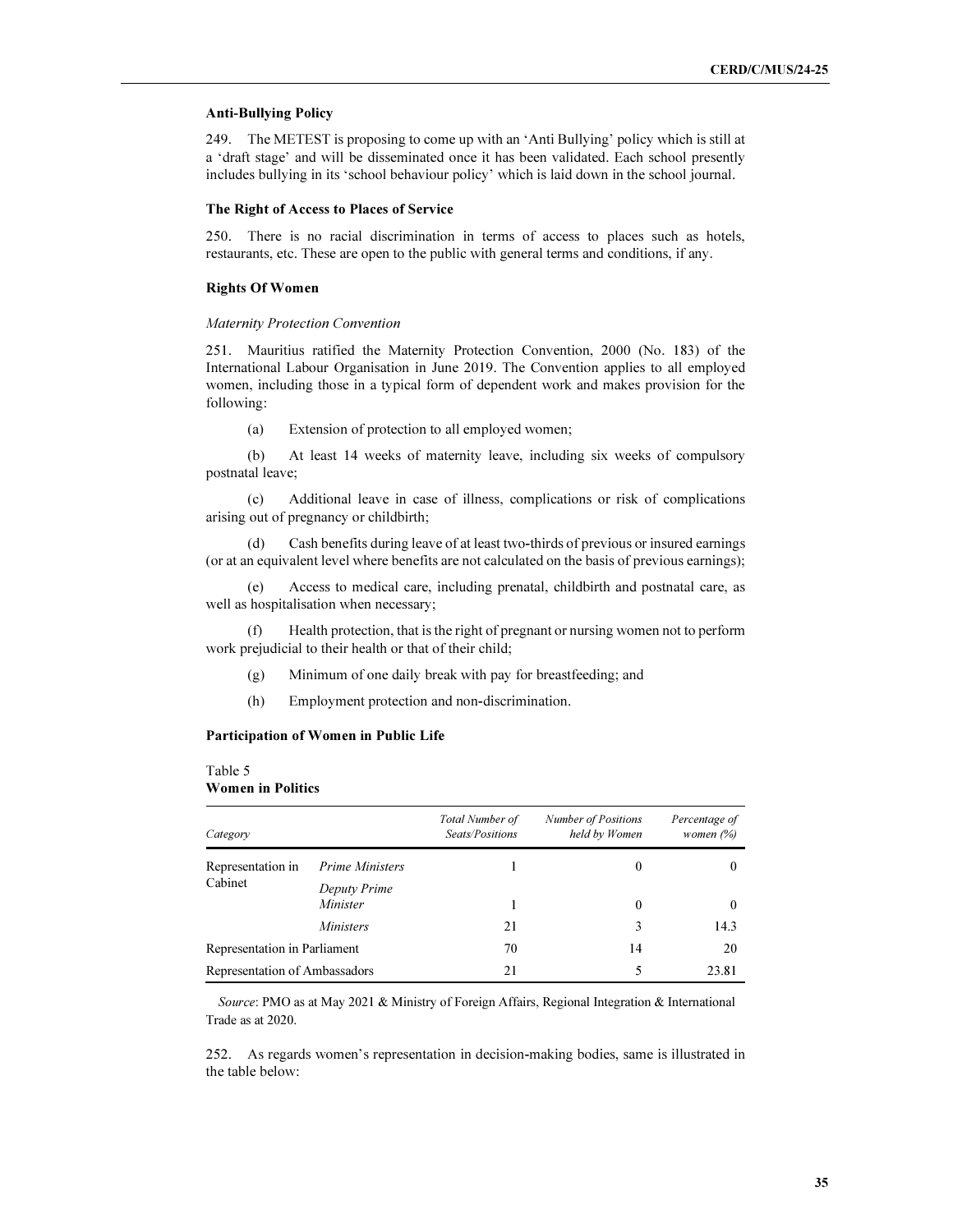#### **Category** Total Number of Positions Number of Positions held by Women Percentage of women (%) Senior Chief Executive 8 3 37.5 Permanent Secretaries 42 11 26.2 Deputy Permanent Secretaries 79 48 60.8 Directors 531 195 36.7

# Table 6 Women in Management Positions in the Public Sector 2021

Source: PMO as at March 2021 & Survey of Employment by Statistics Unit as at March 2020.

#### Gender Equality

253. The State of Mauritius is in the process of preparing a Gender Equality Bill which will:

(a) Promote, protect and regulate gender equality in public and private spheres;

 (b) Eliminate gender-based discrimination, ensure that human rights of men and women are guaranteed and acknowledged in existing as well as the proposed legislation in order to achieve gender equality;

Provide for gender equality principles that aim at reducing socio-economic inequalities so as to achieve substantive equality in all spheres, that is socially, economically and politically;

 (d) Provide for equal opportunities for both men and women and create responsibilities of all entities, public and private, to eliminate barriers that lead to gender discrimination; and

Promote equality and gender balance between family roles, unpaid care work and employment for men and women.

#### Empowerment through education and entertainment

254. During period November 2017 to 2019, the E's project: "Empowerment through Education and Entertainment" targeting girls and young women (aged between 13–29 years) was implemented in deprived regions. The aim of the project was to empower the participants on various pertinent issues related to their well-being and livelihoods. The project comprised Educational sessions, leisure and sports activities as well as cultural visits/exchange programmes.

# Article 6: Effective protection and remedies against Acts of Racial **Discrimination**

255. Section 17 of the Constitution provides that a citizen who alleges that his right under Chapter II of the Constitution is being or is likely to be contravened, may apply to the Supreme Court for redress.

# Legal Aid

256. Financial assistance with legal representation in Mauritius is governed by the Legal Aid and Legal Assistance Act. The Act benefit every citizen without discrimination and irrespective of inter alia ones' race, culture or religion. To benefit from legal aid or legal assistance, the person's assets must be less than MUR 500,000 and his total monthly earnings less than MUR 15,000. The person applying for legal aid must make a sworn statement concerning his/her income.

257. Access to legal aid is available in respect of proceedings before the Supreme Court and Lower Court (Intermediate Court and District Courts). Any person who wishes to obtain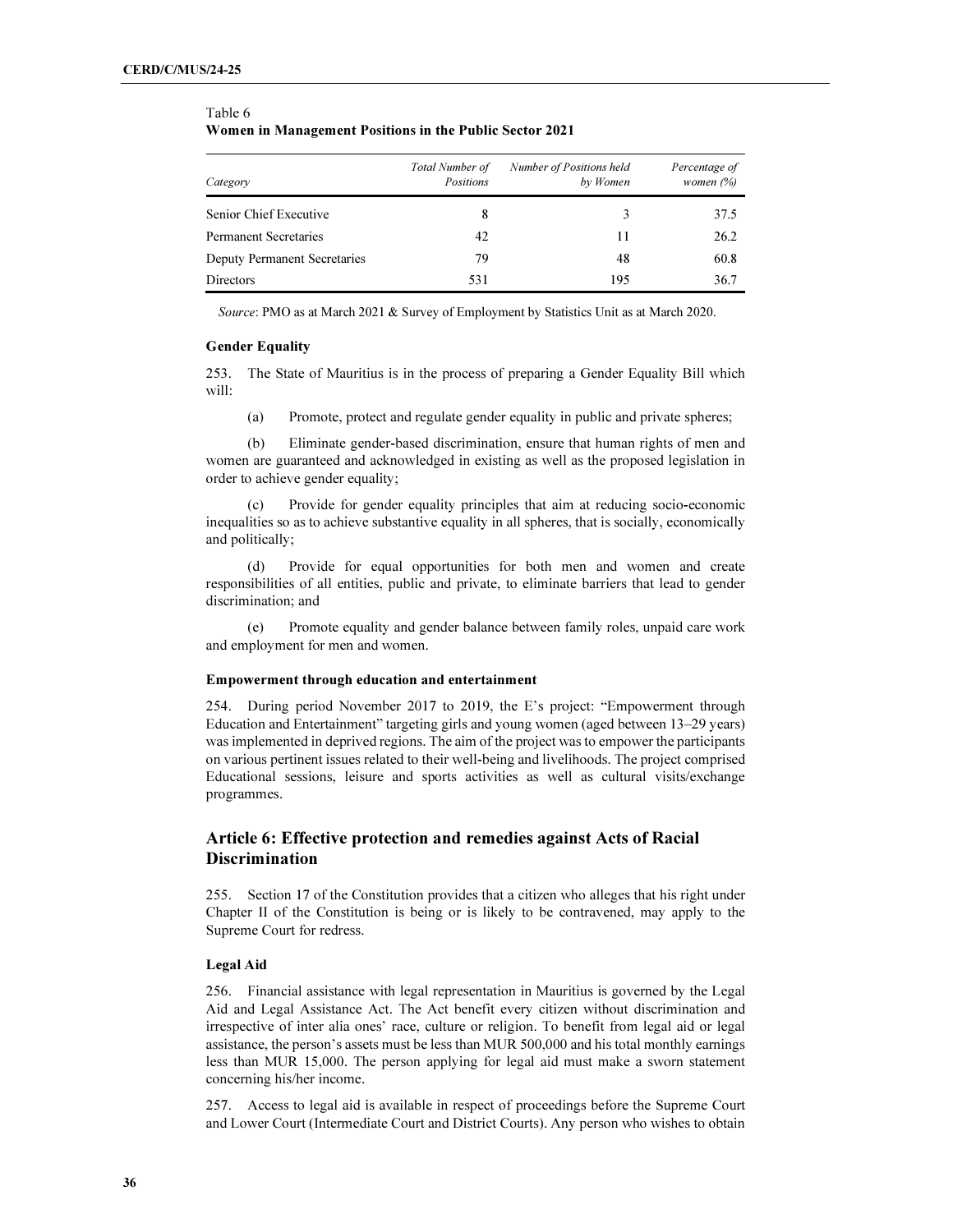legal aid to be a party to civil or criminal proceedings, must, subject to certain conditions, make an application in writing to the Authority. The Authority in respect of proceedings before the Supreme Court / Court of Appeal, is the Chief Justice or a Judge designated by him. In respect of the proceedings before any other Court, the 'Authority' is a Magistrate of that Court. The Act makes special provision for the granting of legal aid to be approved, in relation to minors who have been charged with a crime or misdemeanor. Minors are exempted, in this case, from the application of the assets and earnings thresholds.

258. Legal assistance is available to a detainee or accused party. It includes legal advice and counselling during the recording of a statement under warning, in respect of court proceedings, as well as legal representation during a bail application. Also, any detainee or accused party, being suspected of having committed an offence specified in the First Schedule of the Legal Aid and Legal Assistance Act, must upon arrest, be informed by the police officer in charge of the police station that he may make an application for legal assistance during police enquiry and for bail applications.

259. The Legal Aid and Legal Assistance Act provides that legal aid is available to needy persons depending on their monthly income threshold.

260. Application in writing must be made to the Court in question stating the cause of action or ground of defence or appeal, or the nature of the extra-judicial matter in respect of which the application is made.

261. Legal aid is available at the first instance and on appeal in respect of Civil Cases. As regards Criminal Cases, legal aid is also available only in the first instance in respect of:

- (a) Certain offences under the Criminal Code;
- (b) Attempts at or complicity in the offences mentioned at (a); and
- (c) Offences which are:
	- (i) punishable by penal servitude;
	- (ii) excluded from the jurisdiction of a District Magistrate.

262. In so far as criminal cases are concerned the DPP appears on behalf and for the State to prosecute cases. No costs are involved on the part of the victims.

#### Rights of Victims

263. Section 161A of the Courts Act provides that where the court considers it necessary or expedient to do so, it may exclude from the proceedings (except the announcement of the decision) any person other than the parties to the trial and their legal representatives. Circumstances calling for such an exclusion include namely (i) in circumstances where publicity would prejudice the interests of justice or of public morality, (ii) in order to safeguard the welfare of persons under the age of 18, (iii) in order to protect the privacy of persons concerned in the proceedings or (iv) in the interests of defence, public safety or public order.

#### Burden of proof in Civil Proceedings for cases alleging Racial Discrimination

264. Where a civil claim is made, based on an alleged act(s) of racial discrimination, (including under section 17 of the Constitution) before the Courts of Mauritius, the standard of proof which has to be met by the Plaintiff is on a balance of probabilities. The same standard applies in respect of proceedings before the EOT.

# Article 7: Education and Information on Human Rights including on the Prohibition of Racial Discrimination

# Human Rights Education

265. Young people are exposed as early as possible to the fundamentals of Human Rights. Human Rights Education has been integrated in the school curricula. At the primary level components of Human Rights, are infused across the various modules found in History and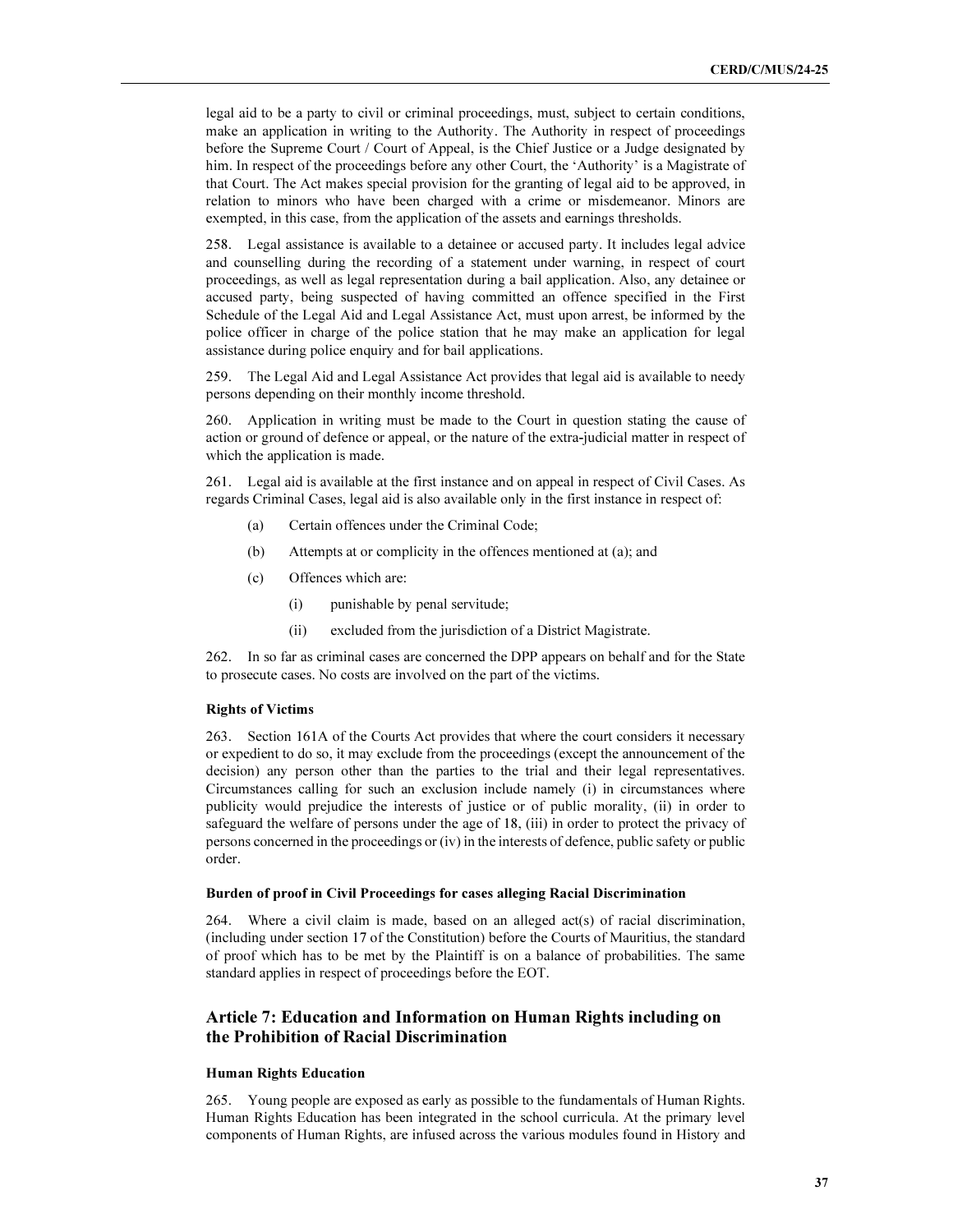Geography textbooks. At the lower secondary level, Human Rights Education is taught both in an integrated manner during Social and Modern Studies classes and during stand-alone activities in the Life Skills & Values Education. At tertiary level, Human Rights Education already forms part of the curriculum of LLB courses and other courses at the University of Mauritius.

### Training To Law Enforcement Officials To Uphold Human Rights

### Awareness Campaigns

266. Police Officers and Prison Officers have a module on Human Rights in their Training Course. Moreover, the NHRC delivers refresher talks to them on Human Rights, including the rights of suspects and victims, the primary duty of being of service to the public and the need to respect our human rights obligations under different international human rights treaties.

267. Furthermore, relevant training courses are provided to Police Officers on domestic legal provisions and Conventions which offer a range of generalized protection of rights and freedoms against discrimination on such grounds as race, colour, descent, ethnic origin, sex, language, religion, political or other opinion, national or social origin, property, birth or other status. The Police Training School has developed targeted training programmes that raise awareness among officers of the various social biases that may affect their conduct. Topics inter alia include:

- (a) Profiling of Suspect/Crime Scene Profiling;
- (b) Interpersonal communication;
- (c) Stereotyping;
- (d) Ethical and Legal Conduct/Code of Conduct for Police Officers;
- (e) Racial Incidents;
- (f) Declaration of rights of vulnerable groups;
- (g) Policing in Democracies;
- (h) Investigation Skills;
- (i) Intercultural Communication.

268. Please find at Annex F – courses held at police training school from year 2017 to 2020.

269. The Institute of Judicial and Legal Studies (IJLS) also provide training for members of the legal profession. Please find at Annex G – courses and workshops carried out by IJLS with respect to un treaties and human rights: from January 2017 to March 2019 [judges, magistrates, and law practitioners].

270. On 10 December 2018, the MJHRIR launched 8 video clips in Creole language on Human Rights Awareness to mark the Human Rights Day. The clips were also broadcasted on the National Television and distributed to all secondary schools.

271. The Human Rights Division (HRD) has also developed two social media tools, namely; a Facebook Page and a YouTube Channel. They are live since December 2020. A maximum of 8 posts are uploaded on a monthly basis for better communication and knowledge of the public at large on Human Rights including forthcoming and ongoing activities/events, trending human rights issues worldwide and other human rights instruments and mechanisms. It is worth noting that three distinct dedicated posts on fight against racial discrimination are to be found on the Facebook page of the HRD dated 17th and 21st March and 28th April 2021 respectively. In the context of the International Day for the Elimination of Racial Discrimination, a specific call was targeted to the youth to stand up against racial prejudice and intolerant attitude.

272. Moreover, on the HRD's website, relevant information on Human Rights in Mauritius, the various Conventions the State has ratified, state reports are available.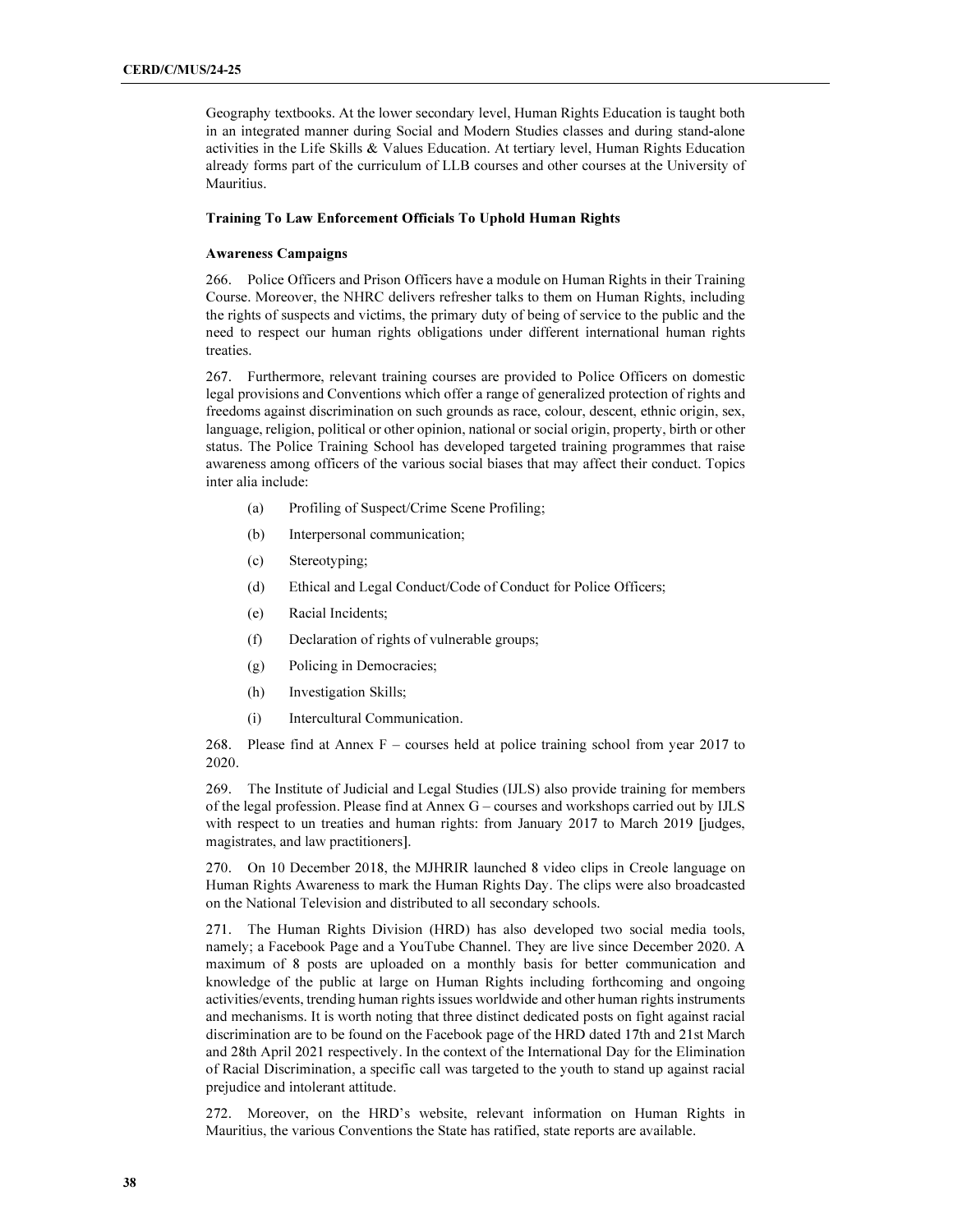273. Please find at Annex H – various activities organised by the State for the period 2018 to date.

#### Cultural Rights

274. The Mauritian Nation is a multicultural community comprising of descendants of migrants hailing from Africa, Asia and Europe. The Ministry of Arts and Cultural Heritage has for objectives the following:

 (a) To preserve our cultural heritage and foster values both at individual and collective levels;

 (b) To promote cultural interaction among different components of the Mauritian Society for mutual understanding and enrichment;

 (c) To upgrade, strengthen and extend the existing cultural infrastructure and to construct new structures;

 (d) To provide support to associations of artists and individuals involved in artistic, cultural and heritage activities;

- (e) To organise cultural activities for the public at large;
- (f) To encourage the development of a dynamic arts, culture and heritage sector;

and

(g) To consolidate National Unity.

275. The said Ministry and its parastatals encourage respect for diversity and inclusion by ensuring the participation of all ethnic groups in events, programmes, projects, assistance schemes and other activities that contribute towards cultural development.

#### Measures In Favour Of Descent-Based Communities

276. In recent years, a number of institutions as well as a series of incentives have been put in place under its aegis to ensure cultural diversity and national unity:

 (a) Different Cultural Centres have been set up by way of legislation, namely the Mauritius Marathi Cultural Centre, Mauritius Telugu Cultural Centre, Mauritius Tamil Cultural Centre, Nelson Mandela Centre for African Culture and the Islamic Cultural Centre, among others to carry out activities which promote intercultural dialogue and foster mutual cultural understanding; and

 (b) Different Speaking Unions namely the Bhojpuri Speaking Union, the Creole Speaking Union, the Hindi Speaking Union, the Chinese Speaking Union, the English Speaking Union, the Marathi Speaking Union, the Tamil Speaking Union, the Telugu Speaking Union, the Urdu Speaking Union and the Sanskrit Speaking Union have been set up with the aim of promoting the different languages in its spoken and written forms in Mauritius as well as promoting better understanding and friendship among the people speaking those languages nationally and globally. The setting up of an Arabic Speaking Union is in the pipeline.

277. Assistance is also provided to socio-cultural organisations to enable them to promote their respective culture through cultural gatherings at regional and grass root levels. Such practice enhances cultural exchanges between Mauritians and promotes a peaceful and inclusive society.

# Follow-Up to The Durban Declaration and Programme of Action

#### Background

278. As previously pinpointed in this report, there is a strong legal framework in place which ensures that legal protection is afforded to any person alleging a violation of their human rights including an alleged violation-based on race. Non-discrimination is deeply entrenched in the Constitution of Mauritius. Moreover, any discriminatory law or discriminatory treatment by public officials or bodies and which are based on race, caste,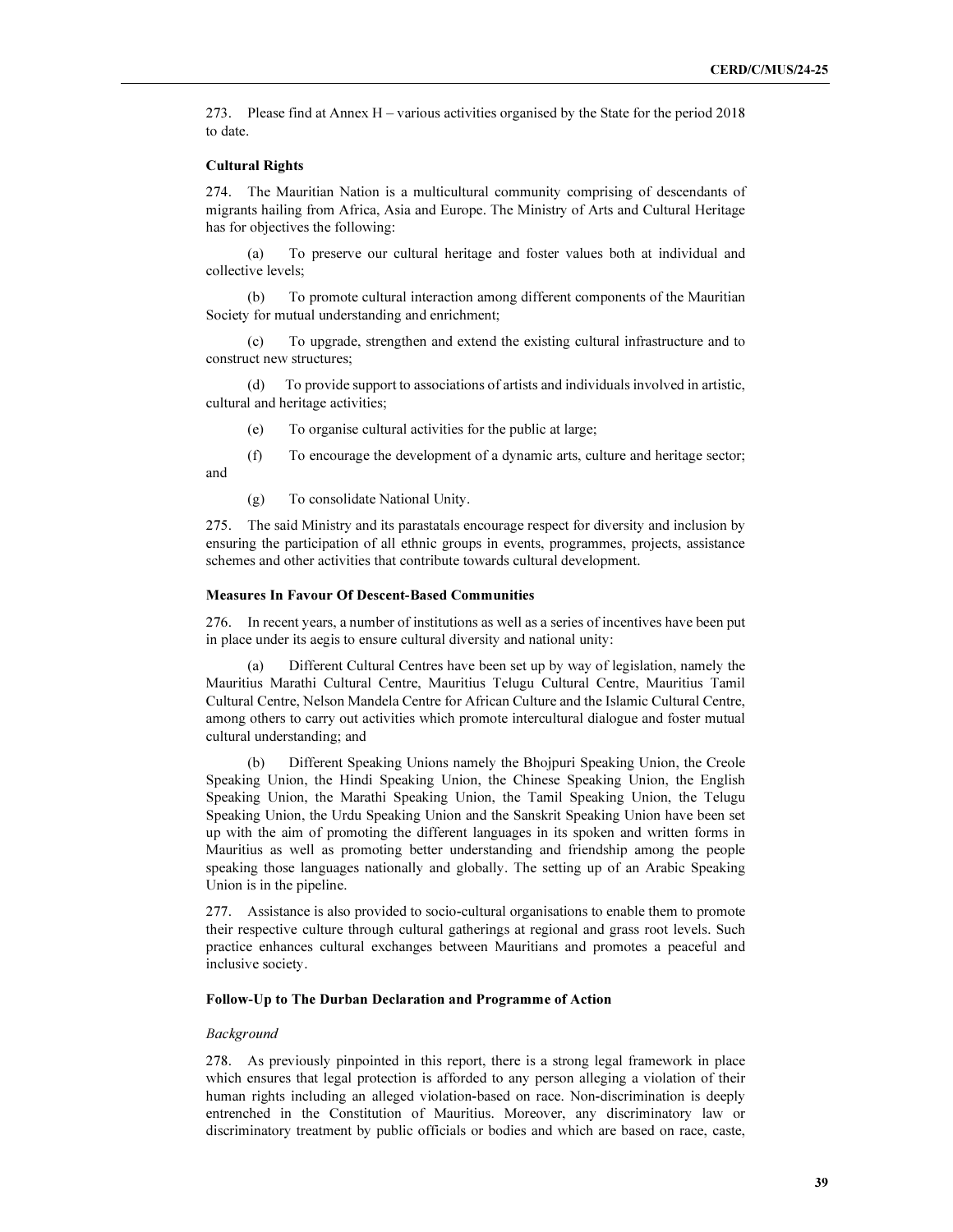place of origin, political opinions, color, creed or sex are strictly prohibited, subject to certain provisos.

279. The term "xenophobia" has not been defined in our legal and judicial frameworks but there are sufficient provisions in our law which provide protection from discrimination to individuals, including discrimination on the basis of race.

280. Throughout this report, we have attempted to highlight various measures taken by the State of Mauritius to fight racial discrimination. In this section devoted to the Durban Declaration and Programme of Action, we shall be reporting on other aspects not included previously.

# Legal framework

# Interference with freedom of conscience

281. Section 183 of the Criminal Code provides that: "Any person who by open and overt act, or by threats, compels another to practise one of the authorised religions or to attend the practice of such religion, or to celebrate certain days of rest, or prevents him therefrom, and any person who, in consequence, compels him to open or shut his manufactories, shops or premises, and to perform or discontinue certain works, or who prevents him therefrom, shall be punished for such offence alone, by a fine not exceeding 100,000 rupees, and by imprisonment for a term not exceeding 2 years".

#### Disturbing religious ceremony

282. Section 184 of the Criminal Code s provides that: "Any person who, whether in a building devoted to or actually used for the practice of a religion which is established in Mauritius, or even at the outside of such building, disturbs, or prevents the ceremonies of such religion, shall be punished by a fine not exceeding 100,000 rupees and imprisonment for a term not exceeding 2 years".

# Outrage on religious worship

283. Section 185 of the Criminal Code provides that: "Any person who, by word or gesture, commits an outrage on the objects used for religious worship in the place devoted to or actually used for such religious worship, or upon any minister of such religion whilst officiating as such, shall be punished by a fine not exceeding 100,000 rupees, and imprisonment for a term not exceeding 2 years".

# Outrage against public and religious morality

284. In addition to paragraph 24 above, section 206 of the Criminal Code also provides that:

"(a) Matters of opinion on religious questions, decently expressed or written, shall commit an offence and shall, on conviction, be liable to imprisonment for a term not exceeding 2 years and to a fine not exceeding 100,000 rupees;

(b) Any writing or any copy of such writing in respect of, or in connection with, which an offence has been committed under this section shall be forfeited and destroyed, or deleted, as the case may be".

# Promotion of Arts and Culture

285. To preserve and enhance access to cultural heritage, the National Heritage Fund has initiated research in view of putting together an inventory and document its Intangible Cultural Heritage (ICH). The State has two World Heritage Sites on the island, namely; Le Morne Cultural Landscape (2008) and Aapravasi Ghat (2014). Sega Tipik, 'Geet Gawai', 'Sega Tambour' of Rodrigues and Sega Chagos have all been inscribed, over the past few years, on the UNESCO Representative List of ICH of Humanity.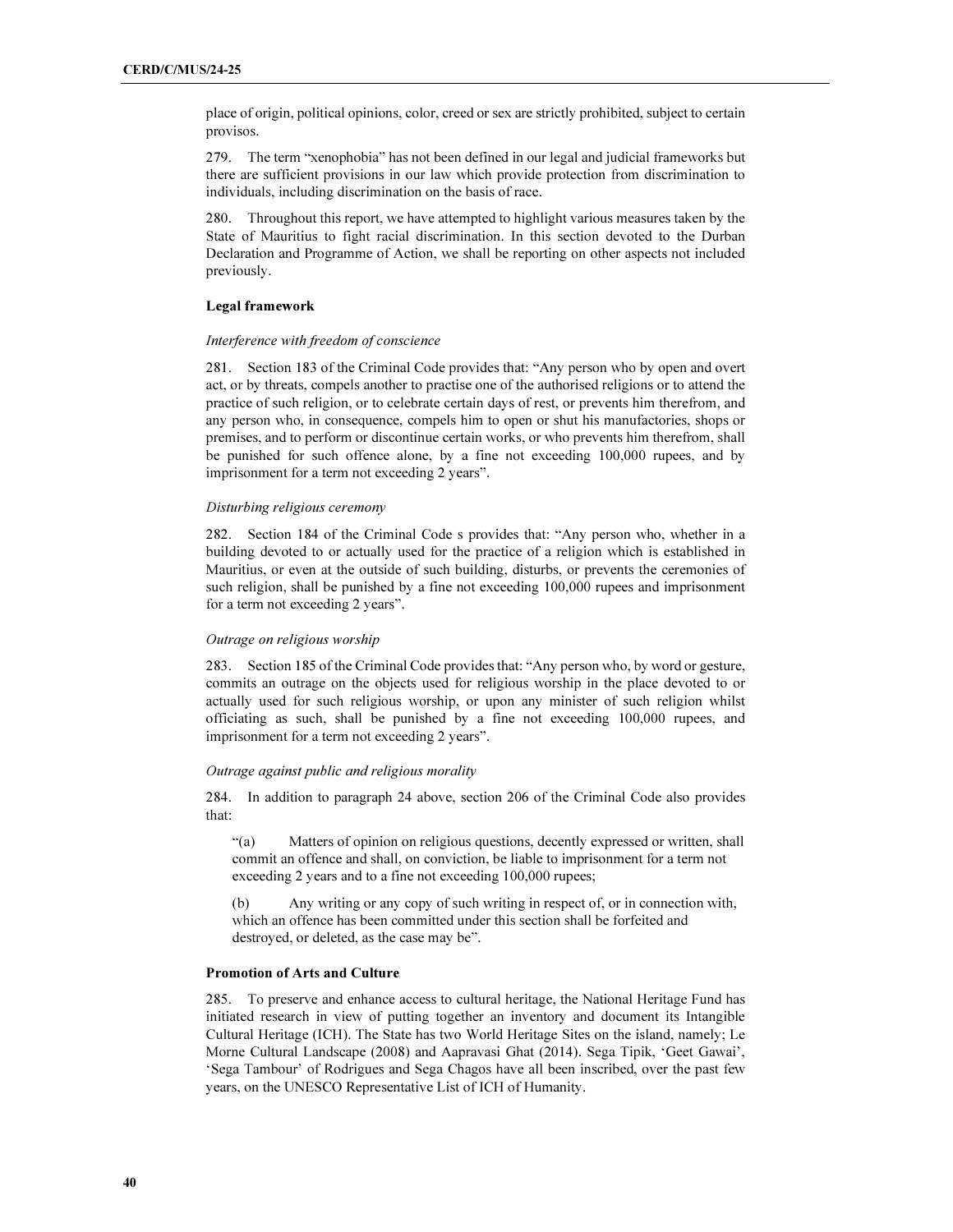#### Le Morne Cultural Landscape

286. It is a testimony to maroonage or resistance to slavery in terms of the mountain being used as a fortress to shelter escaped slaves, with physical and oral evidence to support that use. It is a symbol of slaves' fight for freedom, their suffering, and their sacrifice, all of which have relevance beyond its geographical location, to the countries from which the slaves came in particular the African mainland, Madagascar, India, and South-east Asia- and represented by the Creole people of Mauritius and their shared memories and oral traditions.

### The Aapravasi Ghat

287. The Aapravasi Ghat World Heritage Site is a place of shared history, heritage, and memories since more than 80% of the ancestors of the Mauritian population passed through its gates after spending 2 to 3 days there.

# Intercontinental Slavery Museum (ISM)

288. The Intercontinental Slavery Museum (Phase 1) was officially launched on 20 October 2020 together with an inaugural exhibition entitled "Breaking the Silence". Its setting up was one of the various proposals made by the Truth and Justice Commission. This project is geared towards remembering the sufferings, resilience and struggle for freedom of our forefathers. The ISM is also a 'Site of Conscience' to honour our interculturality and promote remembrance and reconciliation.

#### Promotion of racial harmony and unity

289. Apart from providing subsidies/grants to religious bodies, Government, in line with its objective to promote racial harmony and unity in diversity for the preservation of our rich cultural heritage and promotion of languages, has set up Trust Funds, Cultural Centres, Speaking Unions and Heritage Funds. These unions and funds are expected to allow Mauritians of all cultural backgrounds the opportunity to participate in religious and cultural activities of their choice and to foster harmony and mutual respect. Festivals such as the Spring Festival, Divali, Eid-Ul-Fitr and Christmas are celebrated at a national level with government's active participation in the organizational aspects.

290. Moreover, public holidays have been decreed for National Events such as Thaipoosam Cavadee, Maha Shivaratree, Chinese Spring Festival, Ougadi, Eid-ul-Fitr, Ganesh Chaturthi, Diwali and Christmas; and two commemorative events, namely, Commemoration of the Anniversary of the Abolition of Slavery and the Commemoration of the Anniversary of the Arrival of Indentured Labourers.

291. The vision of the Nelson Mandela Centre for African Culture is to convert the awareness of the African and Creole culture into a strong sense of belonging and its Mission is to disseminate African and Creole culture in all strata of the society.

292. The Centre aims at preserving and promoting African and Creole arts and culture. It does so by the organisation of lectures, seminars, workshops and exhibitions. Its ultimate objective is to reflect on the impact slavery has had and establish useful links with organisations engaged in similar activities locally and internationally.

#### The right to access and enjoy cultural heritage

293. The National Archives Department is the official custodian of documentary heritage. It houses the collective memory of the nation's history dating back to early 18th century in a non-discriminatory manner. The holdings of the National Archives consist of about 350,000 volumes of documents in either manuscripts or printed formats. The national collection includes records of French and British administration of the island, notarial deeds dating back to 1724, copies of maps and plans, stamps, currency notes and coins, minutes of proceedings of municipalities and district councils, lithographs, portraits, photographs, seals and private papers, civil status and census reports and reference library materials.

294. Several of its documents are inscribed as UNESCO Documentary Heritage, namely:

(a) The records of the French Occupation of Mauritius; and